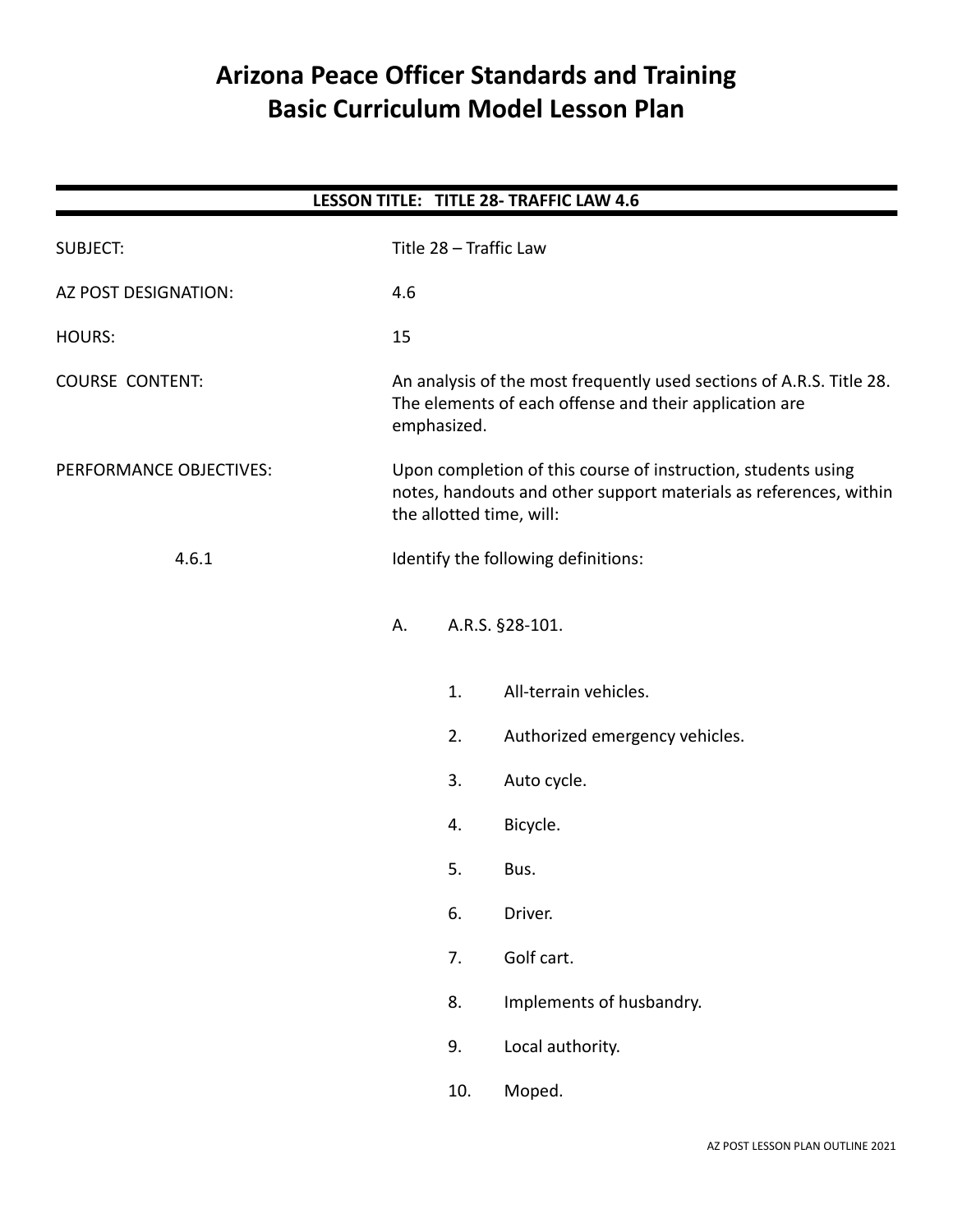- 11. Motor driven cycle.
- 12. Motor vehicle.
- 13. Motorcycle.
- 14. Motorized Quadricycle
- 15. Operator.
- 16. Pedestrian.
- 17. Right-of-way.
- 18. School bus.
- 19. Semi-trailer.
- 20. State highway.
- 21. Trailer.
- 22. Truck.
- 23. Vehicle.
- B. A.R.S. §28-601.
	- 1. Controlled access highway.
	- 2. Crosswalk.
	- 3. Intersection.
	- 4. Official traffic control device.
	- 5. Park.
	- 6. Private road or driveway.
	- 7. Roadway.
	- 8. Sidewalk.
	- 9. Stop.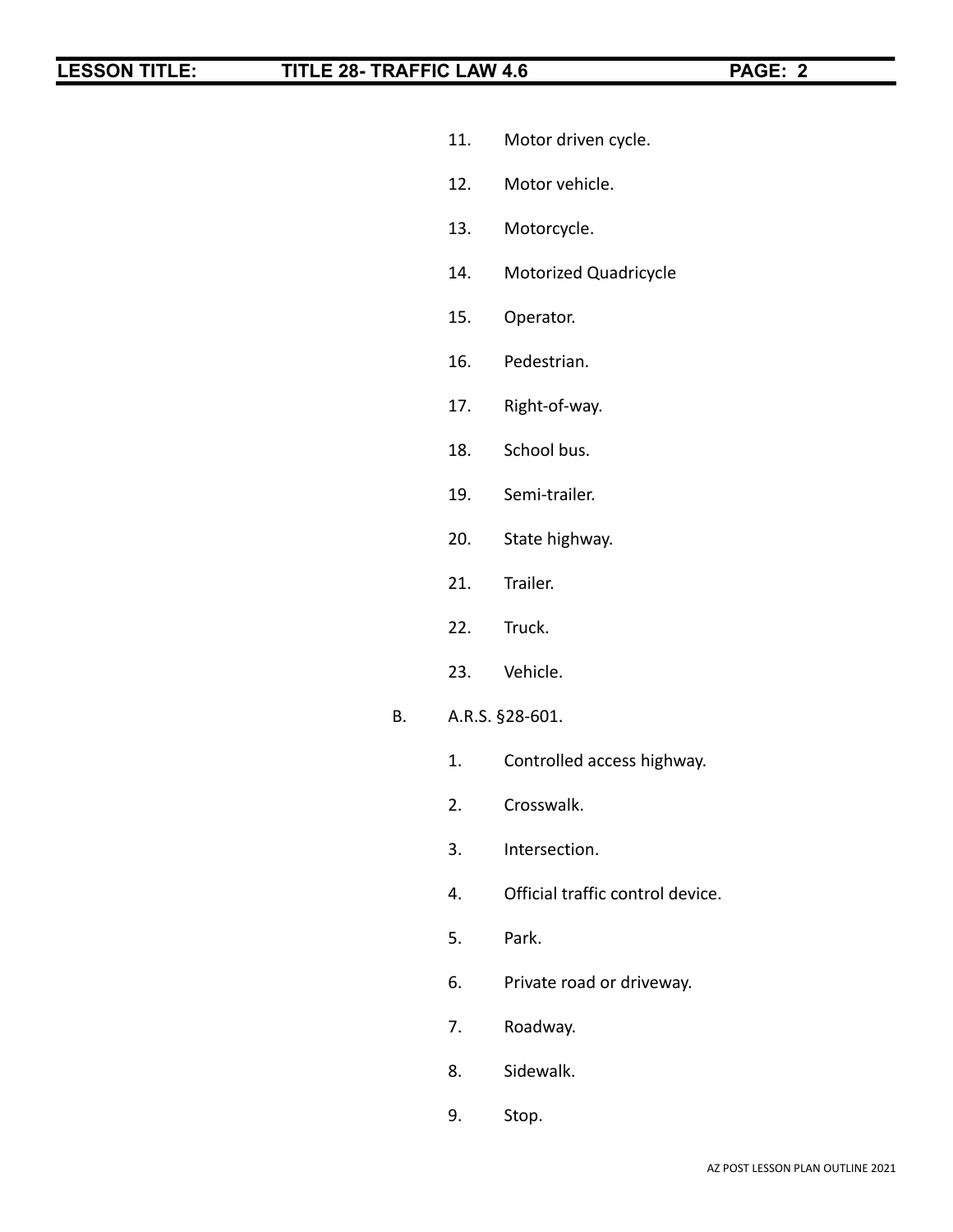- 10. Traffic.
- 11. Traffic control signal.
- C. Resident defined A.R.S. §28-2001.
- 4.6.2 Identify the provisions of the following Arizona Transportation Laws:
	- A. Driver's license A.R.S. §28-3151.
		- 1. Instruction permits A.R.S. §§28-3154 and 28-3155.
		- 2. Endorsement requirements A.R.S. §28-3103.
	- B. Registration A.R.S. §§28-2153, 28-2532 and 28-2533.
		- 1. Dealer's special license plates A.R.S. §28-4532.
		- 2. Temporary registration A.R.S. §§28-4550 through 28-4551.
	- C. Financial responsibility A.R.S. §§28-4132 through 28-4135
- 4.6.3 Identify that traffic laws apply to a person riding animals or driving animal-drawn vehicles – A.R.S. §28-625.
- 4.6.4 Identify the following provisions of law with regard to the crime of altering a motor vehicle serial or identification numbers:
	- A. Elements of the crime A.R.S. §§28-4593 and 28-2531.
	- B. Disposition of such vehicles A.R.S. §28-4594.
- 4.6.5 Identify the elements of unlawful flight from a pursuing law enforcement officer.
	- A. A.R.S. §28-622.
	- B. A.R.S. §28-622.01.
- 4.6.6 Identify the elements of reckless driving per A.R.S. §28-693.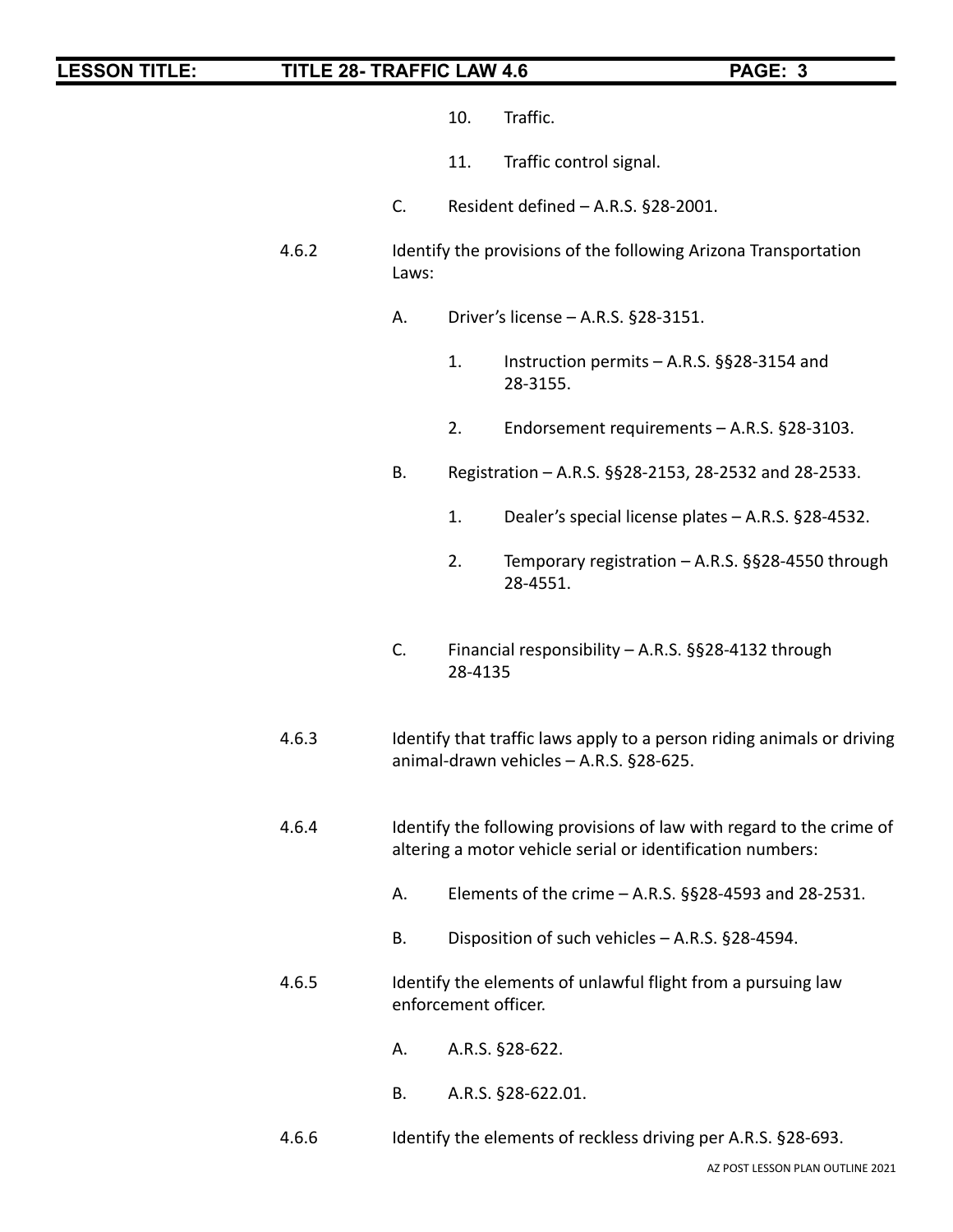| 4.6.7  | Identify the elements of reporting collisions per A.R.S. §§28-661<br>through 28-667. |                                                                                                   |  |
|--------|--------------------------------------------------------------------------------------|---------------------------------------------------------------------------------------------------|--|
| 4.6.8  |                                                                                      | Identify the elements of equipment violations.                                                    |  |
|        | А.                                                                                   | Vehicle equipment - A.R.S. §§28-921 through 28-965.                                               |  |
|        | Β.                                                                                   | Unsafe vehicle load - A.R.S. §28-1098.                                                            |  |
|        | C.                                                                                   | Extended load limits - A.R.S. §§28-1096 and 28-1097.                                              |  |
|        | D.                                                                                   | Unsafe vehicles - A.R.S. §§28-921 and 28-981.                                                     |  |
| 4.6.9  |                                                                                      | Identify the elements of speed restrictions per A.R.S. §§28-701<br>through 28-708.                |  |
| 4.6.10 |                                                                                      | Identify the elements of other violations:                                                        |  |
|        | А.                                                                                   | Traffic control signals and devices - A.R.S. §§28-643<br>through 28-651.                          |  |
|        | В.                                                                                   | Driving on the right side of the road and<br>overtaking/passing - A.R.S. §§28-721 through 28-737. |  |
|        | C.                                                                                   | Turning, starting, stopping and signals - A.R.S. §§28-751<br>through 28-756.                      |  |
|        | D.                                                                                   | Yield to emergency vehicle - A.R.S. §28-775.                                                      |  |
|        | Е.                                                                                   | Right-of-way - A.R.S. §§28-771 through 28-776.                                                    |  |
|        | F.                                                                                   | Required stop - A.R.S. §§28-851 through 28-858                                                    |  |
|        | G.                                                                                   | Stopping, standing or parking - A.R.S. §§28-871, 28-873,<br>28-874 and 28-875.                    |  |
|        | Η.                                                                                   | Dumping refuse, rubbish or debris on highways or airports<br>$-$ A.R.S. §28-7056.                 |  |
|        | I.                                                                                   | Parties to a crime/traffic offense - A.R.S. §28-1551.                                             |  |
|        | J.                                                                                   | Throwing or dropping objects from overpass - A.R.S.<br>§28-898 and §13-3720.                      |  |
|        |                                                                                      |                                                                                                   |  |

4.6.11 Identify the elements of pedestrian rights and duties per A.R.S.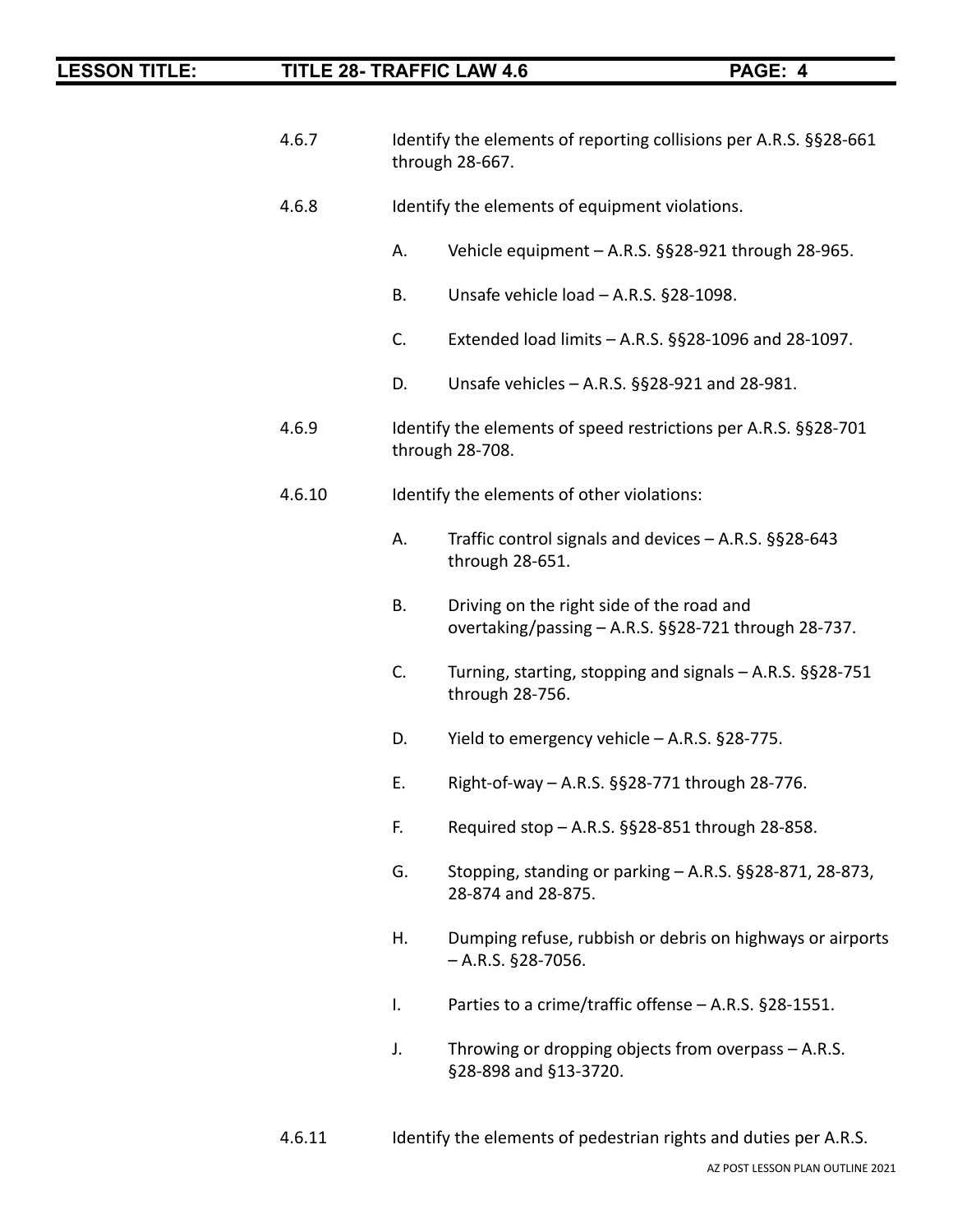|  | <b>ESSON TITLE:</b><br><b>TITLE 28-TR</b> |
|--|-------------------------------------------|
|--|-------------------------------------------|

§§28-791 through 28-797.

- 4.6.12 Identify the elements of bicycle operation per A.R.S. §§28-811 through 28-817.
- 4.6.13 Identify the elements of vehicle restraints:
	- A. Passenger restraints A.R.S. §28-909(A).
	- B. Child restraints A.R.S. §28-907.
- 4.6.14 Identify the elements of lost, stolen or abandoned vehicles towing, storage, report and sale per A.R.S. §§28-4831 through 28-4838.
- 4.6.15 Identify the elements of stolen vehicles, reporting and inspecting, per A.R.S. §§28-4844 through 28-4846.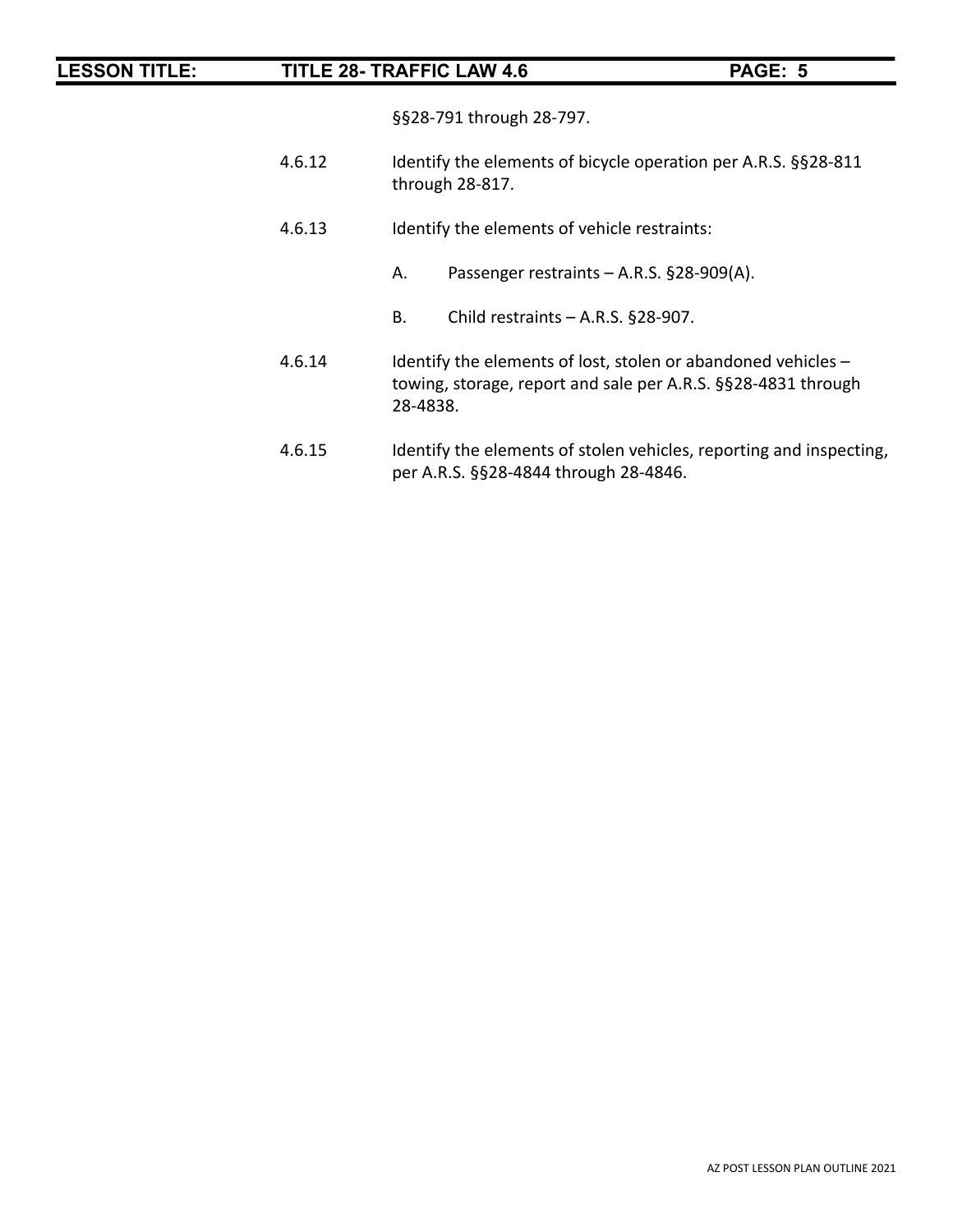| DATE FIRST PREPARED:             | <b>March 2001</b>                                                           |                      |
|----------------------------------|-----------------------------------------------------------------------------|----------------------|
| PREPARED BY:                     | <b>SME Committee</b>                                                        |                      |
| <b>REVIEWED - REVISED:</b>       | <b>SME Committee</b>                                                        | DATE: December 2001  |
| <b>REVIEWED - REVISED:</b>       | <b>SME Committee</b>                                                        | DATE: March 2002     |
| <b>REVIEWED - REVISED:</b>       | <b>SME Committee</b>                                                        | DATE: September 2003 |
| <b>REVIEWED - REVISED:</b>       | <b>SME Committee</b>                                                        | DATE: June 2005      |
| <b>REVIEWED - REVISED:</b>       | <b>SME Committee</b>                                                        | DATE: January 2008   |
| <b>REVIEWED - REVISED:</b>       | Philip Johnson, SME Chair                                                   | DATE: March 2009     |
| <b>REVIEWED - REVISED:</b>       | <b>SME Committee</b>                                                        | DATE: January 2010   |
| <b>REVIEWED - REVISED:</b>       | <b>AZPOST Staff</b>                                                         | DATE: October 2010   |
| <b>REVIEWED - REVISED:</b>       | <b>SME Committee</b>                                                        | DATE: November 2012  |
| <b>REVIEWED - REVISED:</b>       | <b>SME Committee</b>                                                        | DATE: June 2014      |
| <b>REVIEWED - REVISED:</b>       | <b>SME Committee</b>                                                        | DATE: July 2015      |
| <b>REVIEWED - REVISED:</b>       | AZPOST and SME group                                                        | DATE: July 2017      |
| <b>REVIEWED - REVISED:</b>       | AZPOST and SME group                                                        | DATE: October 2018   |
| REVIEWED - REVISED:              | ASPOST and SME group                                                        | DATE: July 2019      |
| <b>REVIEWED - REVISED:</b>       | <b>SME Committee</b>                                                        | DATE: September 2021 |
| <b>REVIEWED - REVISED:</b>       | AZPOST (DocX)                                                               | DATE: October 2021   |
| AZ POST - APPROVAL:              | Stephen Enteman                                                             | DATE: July 2019      |
| AZ POST - APPROVAL:              | Lori Wait                                                                   | DATE: October 2021   |
| <b>INSTRUCTOR REFERENCES:</b>    | A.R.S. Title 28                                                             |                      |
| <b>CLASS LEVEL:</b>              | Student                                                                     |                      |
| <b>TRAINING AIDS:</b>            | Mesa P.D. Goped handout.<br>http://www.azleg.gov/ArizonaRevisedStatutes.asp |                      |
| <b>INSTRUCTIONAL STRATEGY:</b>   | Interactive lecture and class discussion.                                   |                      |
| <b>SUCCESS CRITERIA:</b>         | 70% or higher on a written, multiple-choice examination.                    |                      |
| DATE RELEASED TO THE SHARE FILE: | May 27, 2022                                                                |                      |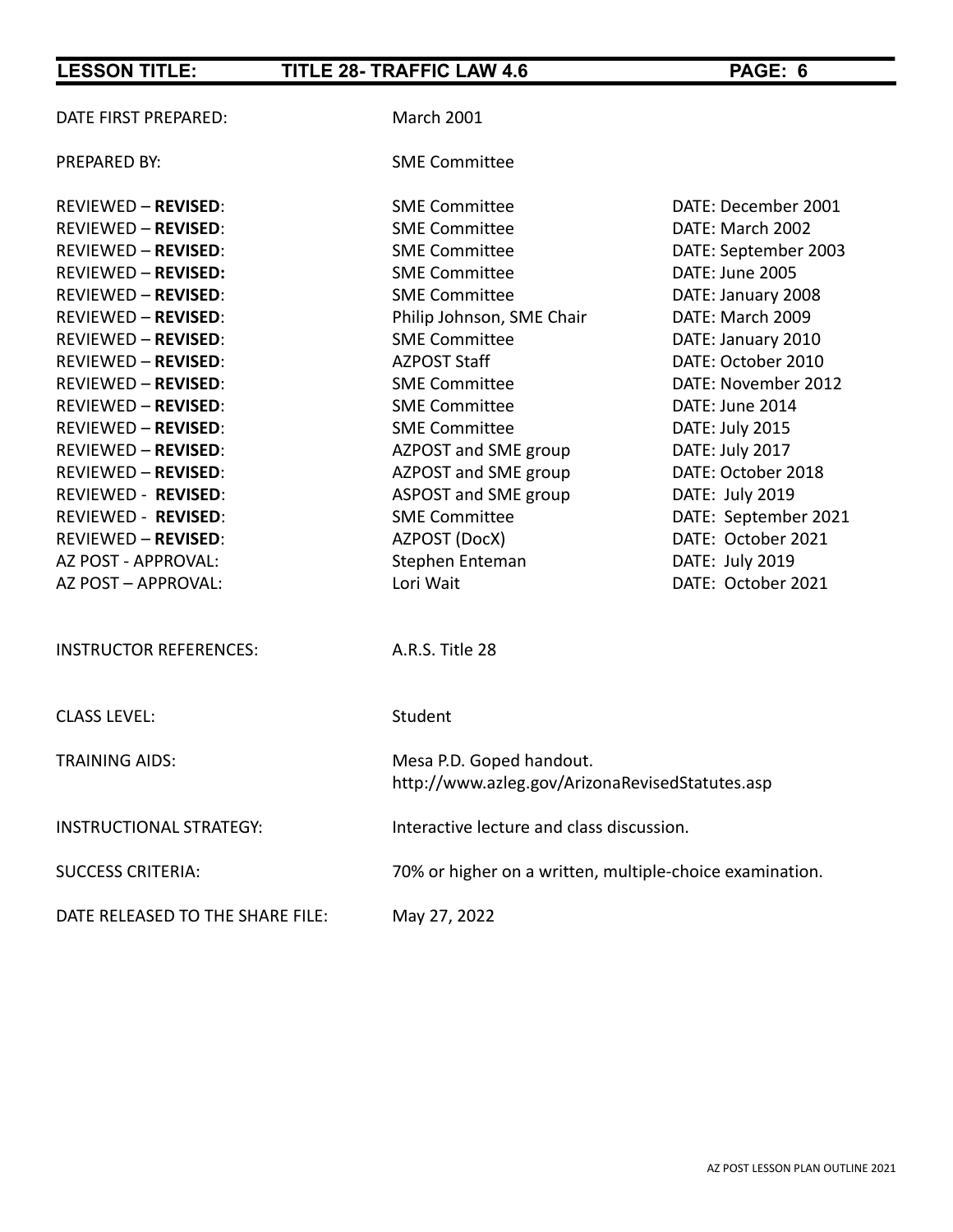### **I. INTRODUCTION**

- A. Instructor (self) introduction.
- B. Preview of performance objectives.

## **II. A.R.S. TITLE 28, CHAPTER 1, ARTICLE 1 – DEFINITIONS P.O. 4.6.1A**

- A. 28-101 Authorized emergency vehicle. **P.O. 4.6.1A1**
	- 1. Fire department vehicle.
	- 2. Police vehicle.
	- 3. An ambulance or emergency vehicle of a municipal department or public service corporation that is designated or authorized by the department or a local authority.
	- 4. Any other ambulance, fire truck or rescue vehicle that is authorized by the department in its sole discretion and that meets liability insurance requirements prescribed by the department.
- B 28.101 Autocycle
	- 1. Three wheeled motorcycle on which the driver and passenger ride in a completely enclosed seating area or equipped with a roll cage.
	- 2. Equipped with 3-point safety belts, bucket or bench seat, and anti-lock brakes.
	- 3. Controlled with steering wheel and pedals.
- C. 28.101 Bicycle. **P.O. 4.6.1A2**

- 1. Includes racing wheelchairs.
- 2. Propelled by human power.
- 3. Upon which any person may ride.
- 4. Having two (2) tandem wheels, either of which is more than 16 inches in diameter.
- 5. Having three (3) wheels in contact with the ground, any of which is more than 16 inches in diameter.
- D. 28.101 Bus. **P.O. 4.6.1A3**

1. Motor vehicle designed for carrying 16 or more passengers, including the driver. AZ POST LESSON PLAN OUTLINE 2021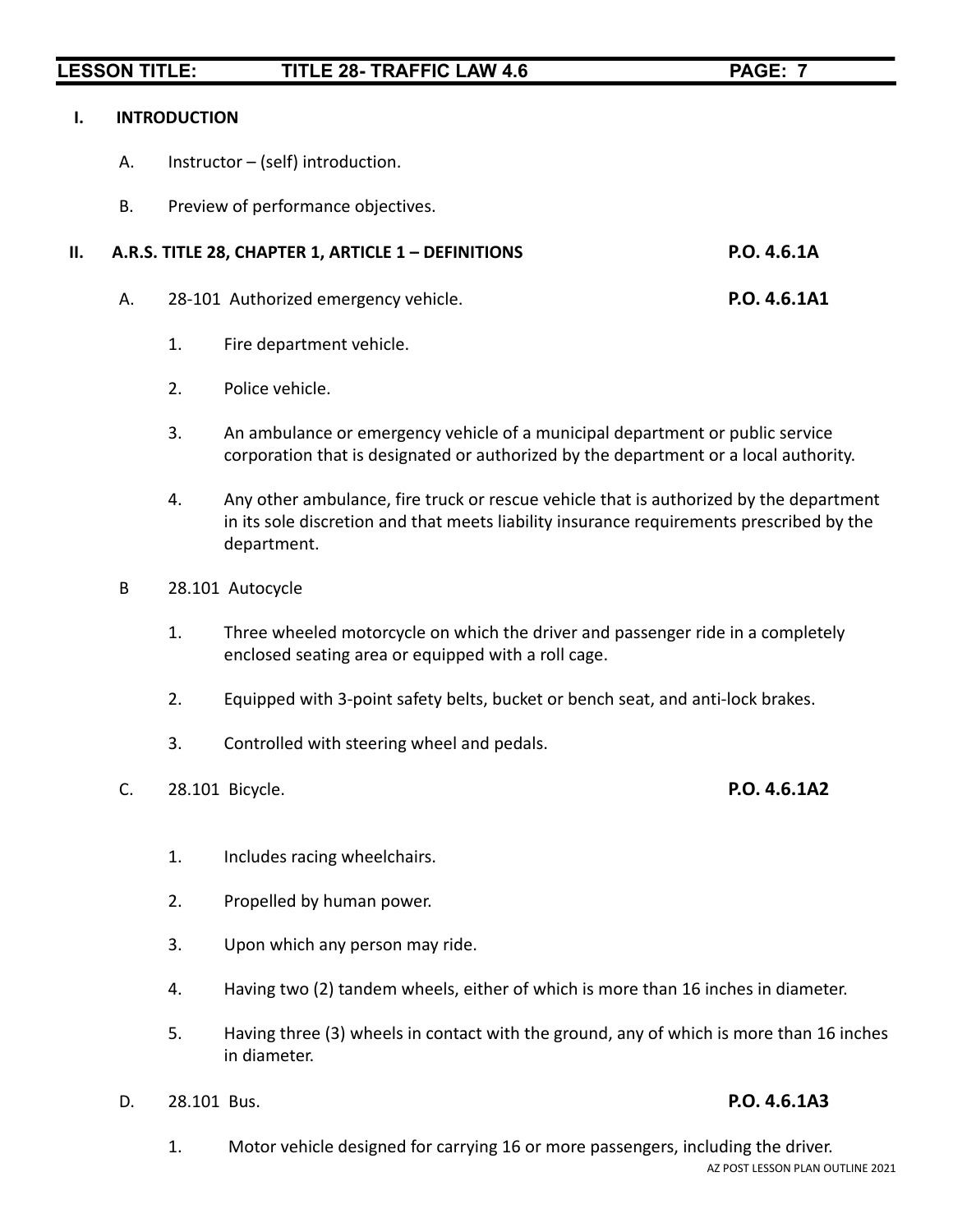- 2. Vans are not usually designed for carrying more than 16 people.
- E. 28-101 Driver. **P.O. 4.6.1A4**

- 1. To drive, or is in actual physical control of, a vehicle.
- 2. Driver is in physical control if the driver is behind the wheel and the motor is running. *INSTRUCTOR NOTE: Subject to the County Attorney's interpretations. Check with your FTO and Supervisor.*
- 3. Driver may be in physical control if the driver is behind the wheel and the motor is not running.
- 4. Driver is not in physical control if behind the wheel and no keys in ignition.
- F. 28-101 Golf cart. **P.O. 4.6.1A5**
	- 1. Motor vehicle that has not less than three (3) wheels in contact with the ground.
	- 2. Unladen weight of less than 1,800 pounds.
	- 3. Designed to be, and is operated at, not more than 25 m.p.h.
	- 4. Designed to carry not more than four (4) persons including the driver.
- G. 28.101 Implements of husbandry. **P.O. 4.6.1A6**
	- 1. Vehicles designed primarily for agricultural purposes.
	- 2. Used exclusively in the conduct of agricultural operations.
	- 3. Used exclusively for carrying products of farming from one (1) part of a farm to another part of the same farm or from one (1) farm to another farm.
	- 4. Only incidentally operated or moved on a highway.
- H. 28-101 Local authority. **P.O. 4.6.1A7**
	- 1. Any county, municipality or other local board or body exercising jurisdiction over highways under the constitution and laws of this state.
- I. 28-101 Moped. **P.O. 4.6.1A8**
	- 1. Bicycle equipped with a helper motor.
	- 2. Maximum piston displacement of 50 cubic centimeters or less.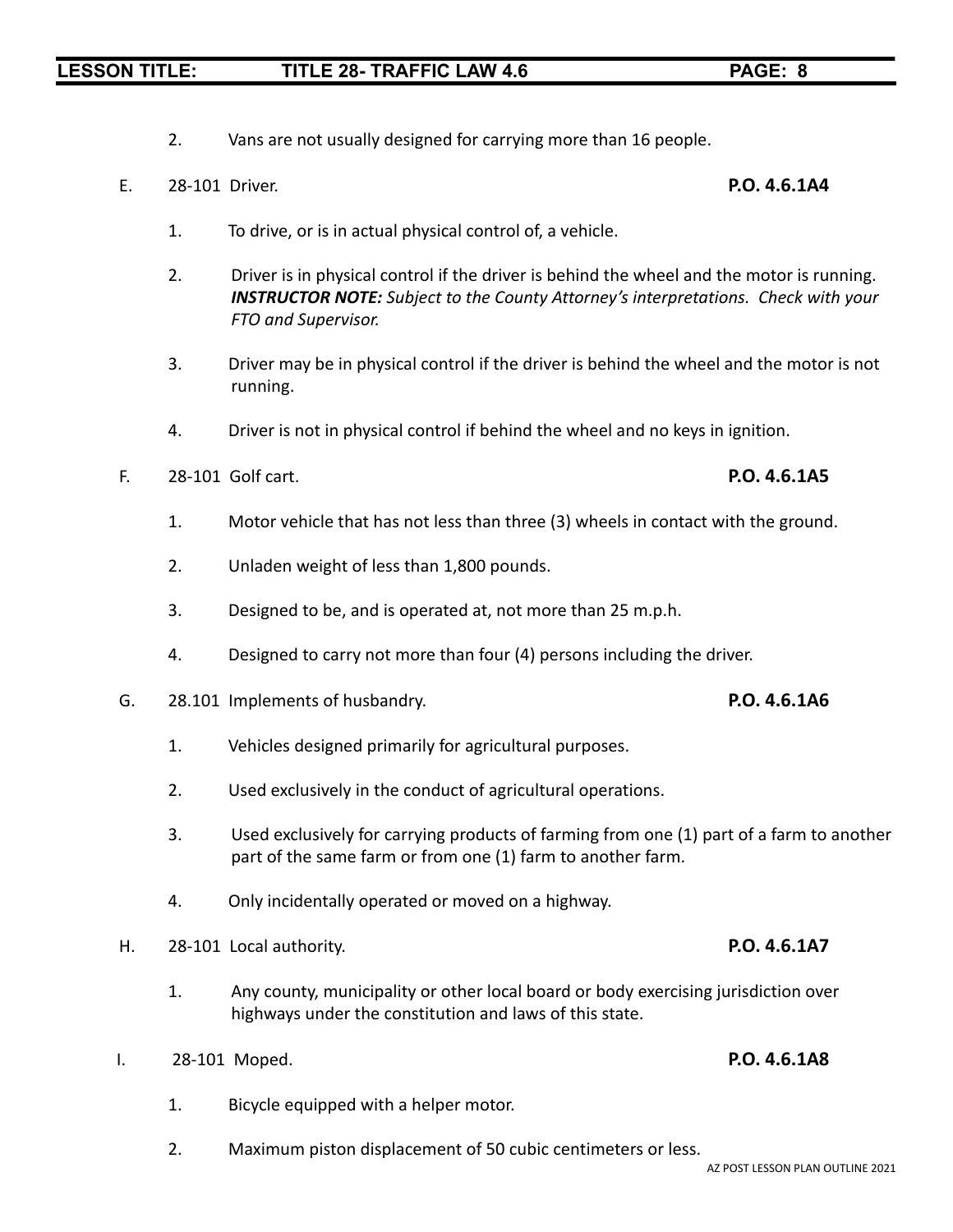- 3. Brake horsepower of one and one half  $(1 \frac{1}{2})$  or less.
- 4. Maximum speed of 25 m.p.h. or less on a flat surface.
- J. 28-101 Motor driven cycle. **P.O. 4.6.1A9**
	- 1. Motorcycle, including motor scooter with a motor, that produces not more than five (5) horsepower.
- K. 28-101 Motor vehicle. **P.O. 4.6.1A10**
	- 1. Self-propelled vehicle.
	- 2. Propelled by the use of motor vehicle fuel.
	- 3. Does not include a motorized wheelchair.
	- 4. Does not include a motorized skateboard.
	- 5. ATV/Recreational Vehicle (as of January 2012).
- L. 28-101 Motorcycle. **P.O. 4.6.1A11**
	- 1. Motor vehicles having a seat or saddle for use of by the rider.
	- 2. Not more than three (3) wheels in contact with the ground.
	- 3. Excludes tractor and moped. Old style three (3)-wheel tractor.
- M. 28-101 Motorized Quadricycle
	- 1. The vehicle is self-propelled by an emission free electric motor and may include pedals operated by the passengers.
	- 2. The vehicle has at least four (4) wheels in contact with the ground.
	- 3. The vehicle seats at least eight (8) passengers, including the driver.
	- 4. The vehicle is operable on a flat surface using solely the electric motor without assistance from the pedals or passengers. *INSTRUCTOR NOTE: Classified as a Commercial Motor Vehicle and limousine.*
- N. 28-101 Operator. **P.O. 4.6.1A12**

1. A person who drives a motor vehicle on a highway.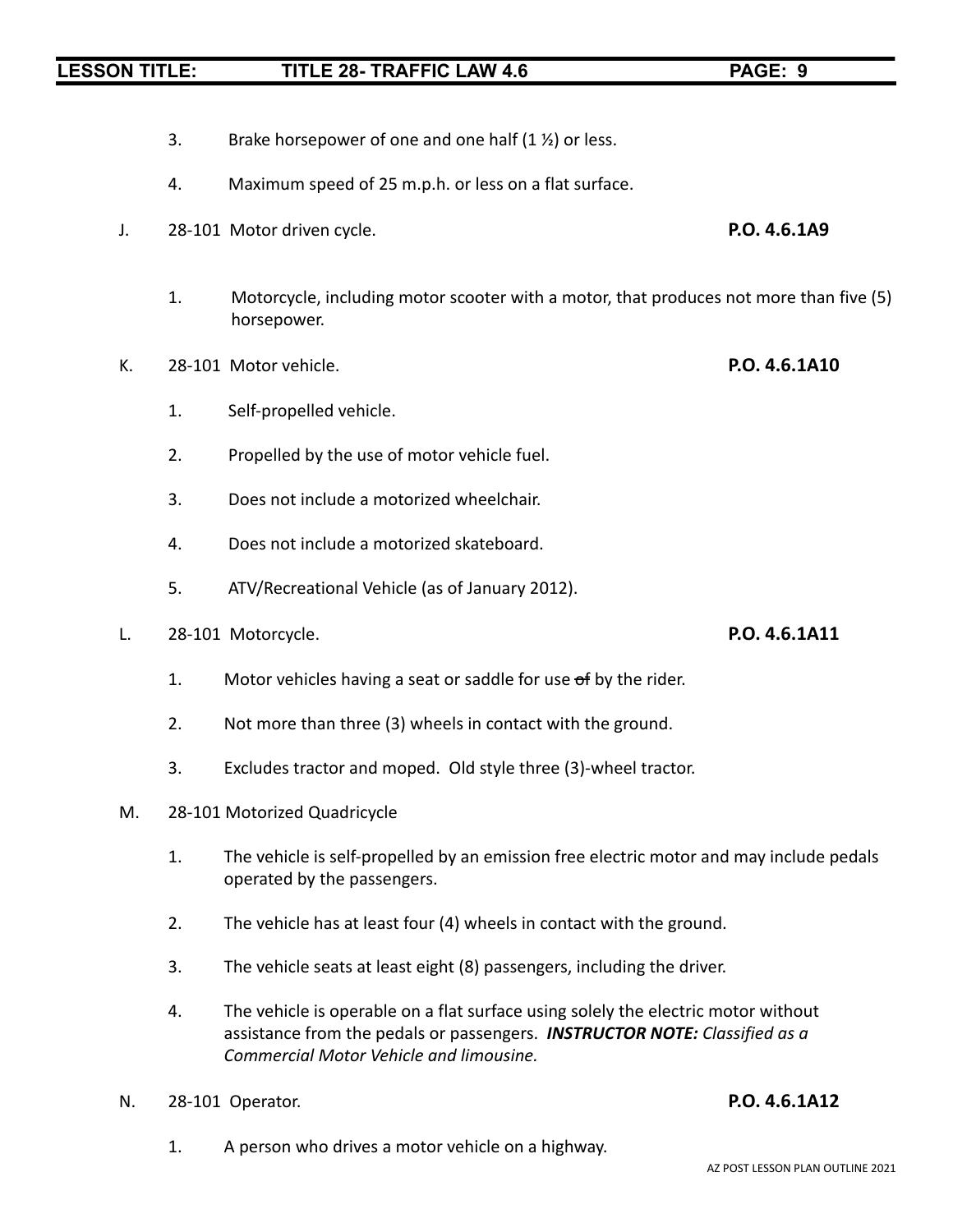- 2. Actual physical control on a highway.
- 3. Exercising control over steering of a vehicle being towed by a motor vehicle.
- O. 28-101 Pedestrian. **P.O. 4.6.1A13**
	- 1. Person afoot.
	- 2. Person in a wheelchair (manual or motorized).
	- 3. Person who uses an electric personal assistive mobility device.
- P. 28-101 Right-of-way: Privilege of immediate use of the highway. **P.O. 4.6.1A14**
- Q. 28-101 School bus. **P.O. 4.6.1A15**
	- 1. Motor vehicle, which is designed for carrying more than 10 passengers.
	- 2. Owned by the public or governmental agency.
	- 3. Privately owned and operated for compensation for the transportation of children to or from home or school on a regularly-scheduled basis.
- R. 28-101 Semi trailer. **P.O. 4.6.1A16**
	- 1. Vehicle that is with or without motive power, other than a pole trailer, that is designed for carrying persons or property.
	- 2. Being drawn by a motor-powered vehicle.
	- 3. Some part of its weight and that of its load rests on, or is carried by, another vehicle.
- S. 28-101 State highway. **P.O. 4.6.1A17**
	- 1. Any state route or portion thereof.
	- 2. Designed by the transportation board.
	- 3. Maintained by the state.
- T. 28-101 Trailer. **P.O. 4.6.1A18**
	- 1. Vehicle that is with or without motive power, other than a pole trailer, that is designed for carrying persons or property.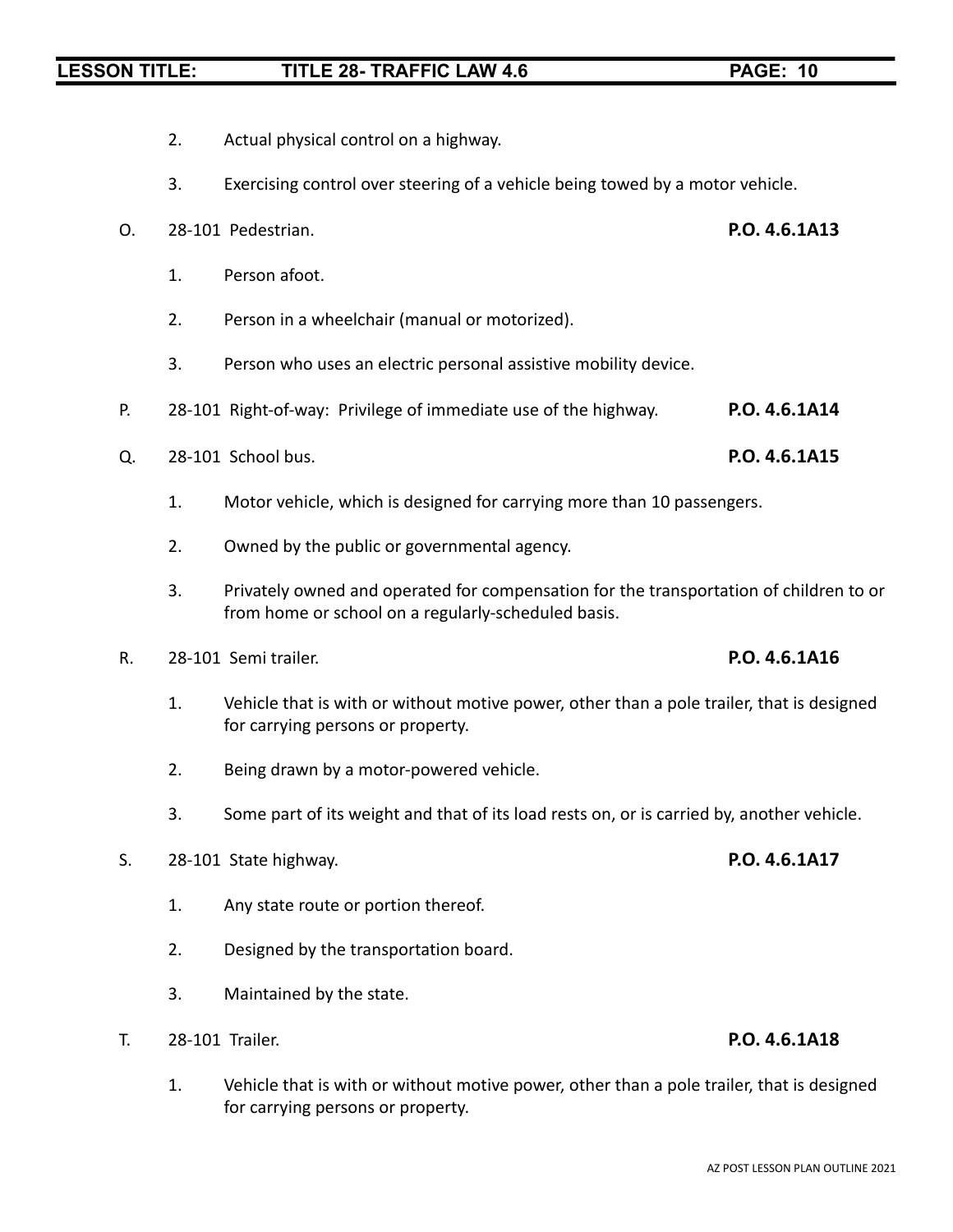- 2. Being drawn by a motor vehicle.
- 3. No part of vehicle weight or load rests upon the towing vehicle.
- U. 28-101 Truck. **P.O. 4.6.1A19**
	- 1. Motor vehicle designed or used primarily for the carrying of property other than the effects of the driver or passengers.
	- 2. Includes a motor vehicle to which has been added a box, platform or other equipment for such carry.
- V. 28-101 Truck tractor. **P.O. 4.6.1A19a**
	- 1. Motor vehicles designed and used primarily for drawing other vehicles.
	- 2. Not constructed to carry a load other than a part of the weight of the vehicle and load drawn.
- W. 28-101 Vehicle. **P.O. 4.6.1A20**
	- 1. A device in, upon, or by which a person or property is, or may be, transported or drawn on a public highway (horse drawn is a vehicle).
	- 2. Excludes devices moved by human power or used exclusively on stationary rails or tracks (bicycles are not vehicles). *INSTRUCTOR NOTE: See: 28-812, applicability of traffic laws to bicycle riders.*

### **III. A.R.S. TITLE 28, CHAPTER 1, ARTICLE 2**

- A. 28-121.A Violation; classification.
	- 1. Class 2 misdemeanor unless otherwise defined.
	- 2. Civil traffic for Chapters 3, 5, 7, 8 and 9, Article 4 or Chapter 10, Article 10.

### **IV. A.R.S. TITLE 28, CHAPTER 2, ARTICLE 5**

- A. 28-448.A Notice of address or name change for driver's license or identification card.
	- 1. Ten (10) days.
	- 2. Name or address change.
	- 3. Driver's license, title or vehicle registration.
	- 4. Notify by telephone, internet, in writing or in person.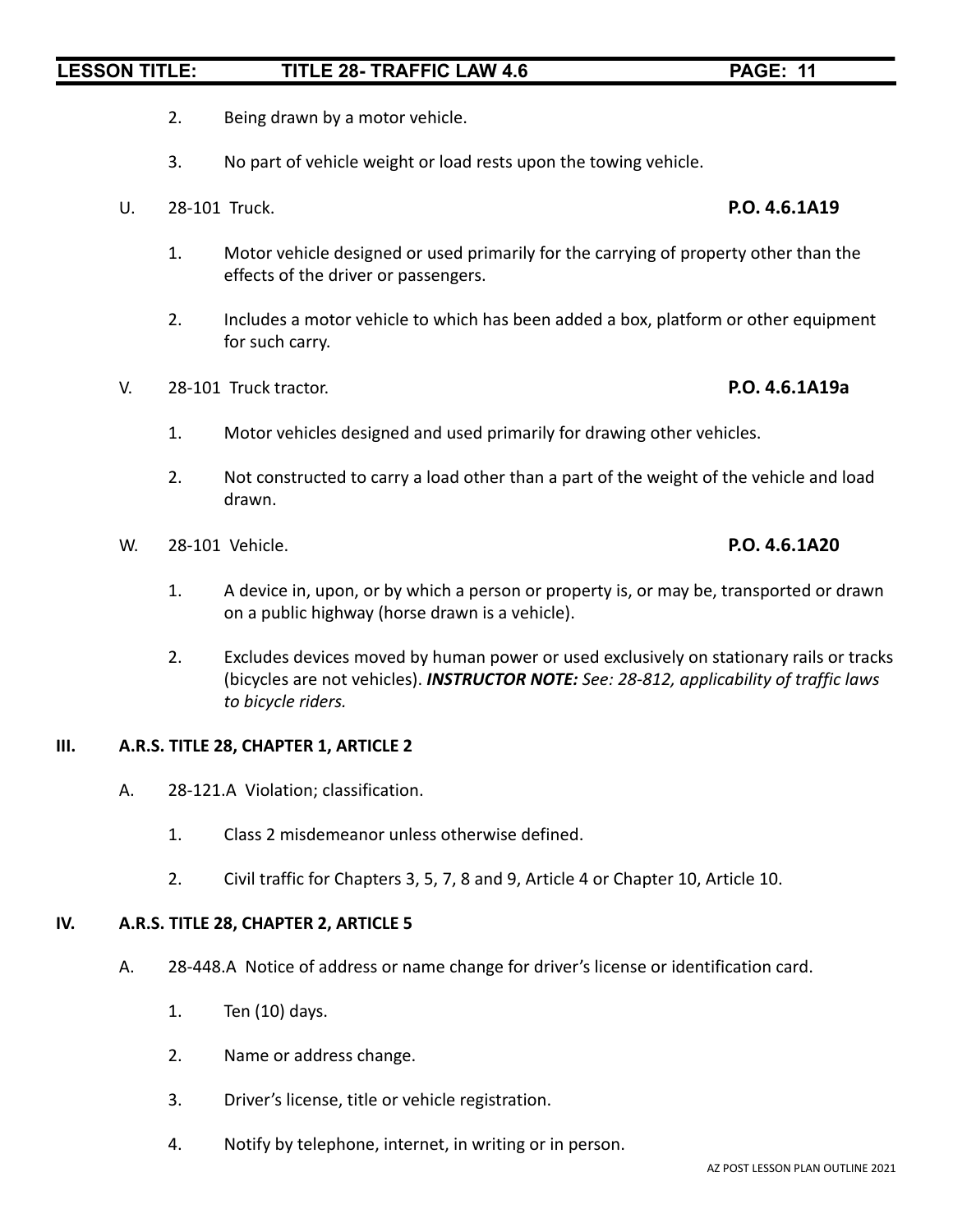|    | <b>LESSON TITLE:</b> |    | <b>TITLE 28- TRAFFIC LAW 4.6</b>                                                                                                              | <b>PAGE: 12</b> |
|----|----------------------|----|-----------------------------------------------------------------------------------------------------------------------------------------------|-----------------|
|    |                      |    |                                                                                                                                               |                 |
| V. |                      |    | A.R.S. TITLE 28, CHAPTER 3, ARTICLE 1                                                                                                         | P.O. 4.6.1B     |
|    | А.                   |    | 28-601 Controlled access highway.                                                                                                             | P.O. 4.6.1B1    |
|    |                      | 1. | A highway, street or roadway.                                                                                                                 |                 |
|    |                      | 2. | To, or from, which owners or occupants of abutting lands and other persons have no<br>legal right of access.                                  |                 |
|    |                      | 3. | Except at such points only and in the manner determined by the public authority that<br>has jurisdiction over the highway, street or roadway. |                 |
|    | <b>B.</b>            |    | 28-601 Crosswalk.                                                                                                                             | P.O. 4.6.1B2    |
|    |                      | 1. | Prolongation of lateral lines of the sidewalks.                                                                                               |                 |
|    |                      | 2. | Pedestrian crossing marked by lines.                                                                                                          |                 |
|    | C.                   |    | 28-601 Intersection: Area within the prolongation of the lateral curb lines.                                                                  | P.O. 4.6.1B3    |
|    |                      | 1. | Any sign, signal, marking or device.                                                                                                          |                 |
|    |                      | 2. | Erected by authority of a public body having jurisdiction.                                                                                    |                 |
|    |                      | 3. | Purpose of regulating, warning or guiding traffic.                                                                                            |                 |
|    | D.                   |    | 28-601 Official traffic control device.                                                                                                       | P.O. 4.6.1B4    |
|    |                      | 1. | Any sign, signal, marking or device.                                                                                                          |                 |
|    |                      | 2. | Erected by authority of a public body having jurisdiction.                                                                                    |                 |
|    |                      | 3. | Purpose of regulating, warning or guiding traffic.                                                                                            |                 |
|    | E.                   |    | 28-601 Park.                                                                                                                                  | P.O. 4.6.1B5    |
|    |                      | 1. | Standing of a vehicle, occupied or not.                                                                                                       |                 |
|    |                      | 2. | Except for temporary loading or unloading.                                                                                                    |                 |
|    | F.                   |    | 28-601 Private road or driveway, privately owned and used with permission of the owner.                                                       | P.O. 4.6.1B6    |
|    | G.                   |    | 28-601 Roadway.                                                                                                                               | P.O. 4.6.1B7    |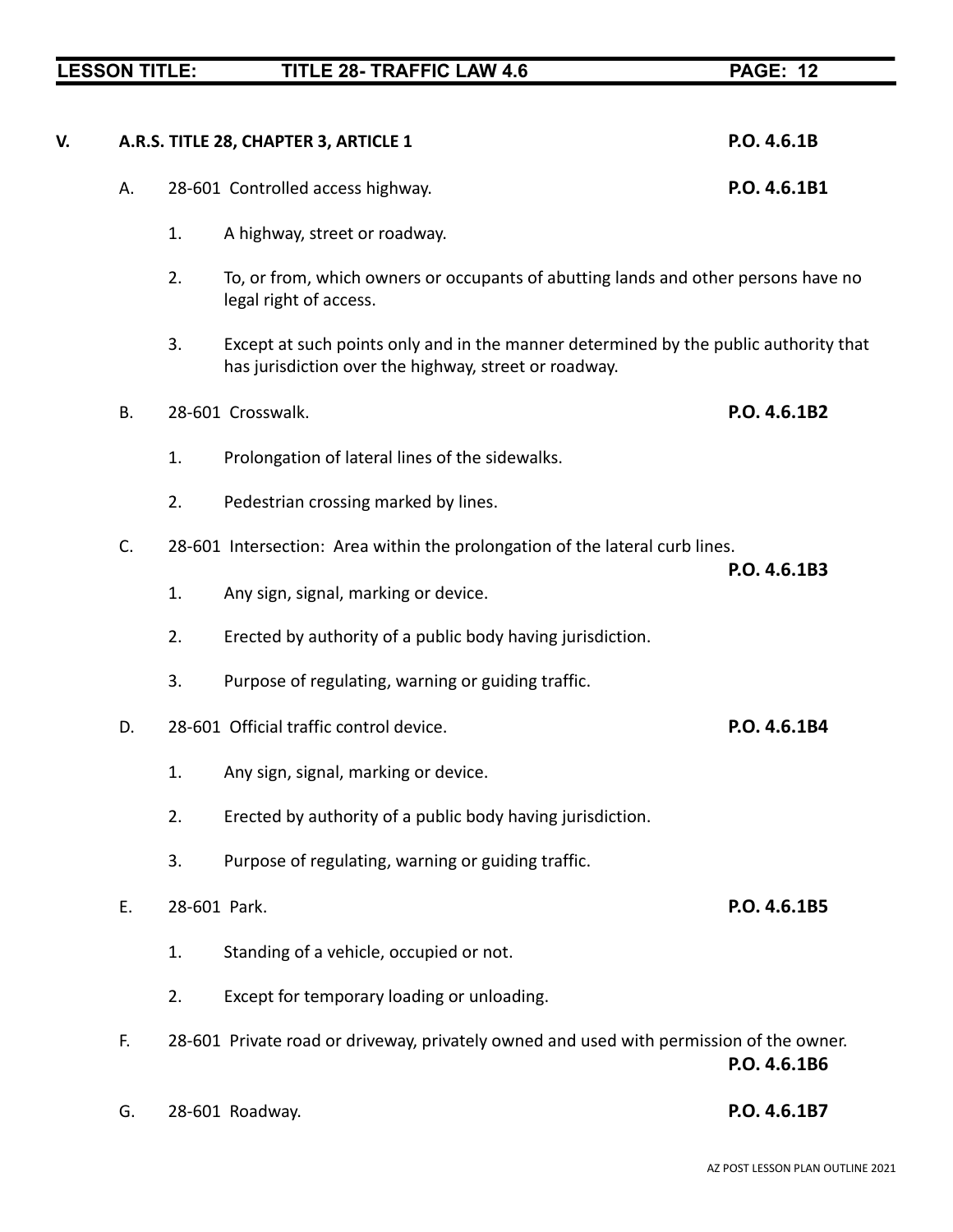| <b>LESSON TITLE:</b> |    |              | <b>TITLE 28- TRAFFIC LAW 4.6</b>                                                               | <b>PAGE: 13</b> |
|----------------------|----|--------------|------------------------------------------------------------------------------------------------|-----------------|
|                      |    | 1.           | That portion of highway that is improved, designed or ordinarily used for vehicular<br>travel. |                 |
|                      |    | 2.           | Exclusive of the berm or shoulder.                                                             |                 |
|                      |    | 3.           | If more than one (1) roadway, the term "roadway" does not include all collectively.            |                 |
|                      | Η. |              | 28-601 Sidewalk.                                                                               | P.O. 4.6.1B8    |
|                      |    | 1.           | Area between curb or lateral lines of roadway and adjacent property lines.                     |                 |
|                      |    | 2.           | Intended for the use of pedestrians.                                                           |                 |
|                      | I. | 28-601 Stop. |                                                                                                | P.O. 4.6.1B9    |
|                      |    | 1.           | Complete cessation of movement.                                                                |                 |
|                      | J. |              | 28-601.28 Traffic.                                                                             | P.O. 4.6.1B10   |
|                      |    | 1.           | Pedestrians.                                                                                   |                 |
|                      |    | 2.           | Ridden or herded animals.                                                                      |                 |
|                      |    | 3.           | Vehicles.                                                                                      |                 |
|                      |    | 4.           | Other conveyances.                                                                             |                 |
|                      | К. |              | 28-601 Traffic control signal.                                                                 | P.O. 4.6.1B11   |
|                      |    | 1.           | Device which is manually, electrically or mechanically operated.                               |                 |
|                      |    | 2.           | Directs traffic to stop and proceed.                                                           |                 |
| VI.                  |    |              | A.R.S. TITLE 28, CHAPTER 3, ARTICLE 2                                                          |                 |
|                      | А. |              | 28-622 Failure to comply with police officer.                                                  | P.O. 4.6.5A     |
|                      |    | 1.           | Willfully fail or refuse to comply with any lawful order or direction.                         |                 |
|                      |    | 2.           | Class 2 misdemeanor.                                                                           |                 |
|                      | В. |              | 28-622.01 Unlawful flight.                                                                     | P.O. 4.6.5B     |
|                      |    | 1.<br>2.     | Willfully flees or attempts to elude<br>Emergency lights and siren, marked vehicle.            |                 |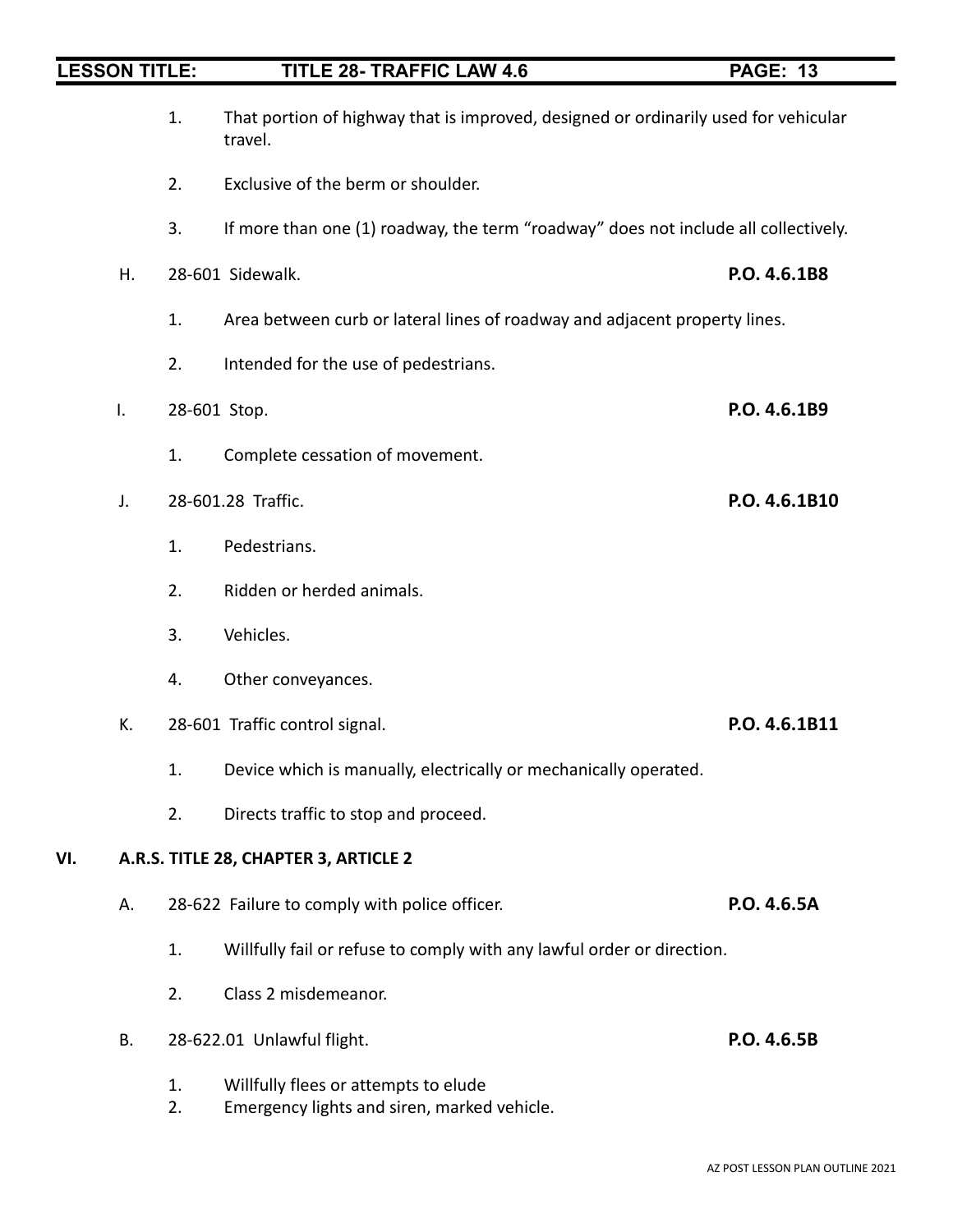- 3. Violator must know you are attempting to stop him/her.
- 4. Class 5 felony.
- C. 28-623 Obedience by public officers, except as provided, public officers must obey traffic laws.
- D. 28-624 Authorized emergency vehicles.
	- 1. May park or stand in violation of code.
	- 2. May proceed past red lights or stop signs after slowing as necessary.
	- 3. May exceed the speed limit, but not as to endanger life or property.
	- 4. May disregard direction of movement or turning laws.
	- 5. Must be using lights and siren, unless a police vehicle.
	- 6. Not protected from the reckless disregard for the safety of others.
- E. 28-625 Traffic laws apply to animals and animal drawn vehicles. **P.O. 4.6.3**
	- 1. Granted all the rights and subject to all duties applicable.
	- 2. This Chapter and Chapters 4 and 5.

### **VII A.R.S. TITLE 28, CHAPTER 3, ARTICLE 3 P.O. 4.6.10**

- A. 28-643 Local traffic control devices.
	- 1. Local authorities shall place and maintain traffic control devices.
	- 2. Must conform to the uniform manual.
- B. 28-644.A1 Obedience to traffic control devices. *INSTRUCTOR NOTE: Do NOT use 28-644.A1 as a catch all.*
	- 1. Devices must be in the proper position and legible.
	- 2. Use the most specific code.
	- 3. Use for passing in a school zone.
- C. 28-644.A2 Driving over, stopping or parking in a gore area.
	- 1. The gore area is the two (2) white lines between the on or off ramp and the throughway.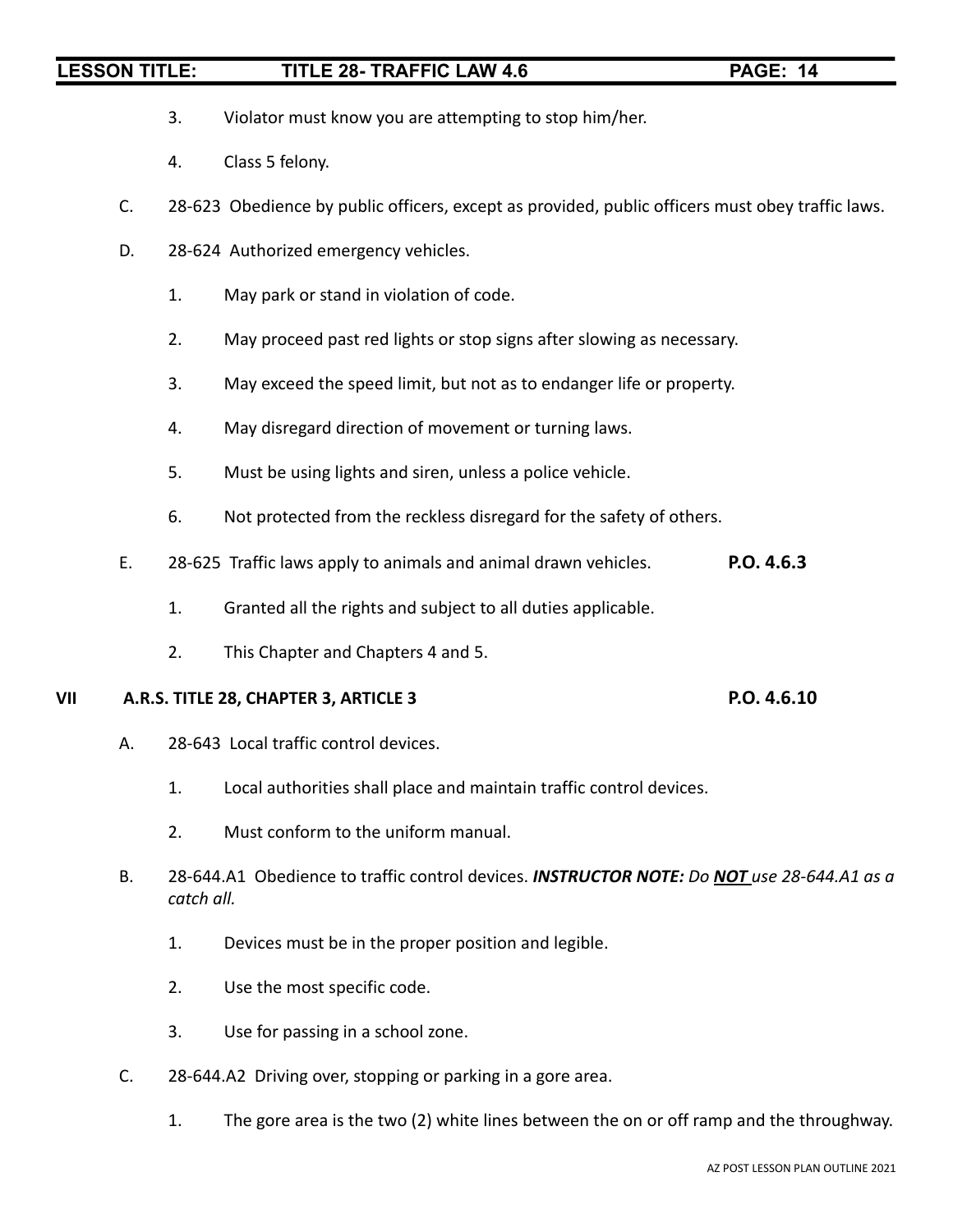- D. 28-645.A Traffic control signal legend.
	- 1. Green indication:
		- a. May proceed, but must yield right of way to vehicles and pedestrians lawfully within the intersection.
		- b. May make movement indicated by green arrow, but must yield to vehicles and pedestrians lawfully in the intersection.
		- c. Pedestrians may proceed on a green light unless otherwise directed.
	- 2. Yellow indication:
		- a. Indicated red will immediately follow.
		- b. Pedestrians may complete crossing, but may not start to cross.
	- 3. Red indication:
		- a. Vehicles may not enter the intersection.
		- b. Right turn may make right turn on red after stopping.
			- i. Must stop completely before making a turn.
			- ii. Cannot turn if signs prohibit.
			- iii. Yield to others lawfully within the intersection.
		- c. Left turn may make left turn on red after stopping on one-way street and turning onto a one-way street. *INSTRUCTOR NOTE: Going one-way to another one-way.*
		- d. Pedestrians may not cross.
	- 4. Red signals other than at intersections (28-645.B).
		- a. Stop must be at signs or markers on pavements.
		- b. If there are no signs or markers, the stop must be at a signal.
	- 5. Inoperative signals (28-645.C).
		- a. Traffic signals not working.
		- b. All drivers approaching must stop.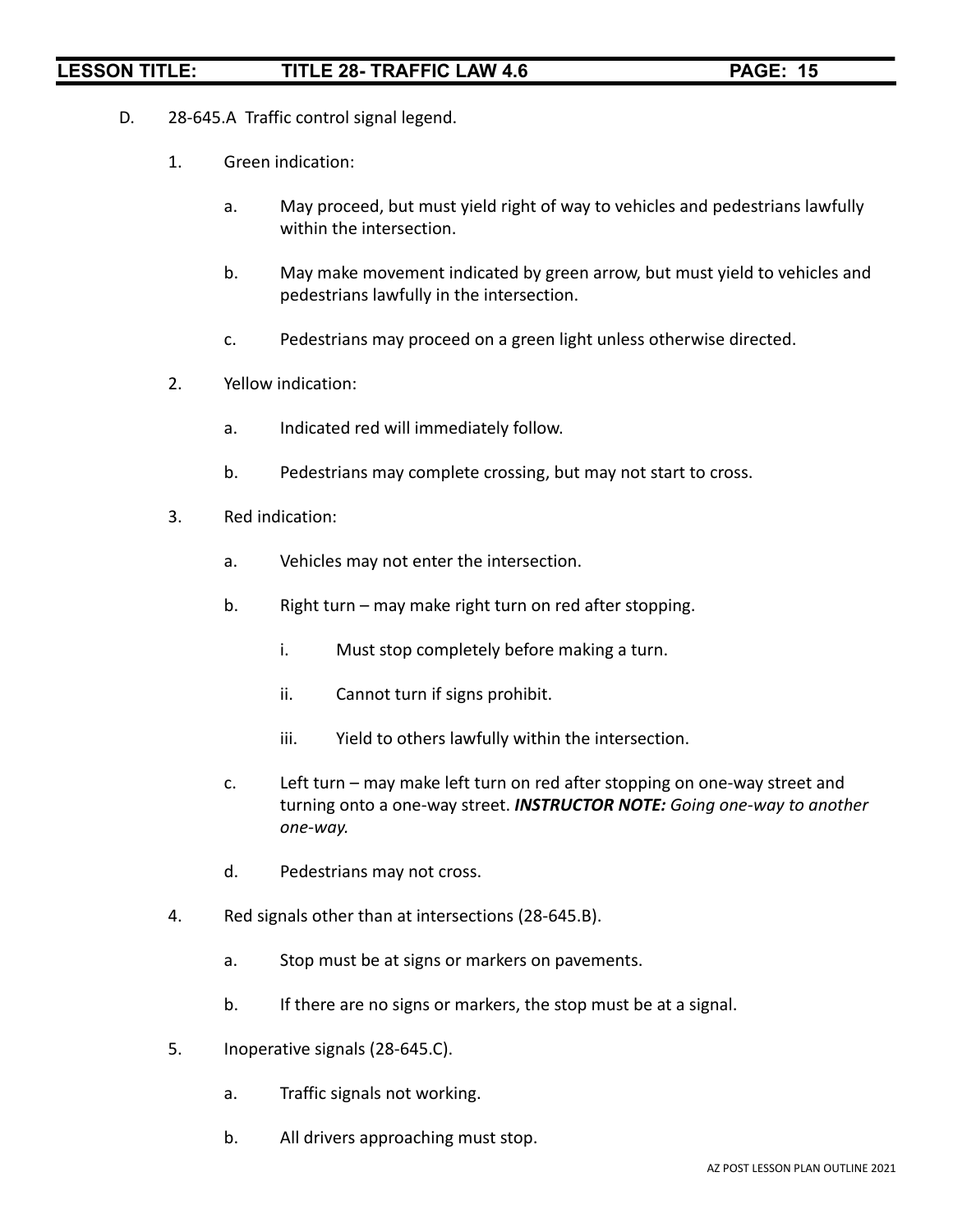- c. Driver on the right has the right-of-way if arrived at the same time as others.
- E. 28-646 Pedestrian control signal.
	- 1. Pedestrians may not start to cross if "Do Not Walk" or hand symbol signal is displayed, but may finish crossing.
	- 2. Pedestrians shall not loiter or unduly delay crossing.
- F. 28-647 Flashing signals.
	- 1. Flashing red vehicles must stop before entering an intersection.
	- 2. May proceed after stopping and yielding.
	- 3. Flashing yellow vehicles may proceed with caution.
	- 4. Must yield right-of-way (yield sign).
- G. 28-649 Interference with traffic control device, cite the violator and get the device replaced repaired. *INSTRUCTOR NOTE: Consider theft or criminal damage charges under Title 13.*
- H. 28-650 Warning devices at construction sites.
	- 1. Responsible party (person, company, city, etc.).
	- 2. Shall post and maintain warning signs, signals, markers and barricades that are in compliance.
- I. 28-651 Use of private property to avoid a traffic control device, shall not drive on, or through, any private property to avoid obedience to traffic rules or any traffic control device. *INSTRUCTOR NOTE: Officer MUST see the violator leave and re-enter the roadway.*

## **VIII. A.R.S. TITLE 28, CHAPTER 3, ARTICLE 4 P.O. 4.6.7**

- A. 28-661 Collision involving death or personal injury.
	- 1. Injury or death.
	- 2. Driver must immediately stop and return to the scene.
	- 3. Remain at scene and fulfill requirements of 28-663. *INSTRUCTOR NOTE: See 13-105.34 for the definition of serious injury.*
		- a. Class 5 felony if not serious injury or death.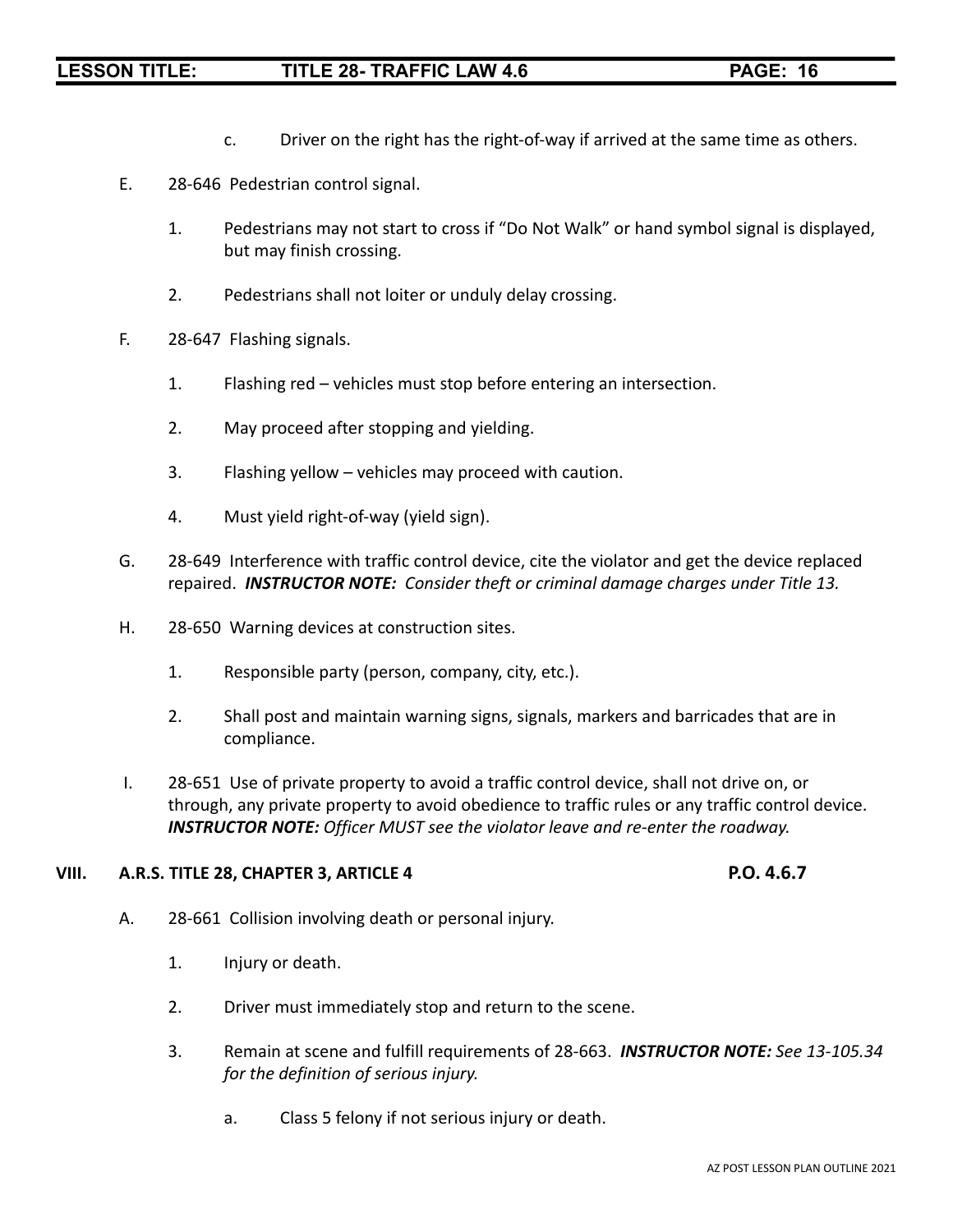- b. Class 3 felony if serious injury or death.
- c. Class 2 felony if serious injury or death and driver caused the collision.
- 4. Violation of this section applies to both public and private property.
- B. 28-662 Collision involving damage to vehicle.
	- 1. Damage to vehicle only, driven or attended.
	- 2. Immediately stop and return to the scene.
	- 3. Remain at scene and comply with 28-663.
	- 4. Class 2 misdemeanor.
- C. 28-663 Duty to give information and assistance.
	- 1. Injury, death or damage to vehicle driven or attended.
	- 2. Give the driver's name and address and registration number.
	- 3. On request show driver's license.
	- 4. Render reasonable assistance.
	- 5. Class 3 misdemeanor.
	- 6. Violation of this section applies to both public and private property.
- D. 28-664 Duty on striking an unattended vehicle.
	- 1. Collides with an unattended vehicle.
	- 2. Stop.
	- 3. Notify the owner or leave information in a conspicuous place.
	- 4. Class 3 misdemeanor.
	- 5. Violation of this section applies to both public and private property.
- E. 28-665 Striking fixture on a highway.
	- 1. Vehicle damage only.
	- 2. Take reasonable steps to locate and notify the owner or person in charge.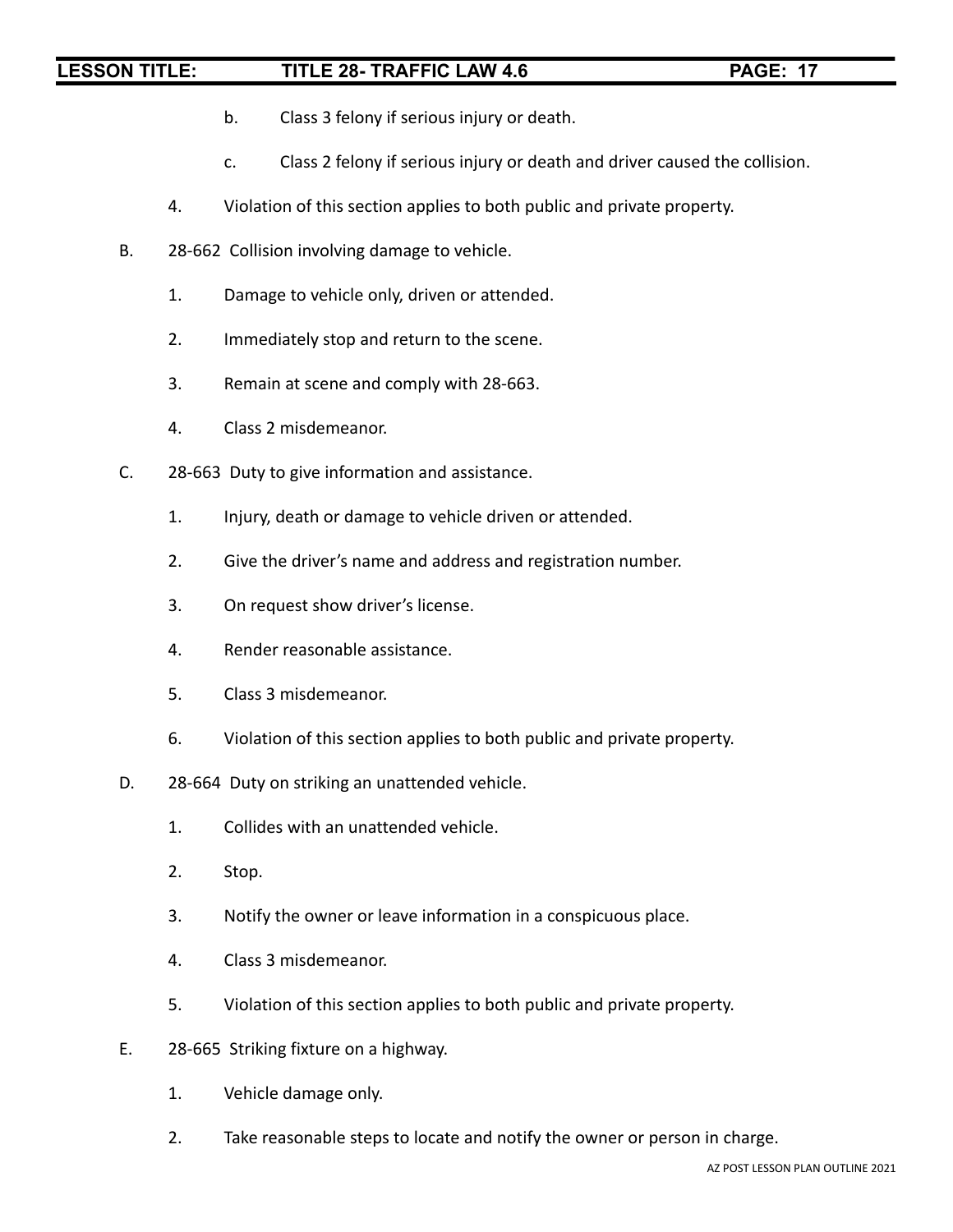- 3. Give facts, driver's name and address and registration number.
- 4. On request show driver's license.
- 5. Class 3 misdemeanor.
- F. 28-666 Notice of collision. *INSTRUCTOR NOTE: Refer to 28-674. A Quick Clearance Law.*
	- 1. Injury or death.
	- 2. Notify by quickest means: Local police, sheriff or State Trooper.
- G. 28-667 Written collision reports.
	- 1. Injury, death or damage in excess of \$2000.
	- 2. Officers must submit a written report within 24 hours of completing the investigation.
	- 3. Original stays with the officer's agency.
	- 4. Copies to the Department of Transportation.
	- 5. If no injury and less than \$2000:
		- a. Must complete a portion of the report to include: Time, day, month, year, location, identity of all parties and narrative description. *INSTRUCTOR NOTE: Check with your supervisor and FTO on your department's policy.*
- H. 28-669.A Collision report forms.
	- 1. The Department of Transportation furnishes the collision forms to all agencies in the state.
- I. 28-671 Collision report required by city or town.
	- 1. If you are involved in a city vehicle collision, you are required to complete a city collision form.
- J. 28-672.A Collision with serious injury (class 3 misd.). *INSTRUCTOR NOTE: Go over codes for student's workbooks. 28-645A3, 28-729, 28-771, 28-772, 28-773, 28-797E & G, 28-792, 28-855B, 28-794, 28-857A, and 28-914.*
- K. 28-672B Collision with death class 3 misd.).
- L. 28-675 Causing death by use of a motor vehicle (felony).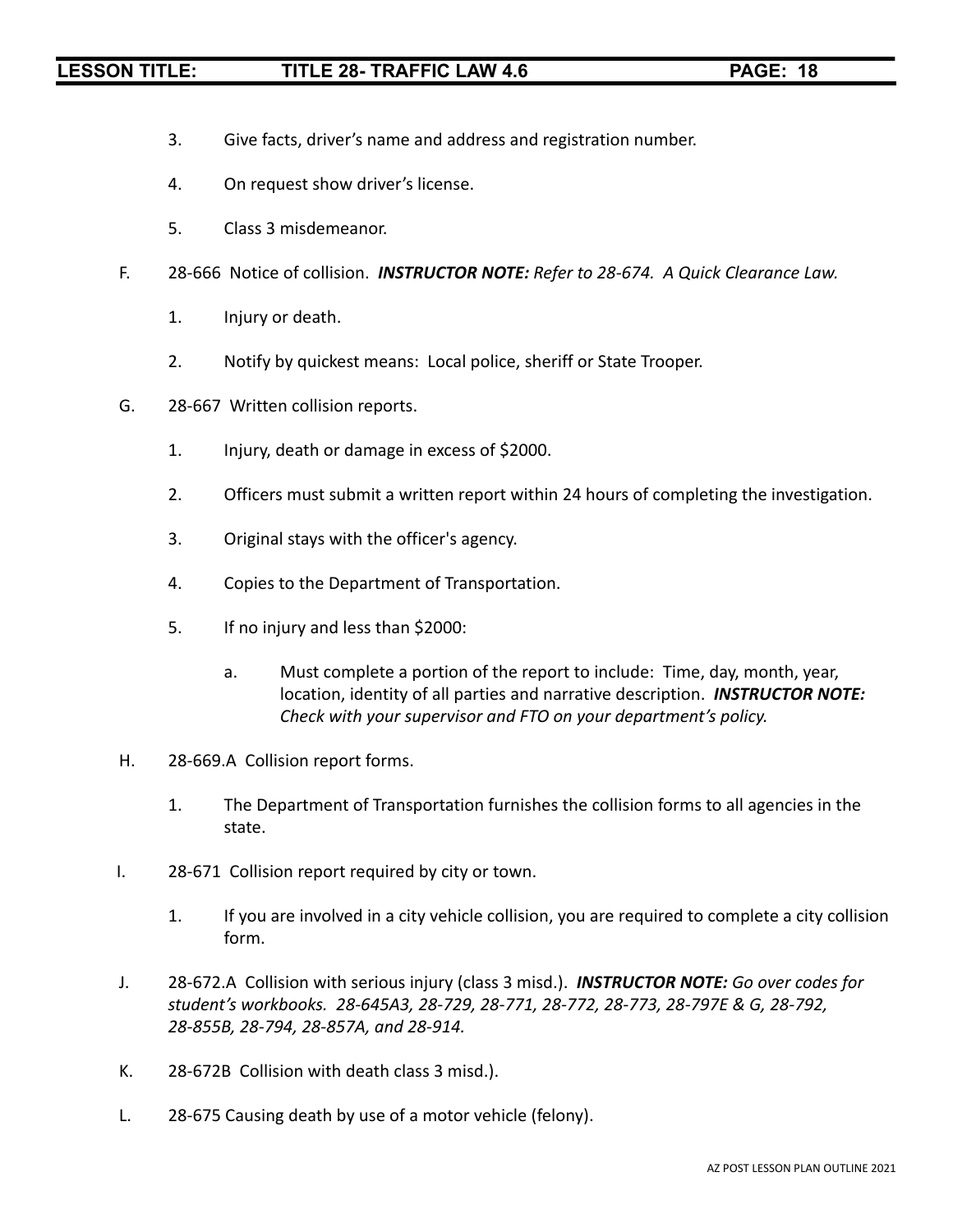M. 28-676 Causing serious physical injury by use of vehicle (felony).

### **IX. A.R.S. TITLE 28, CHAPTER 3, ARTICLE 5**

A. 28-693.A Reckless driving. **P.O. 4.6.6**

- 1. Reckless disregard for the safety of persons or property. *INSTRUCTOR NOTE: The officer should see two (2) or more hazardous violations- use good judgment. Some departments require a written report. Only reckless citations are issued.*
- B. 28-694 Wrong way driving
	- 1. Wrong way means vehicular movement that is in a direction opposing the legal flow of traffic. Wrong way does not include median crossing or a collision where a motor vehicle comes to a stop facing the wrong way.
- C. 28-695 Aggressive driving.
	- 1. Drivers in a manner which is an immediate hazard to another person or vehicle.
	- 2. Commits a violation of 701.A or 701.02 and
	- 3. Commits at least two (2) of the following violations:
		- a. 28-644, failure to obey traffic control device.
		- b. 28-724B, overtaking or passing on the right by driving off the roadway or pavement.
		- c. 28-729, unsafe lane use.
		- d. 28-730A, following too close.
		- e. 28-771 through 776, failure to yield right-of-way.
	- 4. Class 1 misdemeanor.

### **X. A.R.S. TITLE 28, CHAPTER 3, ARTICLE 6 P.O. 4.6.9**

- A. 28-701.A Reasonable and prudent. *INSTRUCTOR NOTE: The Officer must be able to show what is reasonable and prudent for the violation.*
	- 1. For speeding, use "speed greater than reasonable and prudent."
	- 2. For collision, use "failure to control to avoid collision.
- B. 28-701.E **P.O. 4.6.9**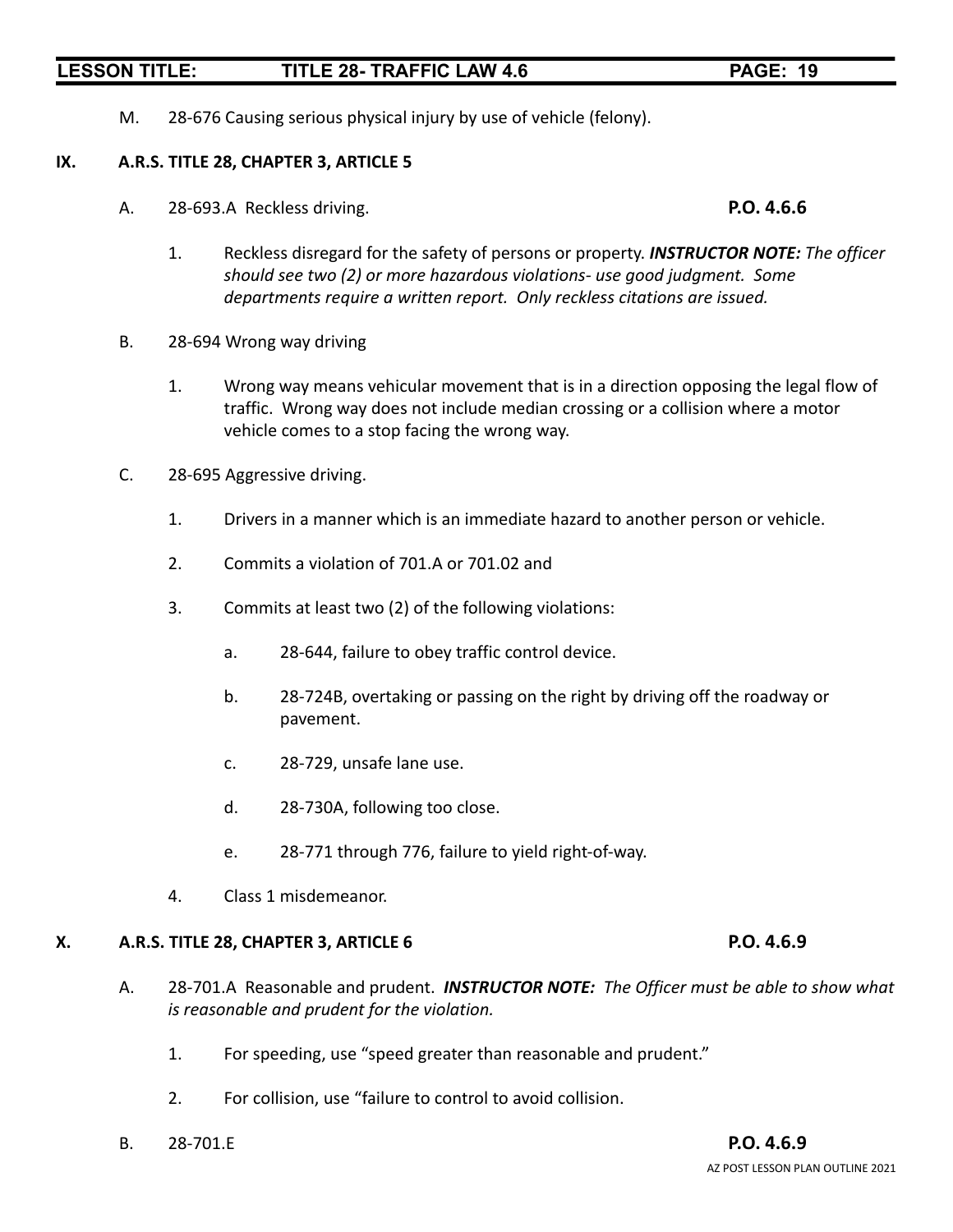- 1. Implements of husbandry may drive slower than the normal flow of traffic for safe operation.
- C. 28-701.02 Excessive speeds.
	- 1. Exceed 35 m.p.h. in marked school zone (applies to 15 m.p.h. zones).
	- 2. Exceed posted limit in a business or residential district by more than 20 m.p.h.
	- 3. Exceed the posted speed limit by more than twenty miles per hour in other locations.
	- 4. Class 3 misdemeanor.
- D. 28-702 State highway speed limit.
	- 1. Not an enforcement statute, do not cite.
	- 2. Gives authority for the director to vary the maximum speed limit.
	- 3. Must place signs to give notice.
	- 4. May determine various speeds for location and conditions of the area.
- E. 28-702.01 Waste of a finite resource.
	- 1. If the maximum speed limit on a public highway in this state is at least thirty miles per hour in an area that is outside of an urbanized area, a person shall not drive a motor vehicle at a speed in excess of the posted speed limit on that highway.
	- 2. If the maximum speed limit on a public highway in this state is at least forty miles per hour in an urbanized area, a person shall not drive a motor vehicle at a speed in excess of the posted speed limit on that highway.
	- 3. If the speed at which the person is alleged to have driven as provided in section 28-707, subsection A or the speed at which the court finds the person drove is not more than ten miles per hour in excess of the posted speed limit, the offense is may be designated as the waste of a finite resource and is a civil traffic violation subject to subsection B of this section.
	- 4. If a person is found responsible for a civil traffic violation pursuant to subsection A of this section:
		- a. A department or agency of this state shall not consider the violation for the purpose of determining whether the person's driver license should be suspended or revoked and a court shall not transmit abstracts of records of judgment for the violation to the department.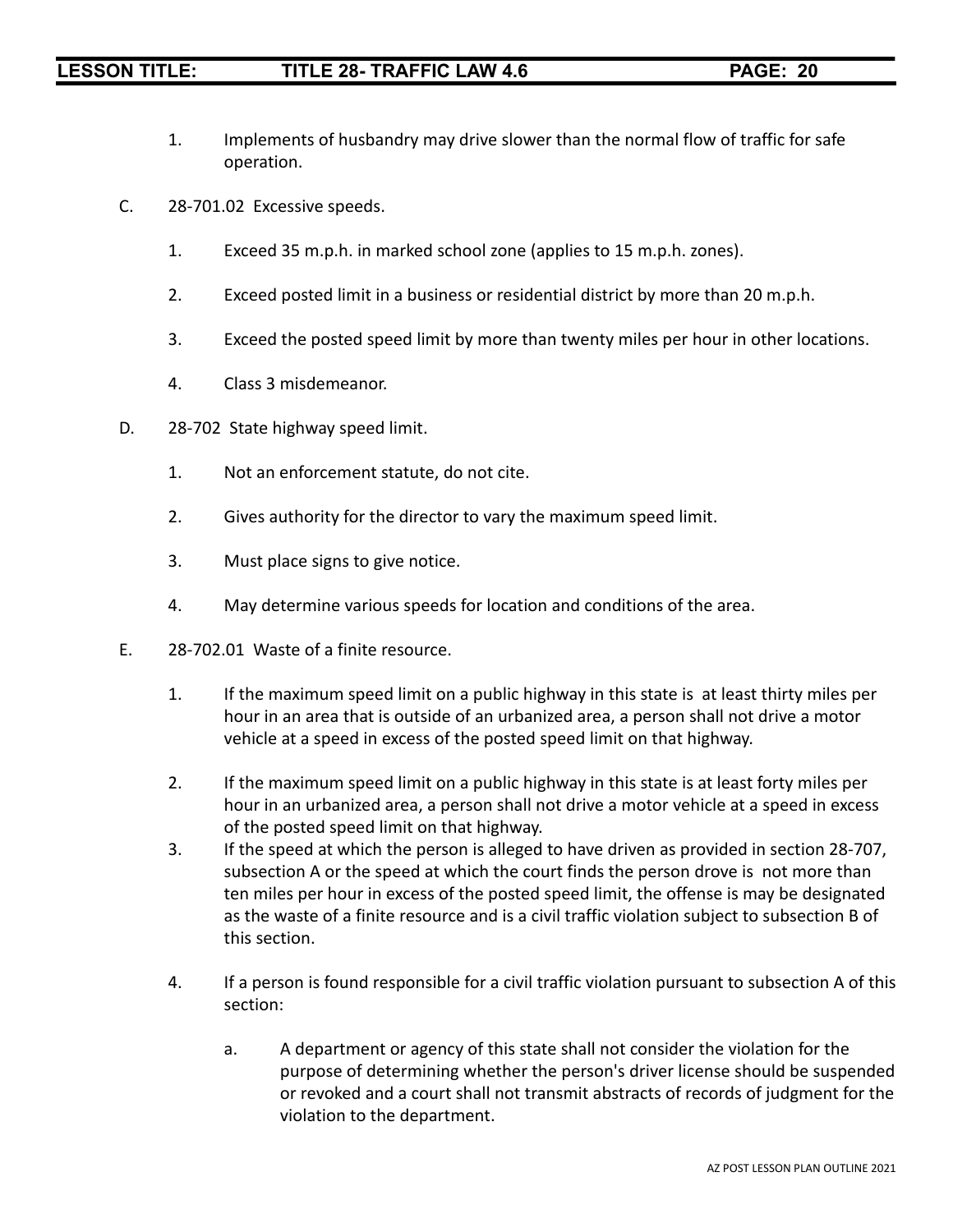- b. An insurer shall not consider the violation as a moving traffic violation against the person for the purpose of establishing rates of motor vehicle insurance charged by the insurer and shall not cancel or refuse to renew a policy of insurance because of the violation.
- c. The civil penalty shall not exceed fifteen dollars \$15 plus the surcharges imposed pursuant to sections 12-116.01 and 12-116.02.
- d. A report shall not be made under section 28-1559, subsection B.
- 5. If the maximum speed limit on a public highway in this state is at least thirty miles per hour in an area that is outside of an urbanized area, a person shall not drive a motor vehicle at a speed in excess of the posted speed limit on that highway.
- 6. If the maximum speed limit on a public highway in this state is at least forty miles per hour in an urbanized area, a person shall not drive a motor vehicle at a speed in excess of the posted speed limit on that highway.
- 7. If the speed at which the person is alleged to have driven as provided in section 28-707, subsection A or the speed at which the court finds the person drove is more than ten miles per hour in excess of the posted speed limit, the offense is designated as a civil traffic violation and the person is subject to a civil penalty of not more than the amount provided in section 28-1598.
- 8. For the purposes of this section, "urbanized area" has the same meaning prescribed in section 28-702.04.
- F. 28-702.04 Maximum speed limit on interstate highways outside urbanized areas.
	- 1. Area is outside of 50,000 population, maximum limit is 65 m.p.h., can be less.
	- 2. A person shall not exceed the maximum limit.
	- 3. Director can raise the limit to 75 m.p.h.
	- 4. Civil violation.
- G. 28-704 Minimum speed limits.
	- 1. Shall not drive at a speed as to impede or block normal traffic
	- 2. Shall not drive at a speed less than the posted minimum.
	- 3. Shall use turn out or pull off if five (5) or more vehicles are behind a slow moving vehicle – two (2)-lane highway.
		- a. "Turnout" means a widened place in the street for vehicles to pass each other or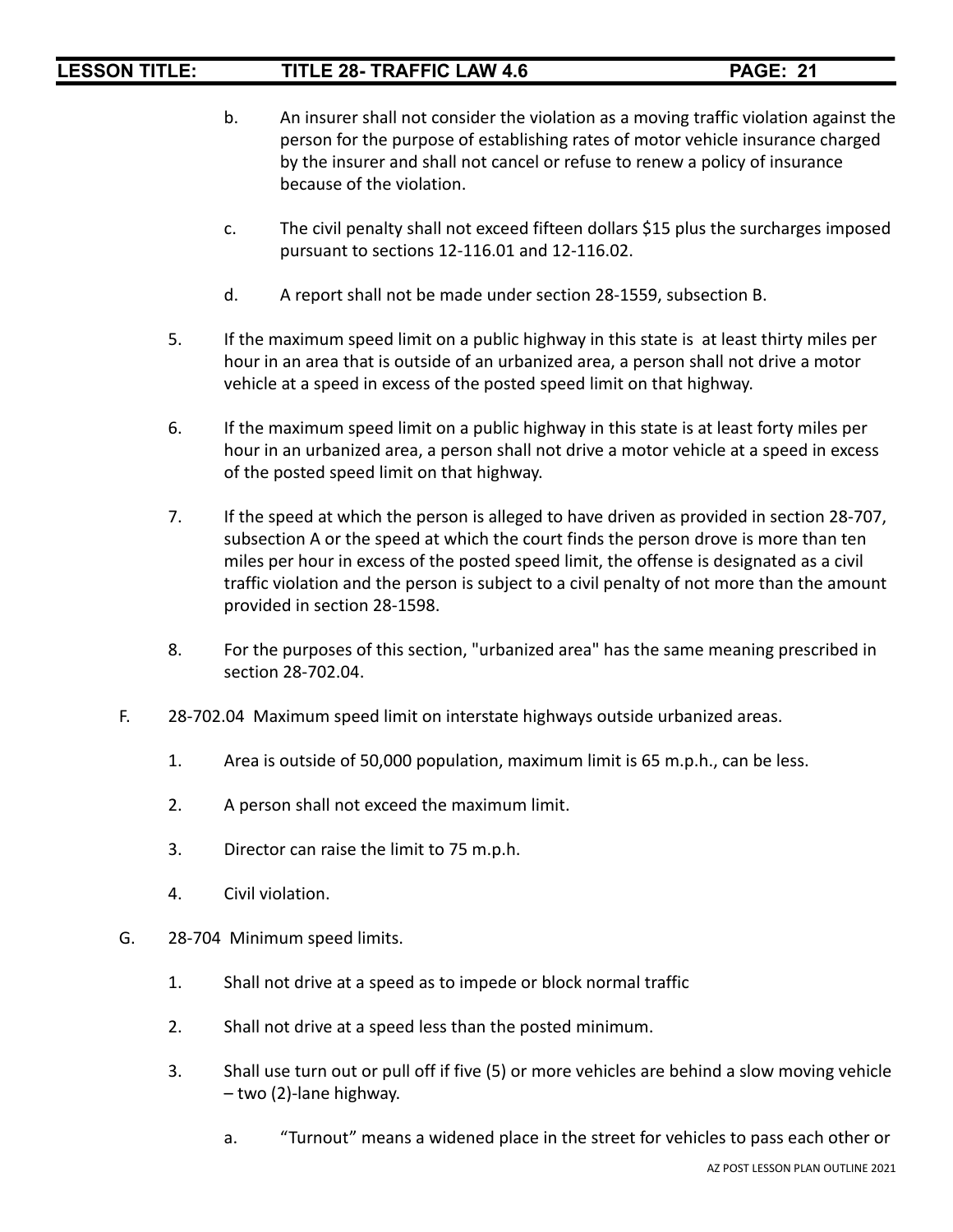temporarily park and includes a right turn lane.

- 4. Vehicles as defined in this section include electric bicycles, electric miniature scooter, electric standup scooters and devices moved by human power.
- H. 28-705 Special speed limitations.
	- 1. Not to operate a motorcycle at night more than 35 m.p.h. unless the headlamp can reveal a person at a distance of 300 feet.
- I. 28-708.A Racing on highways.
	- 1. Shall not drive a vehicle or participate in a race, speed competition, drag race, acceleration contest, test of physical endurance or exhibition of speed or acceleration.
	- 2. Class 1 misdemeanor.
	- 3. Any person who knowingly aids or abets another person in the commission of a violation of this section is guilty of a Class 2 misdemeanor.

### **XI. A.R.S. TITLE 28, CHAPTER 3, ARTICLE 7**

- A. 28-721.A Driving on the right side of the roadway. **P.O. 4.6.10B**
	- 1. On all roadways of sufficient width, a vehicle shall be driven on the right half (½) of the roadway except:
		- a. When overtaking and passing.
		- b. When the right half  $(\frac{1}{2})$  of roadway is closed.
		- c. When the roadway is divided into three (3) lanes.
		- d. On a one (1)-way street.
		- e. Must drive in the right hand lane if moving slower than the normal speed of traffic.
- B. 28-722 Passing vehicles proceeding in opposite directions.
	- 1. Pass vehicles approaching from the opposite direction on the right.
	- 2. Both drivers shall give at least half  $(\frac{1}{2})$  of the roadway to the other driver or as nearly as possible.
- C. 28-723 Overtaking on the left.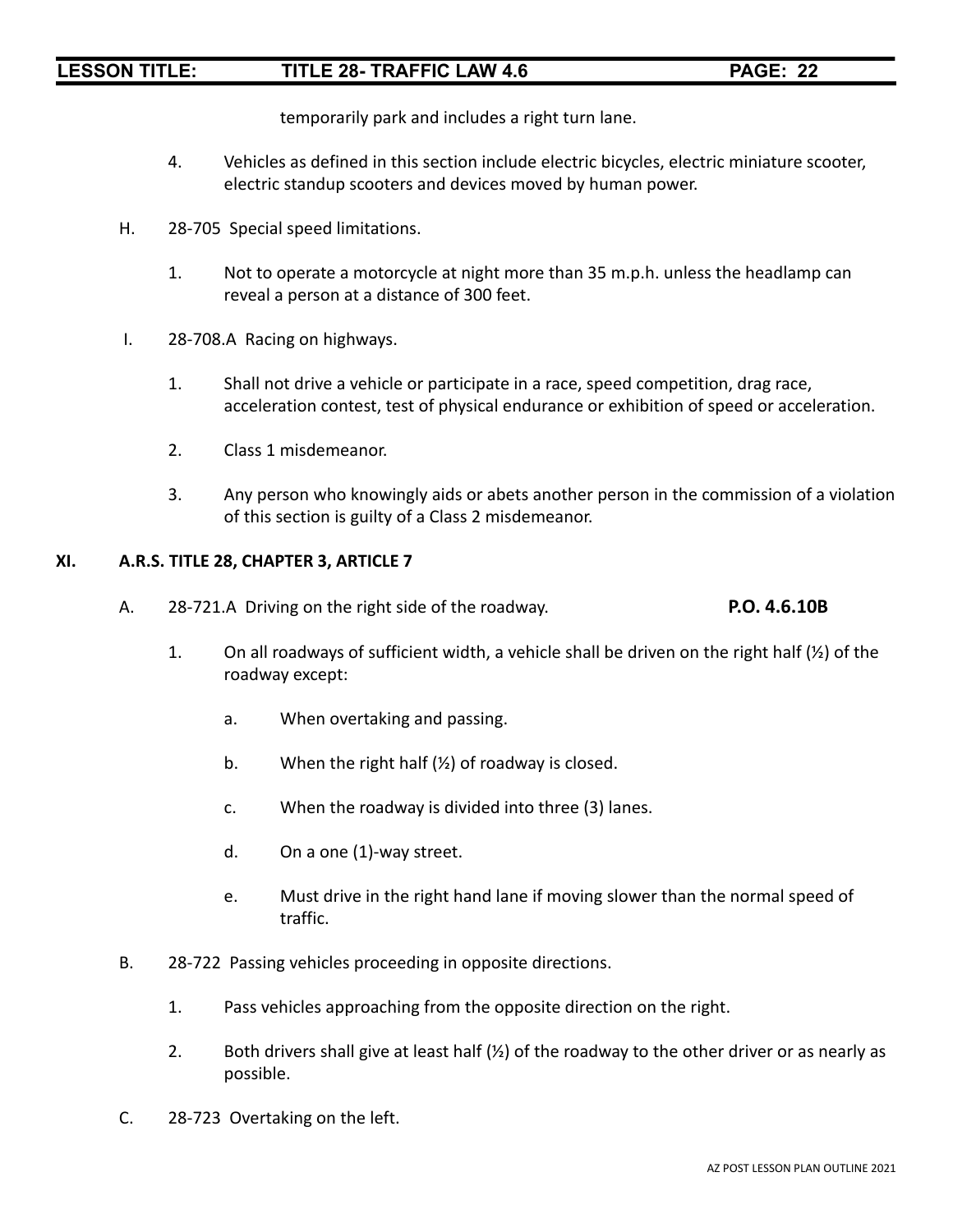- 1. A driver passing a vehicle traveling in the same direction shall pass on the left and not return to the right side of the roadway until safe to do so.
- 2. Driver being passed must yield right of way and not speed up.
- D. 28-724 Overtaking on the right permitted.
	- 1. When an overtaken vehicle is preparing to make a left turn.
	- 2. Unobstructed pavement, not occupied by vehicles and two (2) or more lanes.
	- 3. On a one (1)-way street.
	- 4. When it can be done safely.
	- 5. Must not drive off the traveled portion of roadway.
- E. 28-725 Limitations on passing of the left.
	- 1. Shall not drive left of center to overtake or pass another vehicle traveling in the same direction unless:
		- a. Left side is clearly visible and free of traffic to permit passing.
		- b. Must return to the right side of the roadway before coming within 100 feet of traffic approaching in the opposite direction.
- F. 28-726 Limitations on driving left of center.
	- 1. Approaching a curve or crest of a grade when the view is obstructed.
	- 2. Approaching within 100 feet of, or traversing, an intersection or a railroad grade crossing where signs or markings indicate no passing.
	- 3. When view is obstructed or approaching within 100 feet of any bridge, viaduct or tunnel.
- G. 28-727 No passing zones.
	- 1. When signs or markings are in place and clearly visible prohibiting passing.
- H. 28-728 One (1)-way roadways.
	- 1. Vehicle must be driven in the direction indicated.
	- 2. Vehicles must be driven to the right side of an island.
- I. 28-729 Driving on roadways-lined laned for traffic.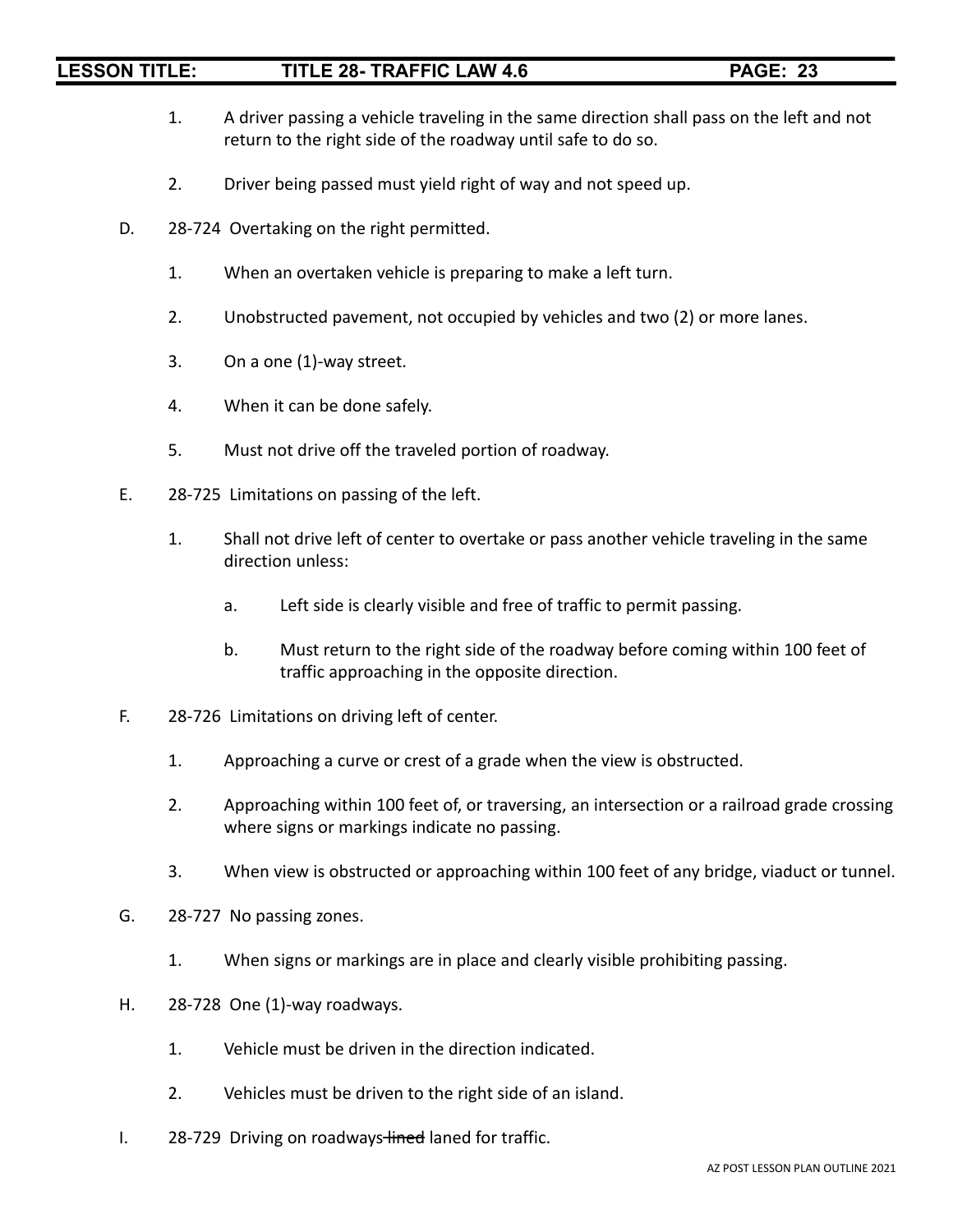- 1. Drive as near as practicable within a single lane.
- 2. Must change lanes safely.
- 3. Three (3) lane roadways, not to drive in the center lane, except to overtake where permitted.
- J. 28-730 Following too closely.
	- 1. Cannot follow another vehicle more closely than is reasonable.
	- 2. Truck and trailer following another-like vehicle must leave sufficient space so that an overtaking vehicle may enter and occupy the space safely.
	- 3. Does not apply to funeral processions.
- K. 28-731 Driving on divided highways.
	- 1. If divided by a raised, depressed or barricade, persons shall drive on the right-hand roadway.
	- 2. Shall not drive over, across or within the barrier.
- L. 28-732 Restricted access.
	- 1. Shall not drive onto, or from, a controlled access road.
	- 2. Except at entrances and exits established by public authority.
- M. 28-733 Restrictions on use of a controlled access highway:
	- 1. The Director or local authorities may prohibit the use of.
	- 2. The Director or local authorities must erect and maintain signs.
	- 3. A person shall not disobey restriction signs.
- N. 28-735 Overtaking bicycles.
	- 1. When overtaking and passing a bicycle traveling in the same direction, exercise due care by leaving a safe distance of no less than three (3) feet until safely past the bicycle. *INSTRUCTOR NOTE: Also discuss 28-736, 28-737.*
	- 2. Violators are subject to a \$500 fine if serious injury and a \$1,000 fine if death unless the collision occurred in a vehicular traffic lane when a bike lane or path is present.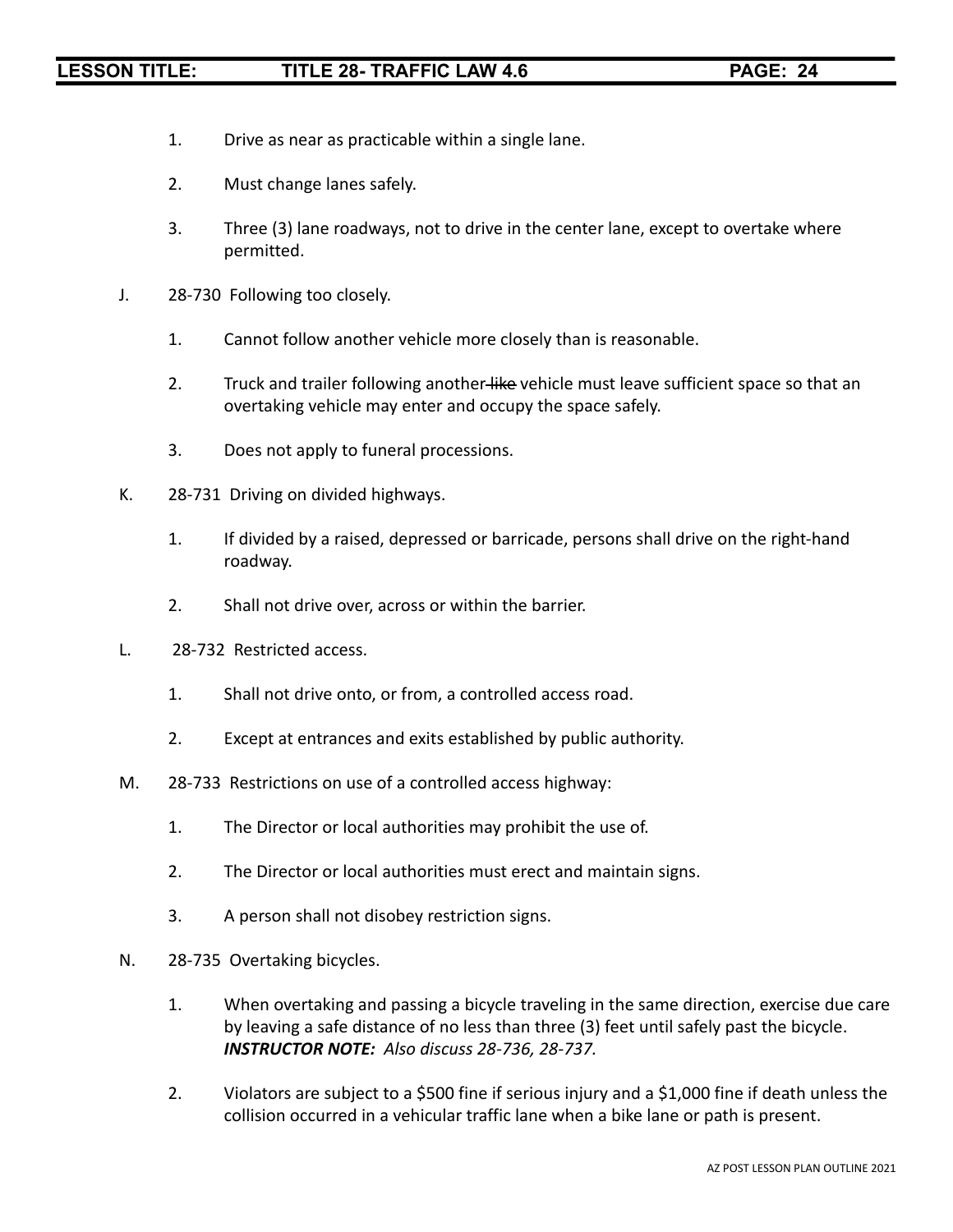### **XII. A.R.S. TITLE 28, CHAPTER 3, ARTICLE 9 P.O. 4.6.10C**

- A. 28-751 Required position and method of turning.
	- 1. Right turn must be made as close as practicable to the right-hand edge of the roadway and must be completed in the curb lane or at the right edge of the road.
	- 2. Left turn is approached in the extreme left lane and completed in the left lane immediately available for traffic.
	- 3. Must obey markers, buttons or signs.
	- 4. If two (2)-way left turn lanes are present, shall not make a left turn from any other lane.
	- 5. Shall not drive vehicles in the lane except if preparing for or making a left turn from, or into, roadway.
- B. 28-752 U-turns.
	- 1. Prohibited on hills and curves where view is obstructed within 500 feet.
	- 2. Prohibited where posted (cite 28-644).
- C. 28-753 Starting a parked vehicle a vehicle, which is stopped, standing or parked, shall not move unless it is safe to do so.
- D. 28-754 Turning movements and required signals.
	- 1. Proper position as required in 28-751.
	- 2. Vehicle cannot be turned from a direct course unless it can be done safely.
	- 3. Signal must be given at least 100 feet prior to the turn.
	- 4. Cannot slow or stop without a given signal (brake lights are adequate as the signal).
- E. 28-755 Hand or arm signals.
	- 1. A person must give a hand or arm signal for stopping or turning.
	- 2. Can be given by a department-approved mechanical device.
	- 3. If load prevents arm signals to be from being seen, front and rear signals must be given by lamps. *INSTRUCTOR NOTE: Turn signals are only required if movement affects other traffic.*
- F. 28-756 Method of giving hand and arm signals.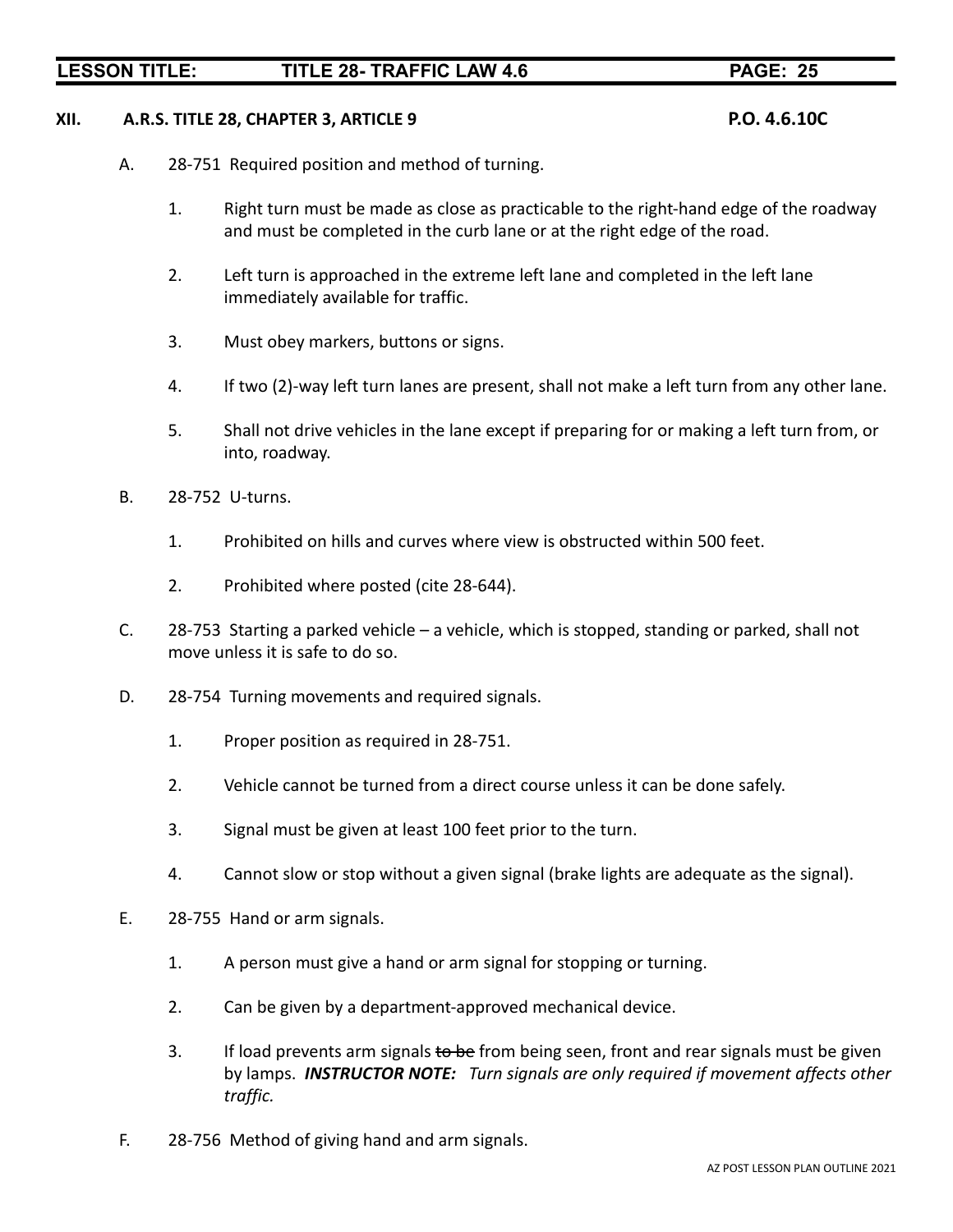- 1. Signal must be given from the left side of the vehicle.
- 2. Left turn, hand and arm extended horizontally.
- 3. Right turn, hand and arm extended upward.
- 4. Stop or slowing, hand and arm extended downward.
- 5. A person on a bicycle may signal with their right arm extended.

### **XIII. A.R.S. TITLE 28, CHAPTER 3, ARTICLE 9 P.O. 4.6.10E**

- A. 28-771 Vehicle approaching an intersection.
	- 1. Upon approach to an uncontrolled intersection, the vehicle on the right shall have the right of way.
	- 2. At "T" intersections, the through street shall have the right of way.
- B. 28-772 Vehicle turning left at intersection.
	- 1. Must yield to all vehicles within the intersection or approaching so close as to be a hazard.
- C. 28-773 Vehicles Yielding from a Stop Sign.
- D. 28-774 Vehicles entering a highway or intersection (private drive).
	- 1. Must yield to vehicles on the highway or roadway.
- E. 28-775 Operation of vehicles on approach of emergency vehicles or passing stationary vehicles. **P.O. 4.6.10D**
	- 1. Emergency vehicles must be displaying emergency lights and using sirens, except police vehicles.
	- 2. Vehicles must pull to the right and stop.
	- 3. Cannot follow a fire truck within 500 feet.
	- 4. The driver of the emergency vehicle is not relieved of responsibility.
	- 5. Drivers must move over away from parked vehicles (displaying lights) if safe to do so. *INSTRUCTOR NOTE: 28-775E applies to any vehicle that is displaying flashing lights or warning lights.*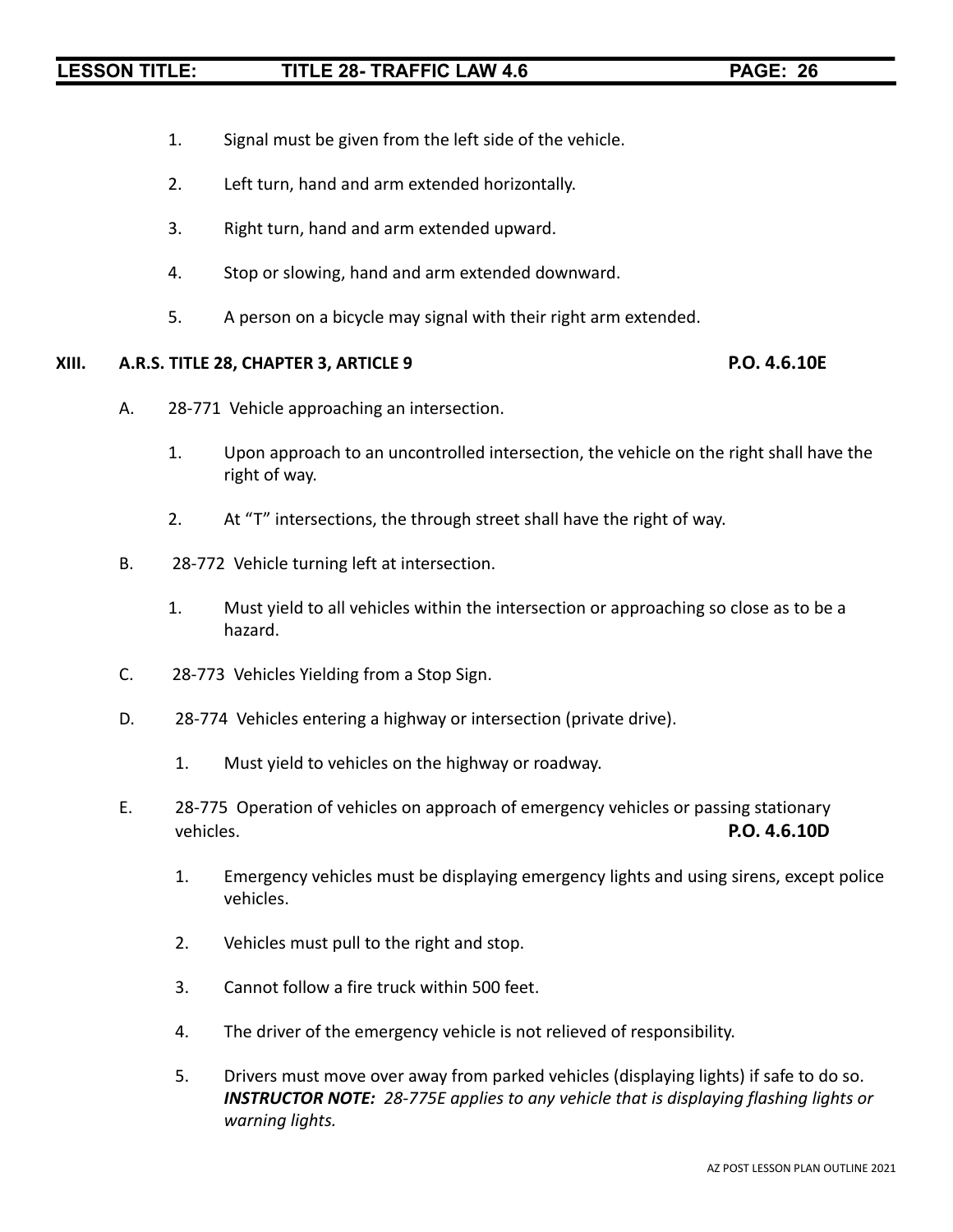- F. 28-776 Funeral procession or Military procession.
	- 1. Vehicles must yield right of way (except emergency vehicles).
	- 2. Vehicles in procession must have headlamps on.
	- 3. Escort vehicles (including military vehicles) have authority of emergency vehicles.
	- 4. Can exceed the speed limit by 15 m.p.h.
	- 5. Must use emergency lights.

### **XIV. A.R.S. TITLE 28, CHAPTER 3, ARTICLE 10 P.O. 4.6.11**

- A. 28-791 Pedestrians subject to traffic laws.
	- 1. Pedestrians must comply with traffic control signals.
- B. 28-792 Pedestrian right of way in crosswalk.
	- 1. Vehicles must yield right of way to pedestrians in crosswalks (marked or unmarked).
	- 2. Pedestrians must be on the vehicle's half  $(\frac{1}{2})$  of roadway or so close as to present a hazard.
	- 3. Vehicle cannot pass another vehicle proceeding in the same direction.
	- 4. Pedestrians cannot suddenly step off the curb.
- C. 28-793 Crossing other than at crosswalk.
	- 1. Pedestrians must yield to vehicles if not in a marked or unmarked crosswalk.
	- 2. Pedestrians must yield to vehicles if a tunnel or bridge is available.
	- 3. Pedestrians shall not cross between signaled intersections (jay walking).
- D. 28-794 Drivers to exercise due care; drivers must use care to avoid pedestrians at all times. *INSTRUCTOR NOTE: No "open season" on pedestrians.*
- E. 28-795 Pedestrians to use the right half  $(\frac{1}{2})$  of crosswalk.
	- 1. Pedestrians shall move expeditiously, when practicable, on the right half (½) of the crosswalk.
- F. 28-796 Pedestrians on roadway.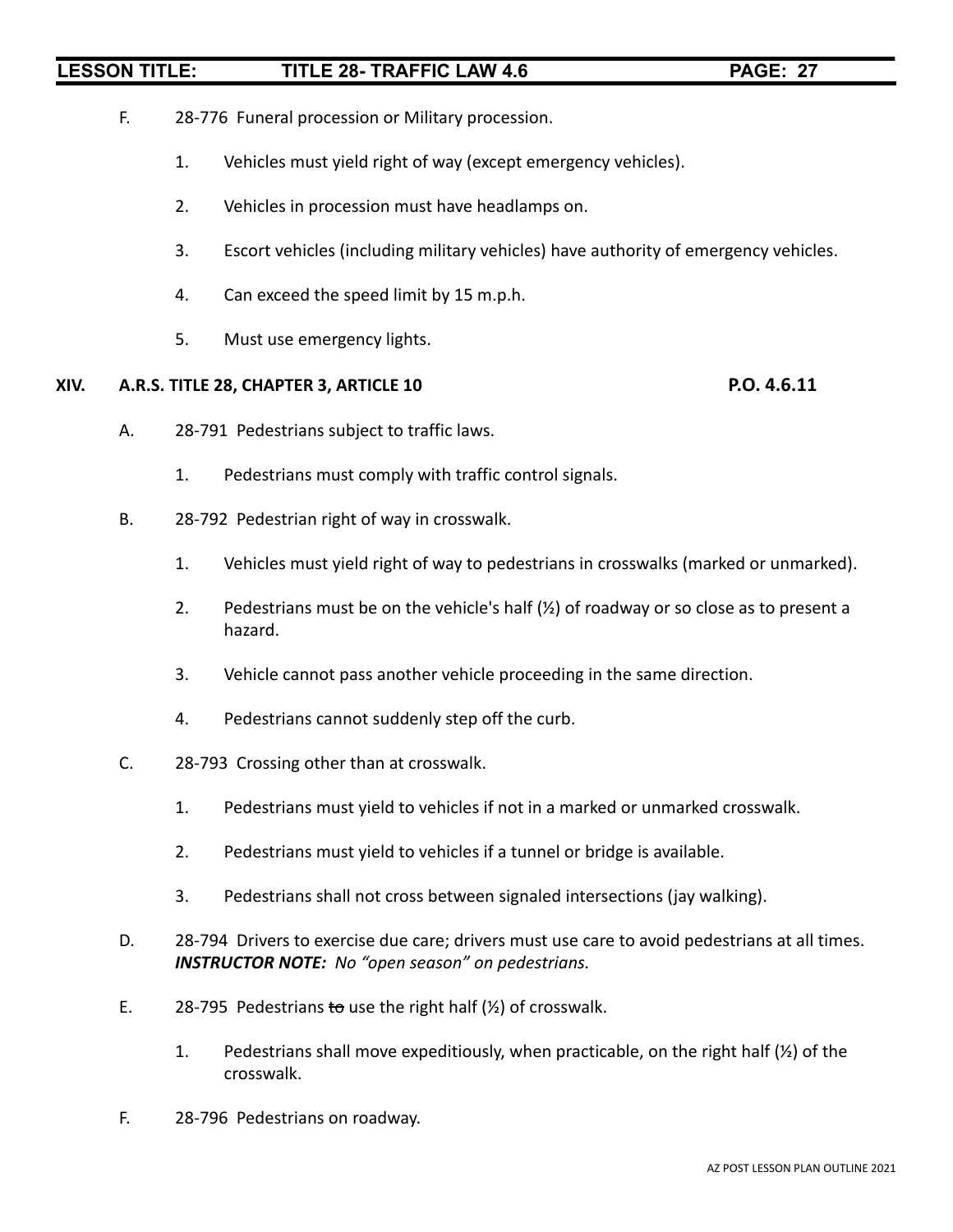- 1. Must use sidewalks where provided.
- 2. Must use the left side of the road, facing traffic, where there are no sidewalks.
- 3. Cannot hitchhike on the roadway.
- G. 28-797 School crosswalks.
	- 1. Vehicles may not exceed 15 m.p.h. in properly posted school zones.
	- 2. Only when approaching a school crosswalk, may it resume normal speed after the crosswalk is passed. *INSTRUCTOR NOTE: Cite 28-797.F.*
	- 3. Must yield to any person in the crosswalk. *INSTRUCTOR NOTE: Cite 28-797.G.*
	- 4. Must not pass other vehicles (posted no passing). *INSTRUCTOR NOTE: Cite 28-644 (Traffic control device).*

### **XV. A.R.S. TITLE 28, CHAPTER 3, ARTICLE 11 P.O. 4.6.12**

- A. 28-811 Parent and guardian responsibility.
	- 1. Shall not authorize or knowingly permit a violation on this chapter.
- B. 28-812 Applicability of traffic laws to bicycle riders.
	- 1. Riding on the roadway or shoulder.
	- 2. Granted all rights and subject to all duties applicable to the driver of a vehicle (if by their nature they apply). *INSTRUCTOR NOTE: Check your agency's policy on the minimum age to issue a citation.*
	- 3. DUI laws do not apply to bicycles.
- C. 28-813 Riding on bicycles.
	- 1. Riders must have a permanently attached seat.
	- 2. Bicycle can only carry the number of persons it was designed for.
- D. 28-814 Clinging to vehicles shall not attach bicycle, coaster, sled, toy vehicle or roller skates to vehicle.
- E. 28-815 Riding on roadway and bicycle path.
	- 1. Riders must operate as near to the right side of the road as practical.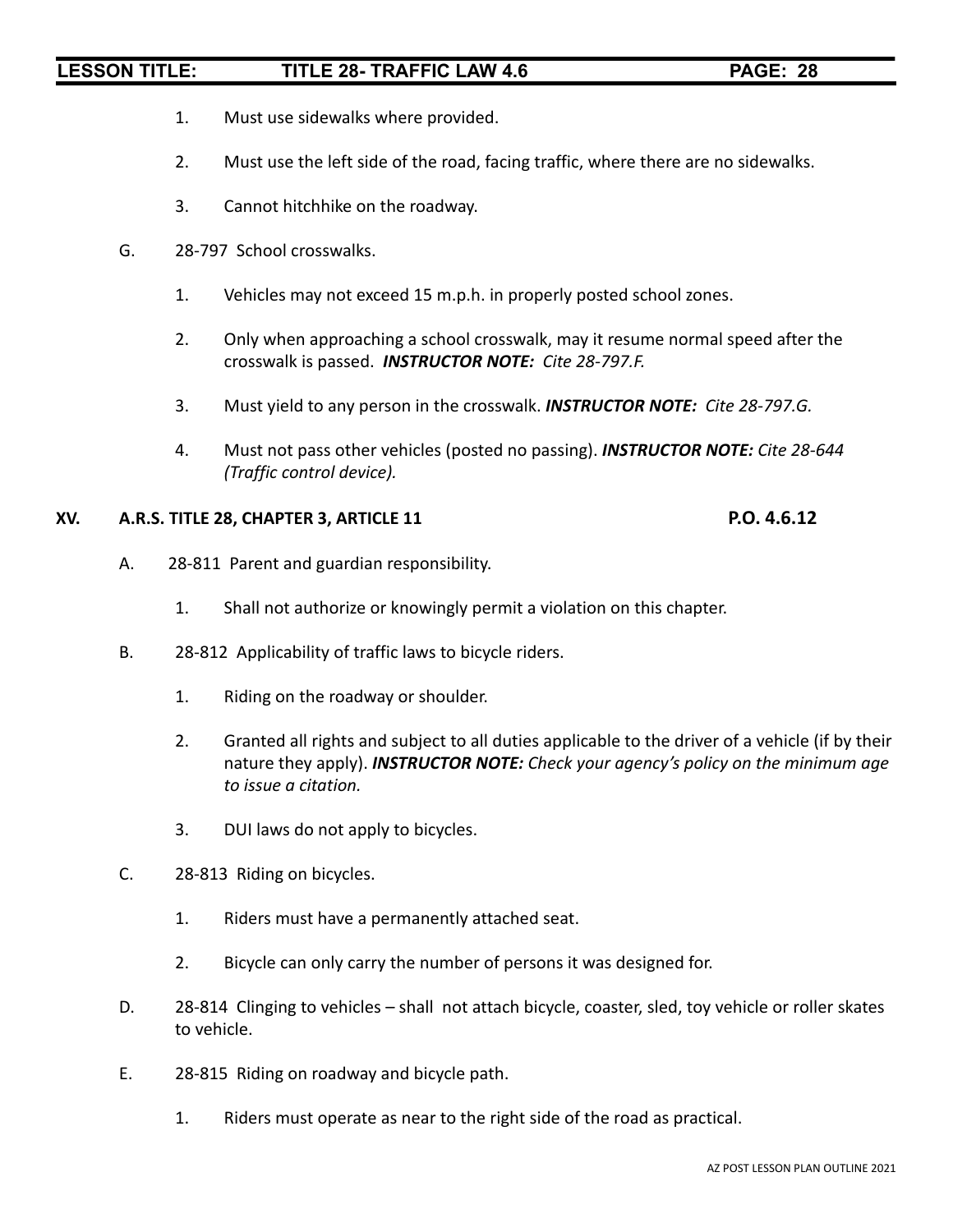- 2. Riders cannot ride more than two (2) abreast (except in bike paths).
- 3. Vehicles cannot use the bike lane (except emergency vehicles).
- 4. Shall not operate, stop, park or leave standing any vehicle in a bike lane.
- 5. The edge of the roadway indicator is not a bike lane (has to be marked).
- F. 28-816 Carrying articles.
	- 1. Rider cannot carry anything which prevents him/her from controlling the vehicle one (1) hand.
- G. 28-817 Bicycle equipment.
	- 1. Must have a white headlamp visible from 500 feet to the front, at night.
	- 2. Must have a red reflector visible from 50 feet to 300 feet to the rear at night.
	- 3. May have a red lamp visible at 500 feet to the rear at night in addition to the red reflector.
	- 4. Must have a brake.

## **XVI. A.R.S. TITLE 28, CHAPTER 3, ARTICLE 12 P.O. 4.6.10F**

- A. 28-851 Obedience to train signal.
	- 1. Vehicles must stop between 15 and 50 feet from the nearest rail when any warning is given at a grade crossing.
	- 2. Vehicles shall not drive around or through gate or barrier at crossing.
	- 3. Pedestrian Responsibilities. *INSTRUCTOR NOTE: 28-851.E*
- B. 28-853 Certain vehicles must stop at a grade crossing.
	- 1. Vehicles carrying passengers for hire, school bus with any children or vehicles with explosives or flammable cargo.
	- 2. Must stop within 15 to 50 feet of rail.
	- 3. Stop, look and listen.
	- 4. Proceed in a gear which does not require shifting gears. *INSTRUCTOR NOTE: Addition of subsections B & C effective 09/30/2011*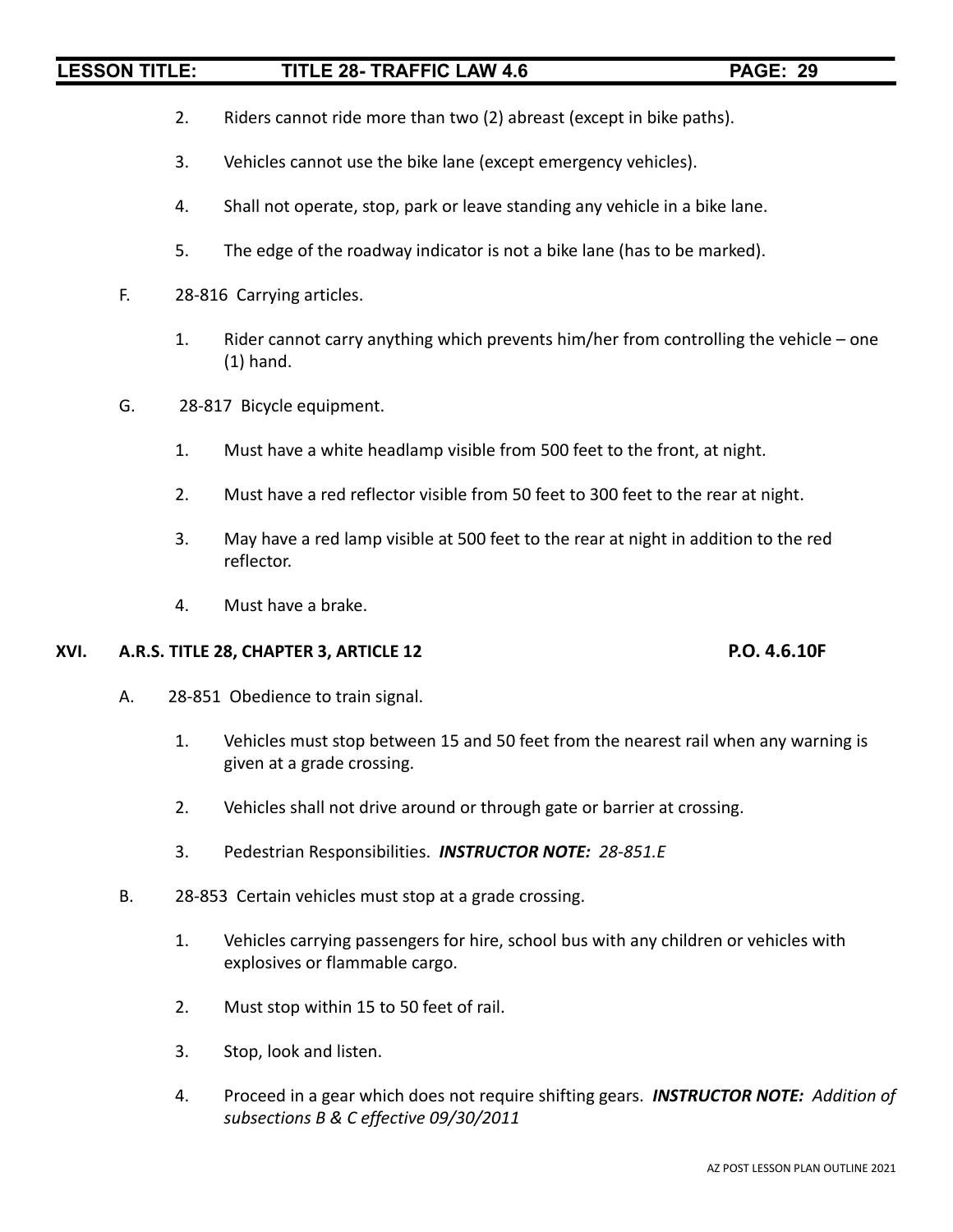- C. 28-855 Stop and yield signs.
	- 1. Stop sign vehicle must come to a complete stop.
	- 2. Yield sign vehicle must yield to any other traffic.
	- 3. A collision is prima facie evidence of a violation.
- D. 28-856 Stop before emerging from an alley or private drive; vehicles must stop and yield to vehicles and pedestrians in the roadway.
- E. 28-857 Passing school bus.
	- 1. Vehicles must stop for school buses if lights and signs are displayed.
	- 2. Stop is not necessary on separate roadways (medians).
- F. 28-858 Approaching horses and livestock.
	- 1. Upon approach shall use caution not to frighten.
	- 2. Ensure safety of animals and people riding.
	- 3. If an animal appears frightened, shall slow speed.
	- 4. If signaled to do so, stop and not proceed until the animal is under control.

### **XVII. A.R.S. TITLE 28, CHAPTER 3, ARTICLE 13 P.O. 4.6.10G**

- A. 28-871 Stopping, standing or parking.
	- 1. On a highway outside of a business or residential district, shall not stop, stand or park.
	- 2. (attended or not) on the main traveled portion of the roadway.
- B. 28-872 Removal of illegally stopped vehicles. *INSTRUCTOR NOTE: The officer must provide a tow sheet to the tow truck driver.*
	- 1. An officer may remove a vehicle that is:
		- a. Stolen.
		- b. Persons cannot take charge of the vehicle.
		- c. Where the driver is arrested.
		- d. Abandoned on highway four (4) hours rural, two (2) hours city.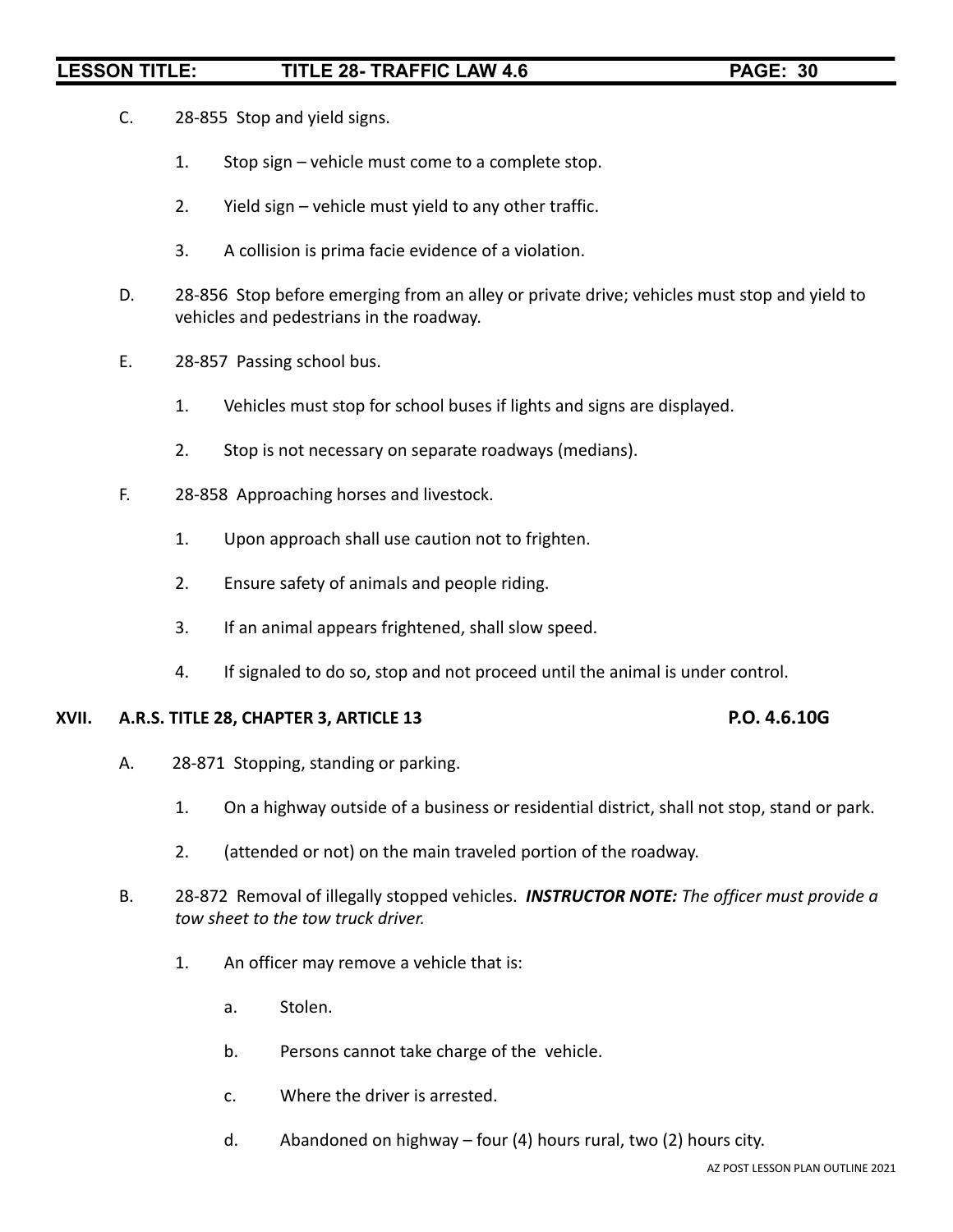- e. A hazard or safety concern.
- C. 28-873 Stopping, standing or parking prohibitions.
	- 1. On a sidewalk.
	- 2. In front of a driveway.
	- 3. Within an intersection.
	- 4. Within 15 feet of a fire hydrant.
	- 5. On a crosswalk.
	- 6. Within 20 feet of a crosswalk at an intersection.
	- 7. Within 30 feet of any flashing beacon, stop sign, yield sign or traffic control signal located at the side of the road. *INSTRUCTOR NOTE: Discuss 28-874, 28-875.*

### **XVIII. A.R.S. TITLE 28, CHAPTER 3, ARTICLE 14**

- A. 28-884 Parking space for physically disabled persons.
	- 1. Shall not stand or park a motor vehicle within any marked handicap space unless displaying proper placard or license. *INSTRUCTOR NOTE: Discuss 28-882, proper marking requirements.*

### **XIX. A.R.S. TITLE 28, CHAPTER 3, ARTICLE 15**

- A. 28-891 Limitations on backing.
	- 1. Reasonable safety and without interfering with other traffic.
	- 2. Shall not back on any access road, exit or entrance ramp of a controlled access highway.
- B. 28-892 Riding on motorcycle or all-terrain vehicle.
	- 1. Shall ride on a permanent or regular seat attached to the vehicle.
	- 2. Shall not carry more people than the vehicle is designed for.
- C. 28-893 Obstruction to view interference with driving.
	- 1. Driver may not drive a vehicle when the passengers or load obstructs the driver's view or control.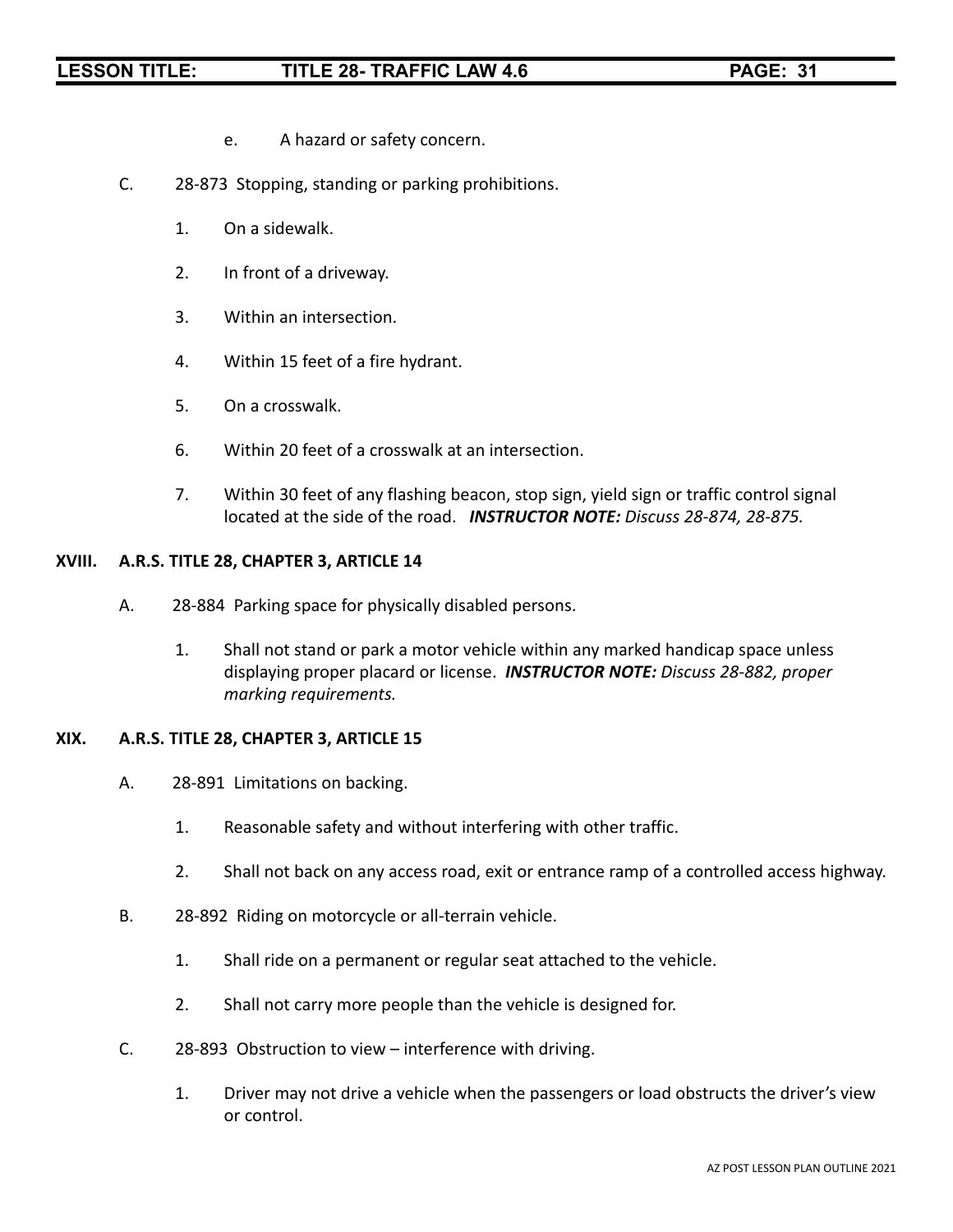- 2. Passengers may not obstruct the driver's view or control.
- D. 28-896 Causing trailers to sway.
	- 1. A vehicle may not be driven at a speed which causes the trailer to sway.
- E. 28-897 Crossing a fire hose.
	- 1. A vehicle may not be driven over fire hoses without consent of the fire department.
	- 2. If the hose is under a vehicle, do not allow it to move until the fire department allows it.
- F. 28-898 Placing glass objects on the roadway. **P.O. 4.6.10J**
	- 1. No person shall place any substance on the roadway likely to cause injury. *INSTRUCTOR NOTE: Refer to 13-1603, Criminal Littering.*
	- 2. Also refer to 13-3720, dropping objects from an overpass.
	- 3. The person SHALL remove the substance.
	- 4. Wrecker drivers must remove debris.
- G. 28-901 Maximum number in school bus.
	- 1. The bus cannot carry more people than the vehicle was designed for.
	- 2. Cannot drive while a person is standing on the bus.
	- 3. Bus must stop on the same side of the road as the school.
- H. 28-903 Operation of motorcycle on lane roadway.
	- 1. Other vehicles cannot deprive motorcycles of the lane (motorcycles may operate two (2) abreast).
	- 2. Motorcycles shall not overtake a vehicle within the same lane.
	- 3. Shall not split lanes.
- I. 28-904 Driving on sidewalk no person shall drive a vehicle on a sidewalk except at driveways.
- J. 28-905 Opening vehicle door.
	- 1. Shall not open the door unless it is reasonably safe to do so.
	- 2. Open only long enough to unload or load passengers.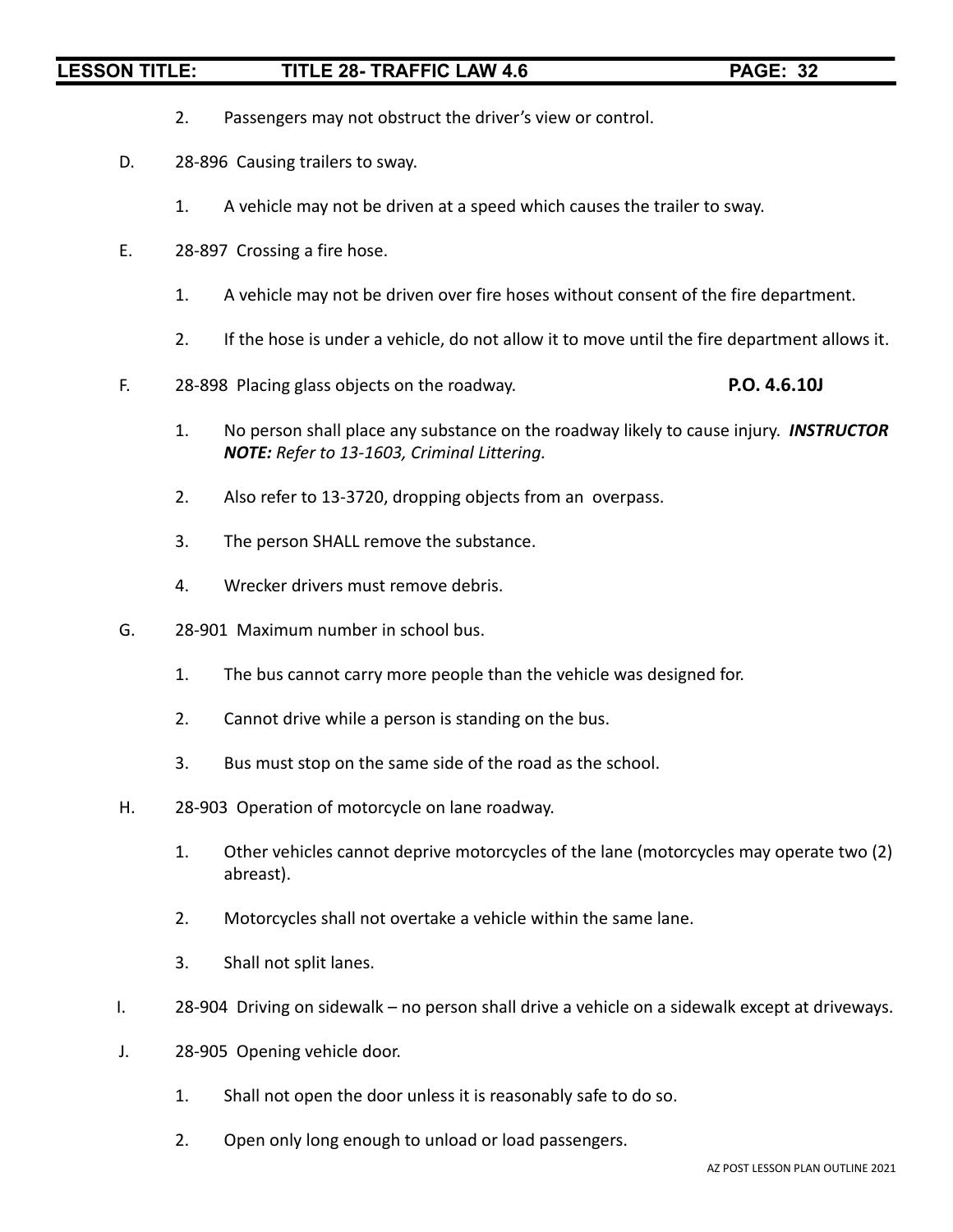- K. 28-906 Mechanical raising and lowering cannot raise or lower a vehicle on roadway when speed is above 15 m.p.h.
- L. 28-907 Child passenger restraint system. **P.O. 4.6.13B**
	- 1. A person shall not transport any child under five (5) years of age unless properly restrained in a child passenger-restraint system. *INSTRUCTOR NOTE: Discuss definitions under 28-907N1*
	- 2. A person shall not transport a child between the ages of 5 and 8 who is less than 4 feet 9 inches unless they are in a proper booster seat.
	- 3. Officer shall determine from the driver the age of the child.
	- 4. Do not need another violation to stop the driver.
- M. 28-908 Persons in wheelchairs all rights of pedestrians apply.
- N. 28-909 Vehicle restraints. **P.O. 4.6.13A**
	- 1. Front seat occupants.
	- 2. Model year 1972 or newer.
	- 3. Driver is responsible for all passengers under 16.
	- 4. Passenger responsible for 16 or older.
	- 5. Cannot stop for this violation only.
- O. 28-914 Use of portable wireless communication devices while driving.
	- 1. Unless a motor vehicle is parked or stopped pursuant to section 28-645, subsection a, paragraph 3 or section 28-851, a person may not operate a motor vehicle on a street or highway if the person does either of the following:
		- a. Physically holds or supports with any part of the person's body either of the following:
			- i. A portable wireless communication device.
			- ii. A stand-alone electronic device.
		- b. Writes, sends or reads any text-based communication
	- 2. This section does not apply to: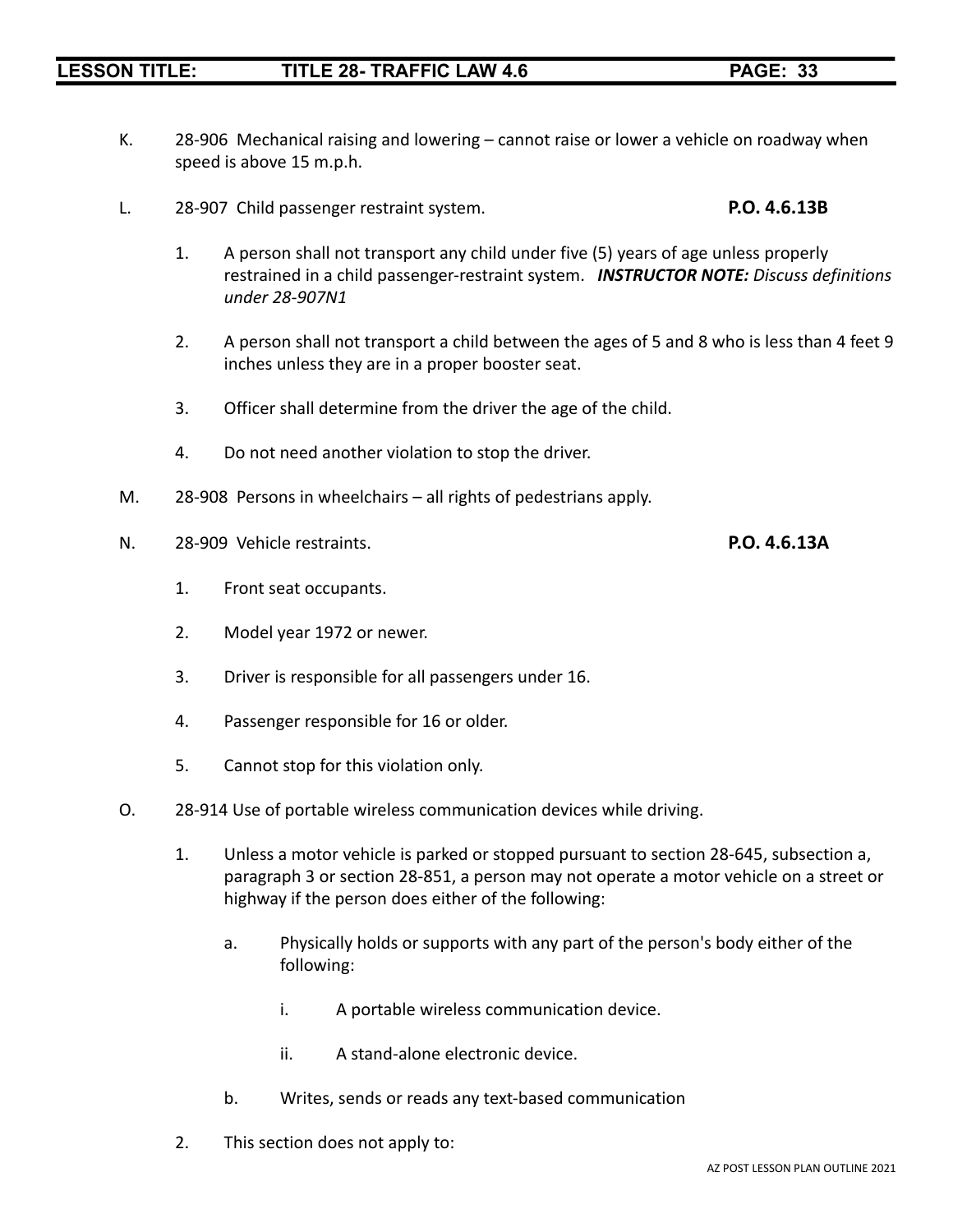- a. An operator of an authorized emergency, law enforcement or probation vehicle who uses a portable wireless communication device while acting in an official capacity.
- b. An operator who is licensed by the federal communications commission while operating a radio frequency device other than a portable wireless communication device.
- c. An operator who uses a two-way radio or private land mobile radio system, while in the performance and scope of the operator's work-related duties and who is operating a fleet vehicle or who possesses a commercial driver license.
- d. An operator who uses a portable wireless communication device to report illegal activity or summon emergency help.
- 3. A peace officer who stops a motor vehicle for an alleged violation of this section may not:
	- a. Take possession of or otherwise inspect a portable wireless communication device in the possession of the operator unless otherwise authorized by law.
	- b. Issue a citation for a violation of this section before January 1, 2021 and may issue only a warning beginning on the effective date of this section through December 31, 2020.

### **XX. A.R.S. TITLE 28, CHAPTER 3, ARTICLE 16 P.O. 4.6.8A**

### A. 28-921 Applicability of equipment requirements. **P.O. 4.6.8D**

- 1. Shall not drive, permit, allow or require a vehicle to be driven if:
	- a. Unsafe condition.
	- b. Does not contain parts as required.
	- c. Forbidden act or fails to perform required act.
	- d. Does not apply to implements of husbandry, road machinery, etc., unless specifically stated in Article 16.
- B. 28-922 Lighted lamps.
	- 1. Lighted lamps are required on every vehicle from sunset to sunrise.
	- 2. When light is insufficient to see 500 feet ahead.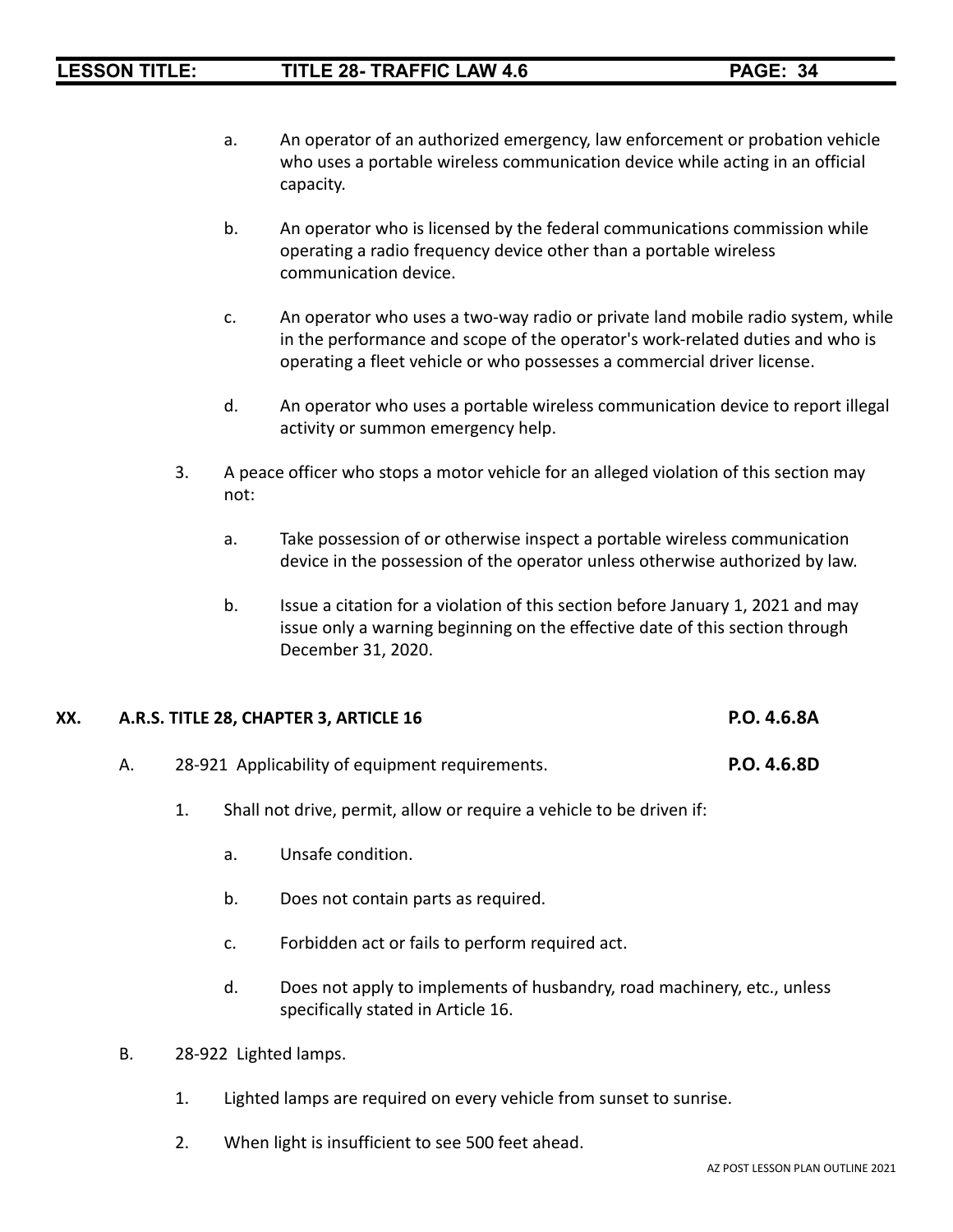- C. 28-924 Headlamps on motor vehicles.
	- 1. Every motor vehicle, except a motorcycle, all-terrain vehicle or motor driven cycle, shall be equipped with at least two (2) headlamps, one (1) on each side of the vehicle.
	- 2. Every motorcycle, all-terrain vehicle or motor drive cycle shall be equipped with at least one (1) and not more than two (2) headlamps.
	- 3. Headlamps to be between 22 and 54 inches above the ground. *INSTRUCTOR NOTE: Discuss new manufacturing techniques such as new "blue" headlights and running lights on motorcycles.* **P.O. 4.6.8D**
- D. 28-925 Tail lamps.
	- 1. Every motor vehicle, trailer, semi-trailer, pole trailer and other vehicle at the end of a train of vehicles:
		- a. Shall have at least one (1) tail lamp. **P.O. 4.6.8D**
		- b. Must emit a red light visible at 500 feet. *INSTRUCTOR NOTE: Discuss clear tail lamps, they do not meet the 500-feet requirement.*
		- c. On a train of vehicles, only the rear vehicle must have a visible tail lamp.
		- d. Tail lamps to be between 15 and 72 inches above the ground.
		- e. A white license plate light must make the plate legible from at least 50 feet.
		- f. Must operate when headlamps are lighted.
- E. 28-926 New motor vehicles, reflectors.
	- 1. Cars, pickups and medium-sized trucks must have two (2) red reflectors.
	- 2. Motorcycles must have at least one (1).
	- 3. Must be no less than 21 inches and no more than 60 inches.
- F. 28-927 Stop lamps a motor vehicle cannot be sold and/or operated unless it is equipped with a stop lamp as required by 28-939.
- G. 28-931 Lamp Colors
	- 1. Clearance lamps front and side amber.
	- 2. Rear clearance lamps red.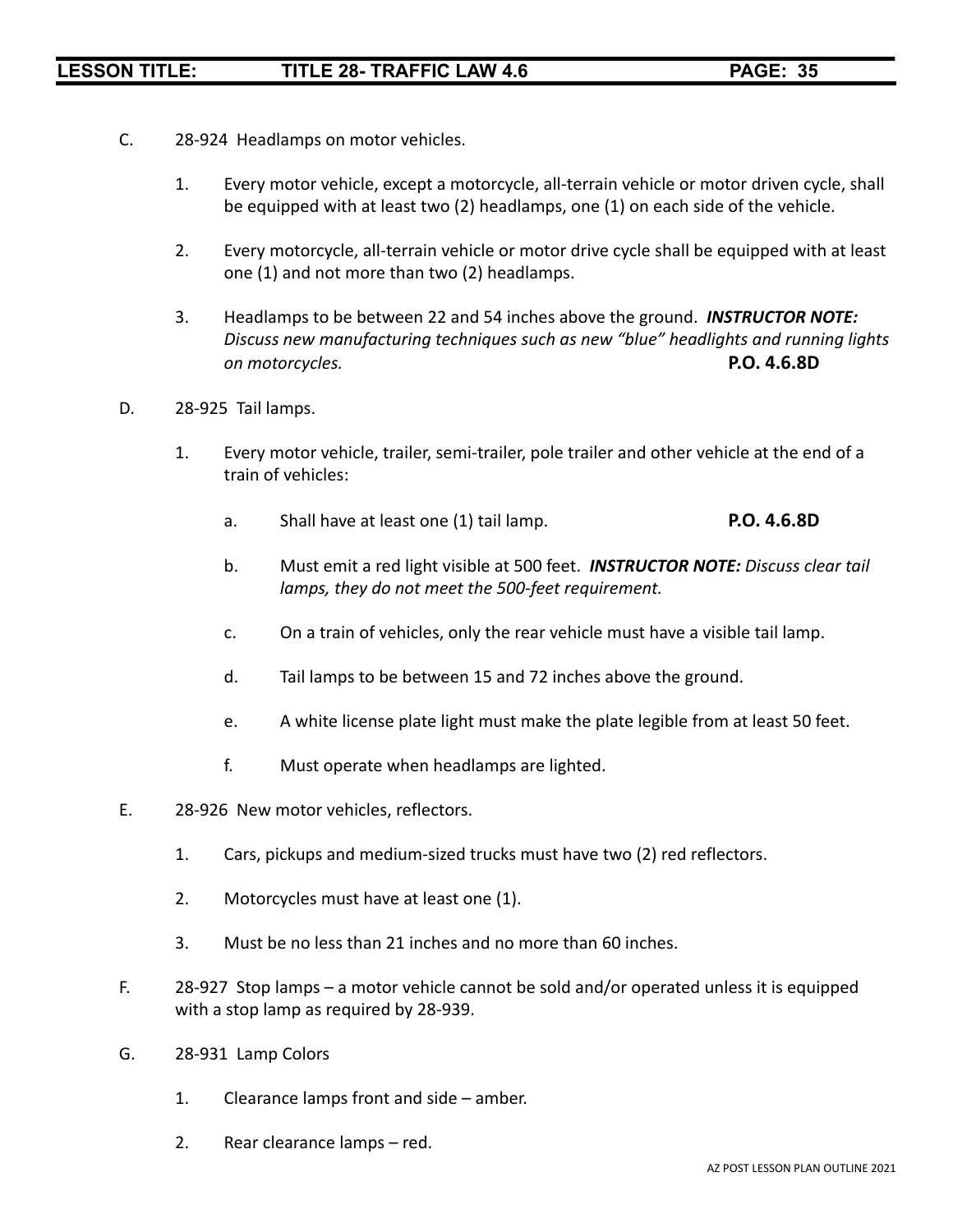- 3. All lights and reflectors on the rear red, except signal devices can be amber.
- 4. License plate lamp and back up lamps white.
- H. 28-935 Lamp or flag on projecting load a red lamp shall be attached to the rear most portion of a load when:
	- 1. The load extends four (4) or more feet beyond the body of the vehicle.
	- 2. It is between sunset and sunrise.
	- 3. During daylight hours, a 18-inch square flag is required.
- I. 28-936 Lamps on parked vehicles.
	- 1. If sufficient light to reveal a person or object at 500 feet then no light is required.
	- 2. If not sufficient lighting, vehicles must have one (1) white or amber light to the front and one (1) red light to the rear to be visible from 500 feet.
	- 3. All lights and headlamps to be dimmed.
- J. 28-937 Lamps on other vehicles and equipment all vehicles, including animal drawn vehicles and farm vehicles, during the hours from sunset to sunrise shall:
	- 1. Be equipped with at least one (1) lighted headlamp.
	- 2. Be equipped with at least one (1) lighted tail lamp.
	- 3. Be visible from 500 feet, front and rear.
- K. 28-939 Signal lamps and signal devices.
	- 1. Stop lamps may be red or yellow and shall be activated by foot brake and may be incorporated with the tail lamp.
	- 2. Turn signals shall be visible from the front and rear.
	- 3. Visible for at least 100 feet day or night.
	- 4. Good working conditions.
	- 5. Not to project a glaring or dazzling light.
- L. 28-940 Additional lighting equipment. *INSTRUCTOR NOTE: Discuss colored lights, neon undercarriage lights, etc.*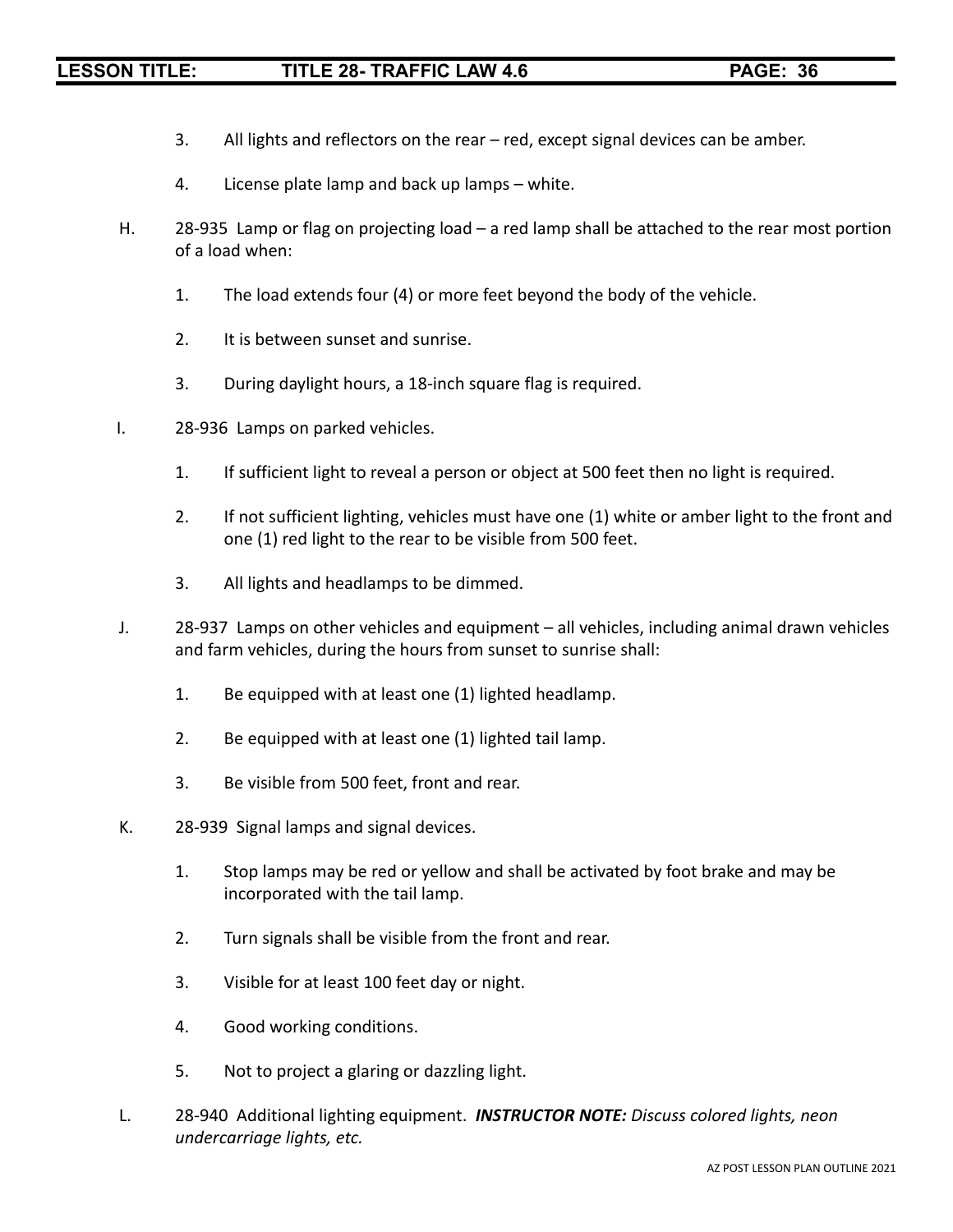- 1. Cowl lights may be amber or white.
- 2. Not more than two (2).
- 3. Running board lights may be amber or white, one (1) on each side of the vehicle.
- 4. Vehicle may have two (2) back-up lights which cannot be lighted when the vehicle is in forward motion.
- M. 28-941 Multiple beam road lighting equipment.
	- 1. New motor vehicles must have a high beam indicator light.
	- 2. No substance may be placed in front of the headlamps, etc., unless the substance is clear and transparent. *INSTRUCTOR NOTE: Smoked headlamp covers or lenses.*
- N. 28-942 Use of multiple beam road lighting.
	- 1. Dim lights for oncoming traffic within 500 feet.
	- 2. Dim lights while following within 200 feet behind, except to pass. *INSTRUCTOR NOTE: Failure to dim is an indication of possible DUI.*
- O. 28-946 Number of driving lamps required or allowed.
	- 1. Sunset to sunrise, two (2) lighted lamps shall be displayed.
	- 2. One (1) on each side of the vehicle except for motorcycles.
	- 3. Only a total of four (4) lamps on the front of the vehicle may be lighted lit while on the highway.
- P. 28-947 Special restrictions on lamps.
	- 1. No red or red and blue lamps may project forward except on an emergency vehicle.
	- 2. Lights projecting forward shall be white or amber only.
- Q. 28-952 Brakes.
	- 1. Every motor vehicle other than a motorcycle, all-terrain vehicle or a motor driven cycle, operated on a highway:
		- a. Shall be equipped with brakes adequate to control the vehicle.
		- b. To stop and hold the vehicle.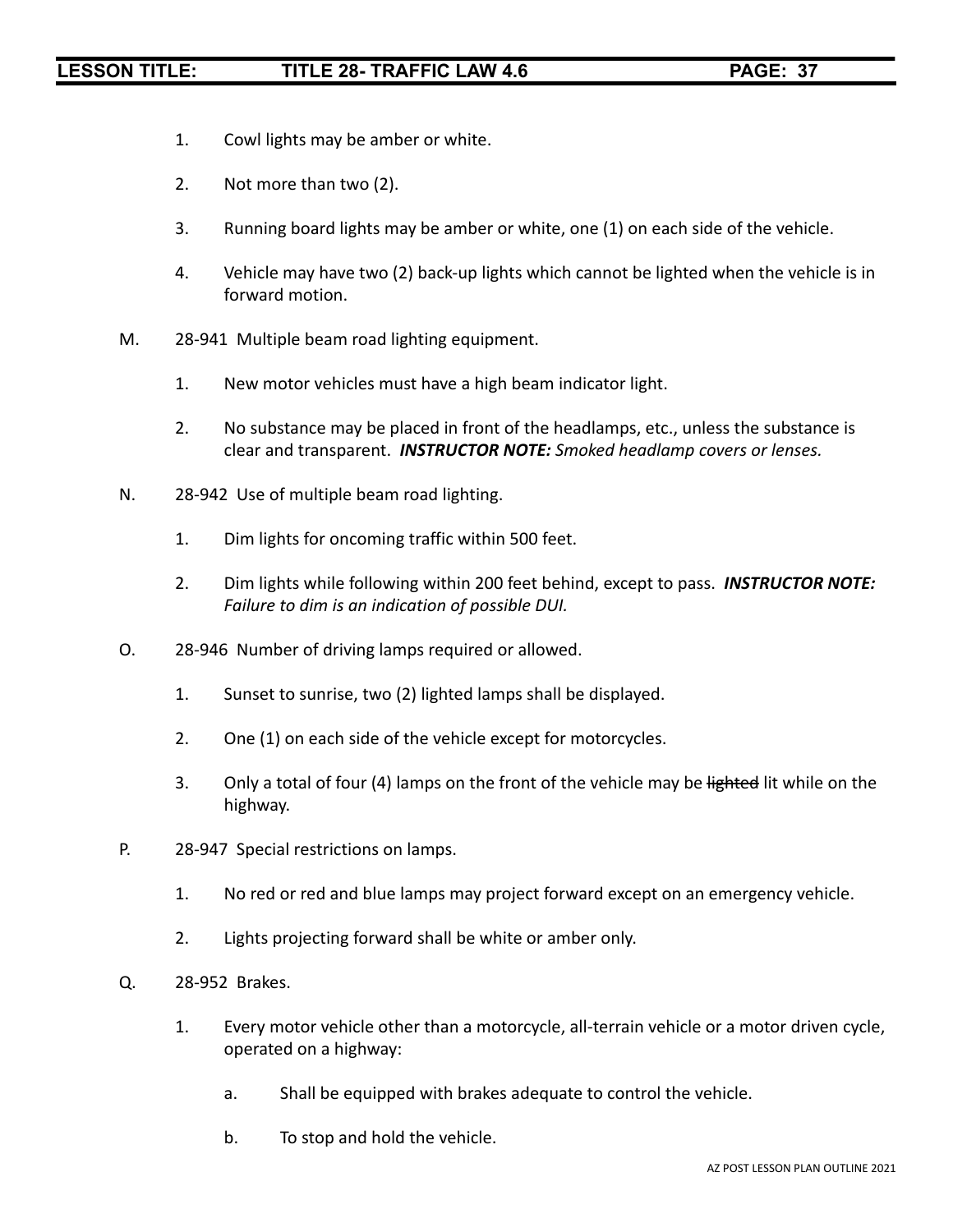- c. Applied two (2) separate ways.
- d. Must be independent systems.
- e. Must apply to at least two (2) wheels.
- f. Every motorcycle, all-terrain vehicle and motor driven cycle must be:
	- i. Equipped with at least one (1) brake.
	- ii. Applied by hand or foot.
- g. Every trailer or semi-trailer of 3,000 pounds or more:
	- i. Shall be equipped with brakes adequate to control the vehicle.
	- ii. To stop and hold vehicles.
	- iii. Applied either automatically by use of the service brakes or by the driver manually.
	- iv. Must work in case of break-away.
	- v. Three (3)-axle trucks need brakes only on the two (2) rear axles.
	- vi. Brakes must be in good working order.
- R. 28-954 Horns and warning devices.
	- 1. Every motor vehicle must have a horn in good working order which is audible from 200 feet or more.
	- 2. No vehicle shall be equipped with a siren, whistle or bell except emergency vehicles or a stationary theft device.
- S. 28-955 Mufflers.
	- 1. Every motor vehicle shall:
		- a. Be equipped with a muffler in good working order.
		- b. Must prevent excessive or unusual noise.
		- c. No by-pass or cutouts permitted.
		- d. Engines must be adjusted to prevent excessive fumes or smoke.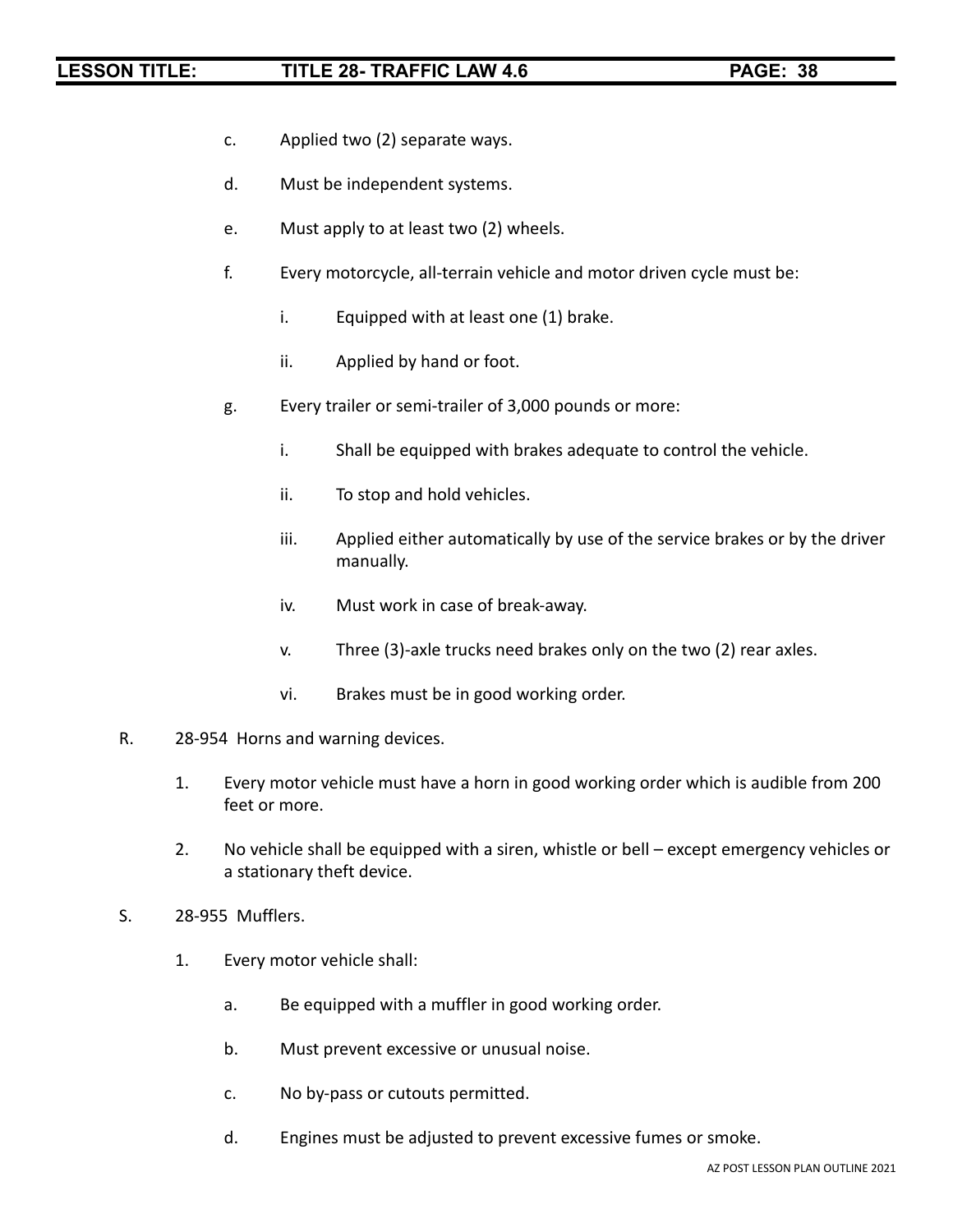- T. 28-956 Mirrors.
	- 1. A motor vehicle that is constructed or loaded as to obstruct the driver's view to the rear, shall have mirrors adequate to reflect the view of 200 feet behind the vehicle. *INSTRUCTOR NOTE: See 28-964 for motorcycles.*
- U. 28-957 Windshield wipers required.
	- 1. Windshields of every motor vehicle shall be equipped with a device for cleaning rain, snow and other moisture.
	- 2. Operated by driver and maintained in good working order.
- V. 28-957.01 Windshields required.
	- 1. Passenger vehicles and trucks must be equipped with a windshield.
	- 2. Motorcycles, all-terrain vehicles, golf carts, fire trucks and fire engines are exempt.
- W. 28-958.01 Rear fender splash guards.
	- 1. Shall not operate a truck, trailer, semi-trailer or bus upon a highway unless:
		- a. Equipped with a splash guard.
		- b. Prevents splashing of mud and water.
		- c. Must be no greater than eight (8) inches above the ground.
		- d. Wide enough to cover the full tread of the tire.
		- e. Does not apply to ¾-ton pickups or less, unless modified from original bumper height.
- Y. 28-959.01 Materials on windows or windshields.
	- 1. A person shall not operate a motor vehicle with objects or materials placed, displayed, installed, affixed or applied to the windshield, side or rear windows.
	- 2. Exceptions:
		- a. Side windows and wing vents.
		- b. Portions of windshield at bottom outsides.
		- c. Rear-view mirror or safety monitoring equipment.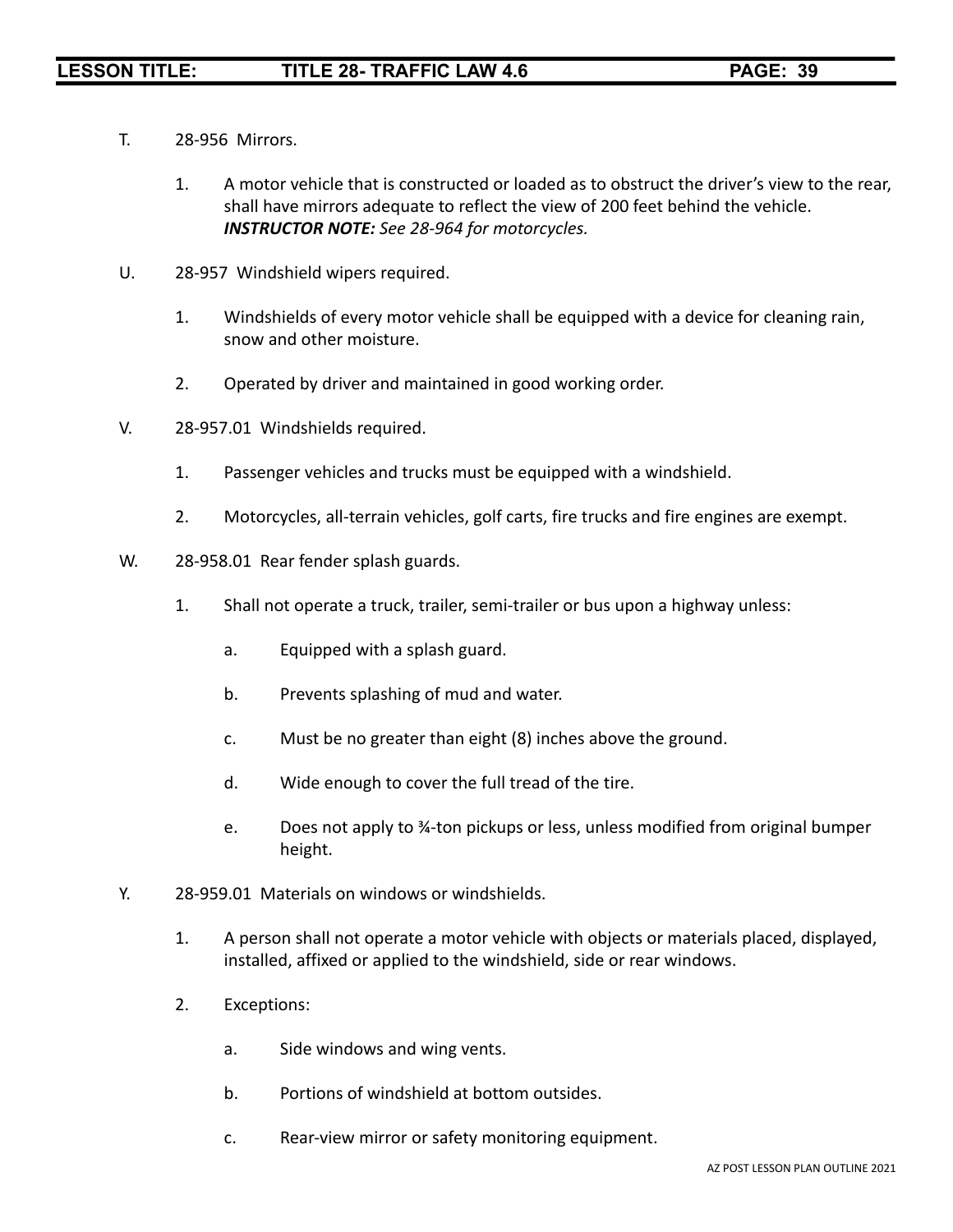- d. Sun visors.
- e. Rear trunk handles or hinges as well as rear window wiper and wiper motors.
- Z. 28-963 Image display device no person shall operate a motor vehicle equipped with a television viewer or visual image from a visual display device if: *INSTRUCTOR NOTE: Does not apply to Navigation-GPS type devices.*
	- 1. It is located forward of the back of the driver seat.
	- 2. Directly or indirectly visible to the driver.
	- 3. Record or broadcast a video on a portable wireless communication device or stand-alone electronic device, except that the person may use the devices for the sole purpose of continuously recording or broadcasting video within or outside of the motor vehicle. *INSTRUCTOR NOTE: Does not include mounted or manufactured continuous recording devices.*
- AA. 28-964 Motorcycles, all-terrain vehicles, motor driven cycles.
	- 1. Riders must wear a helmet if under 18.
	- 2. Must wear eye protection or have a protective windshield.
	- 3. Does not apply to three (3)-wheel, electrically powered vehicles or three (3)-wheel vehicles with a cab.
	- 4. Motorcycles must have a rear-view mirror, seat and footrests.
	- 5. Passengers must have a seat and footrest.
- BB. 28-965 Fuel tank caps no person shall operate a motor vehicle without a fuel tank cap made of non-combustible material.
- CC. 28-966 Neighborhood electric vehicles and motorized quadricycles.
	- 1. Neighborhood electric vehicles shall not exceed 25 m.p.h.
	- 2. Motorized quadricycles shall not exceed 15 m.p.h.
	- 3. Neither shall operate on a roadway with a speed limit greater than 35 m.p.h. *INSTRUCTOR NOTE: Does not prohibit vehicles from crossing 35 m.p.h. roadway*
	- 4. Shall have restrictions posted on the vehicle in clear view.

### **XXI. A.R.S. TITLE 28, CHAPTER 3, ARTICLE 17 P.O. 4.6.8D**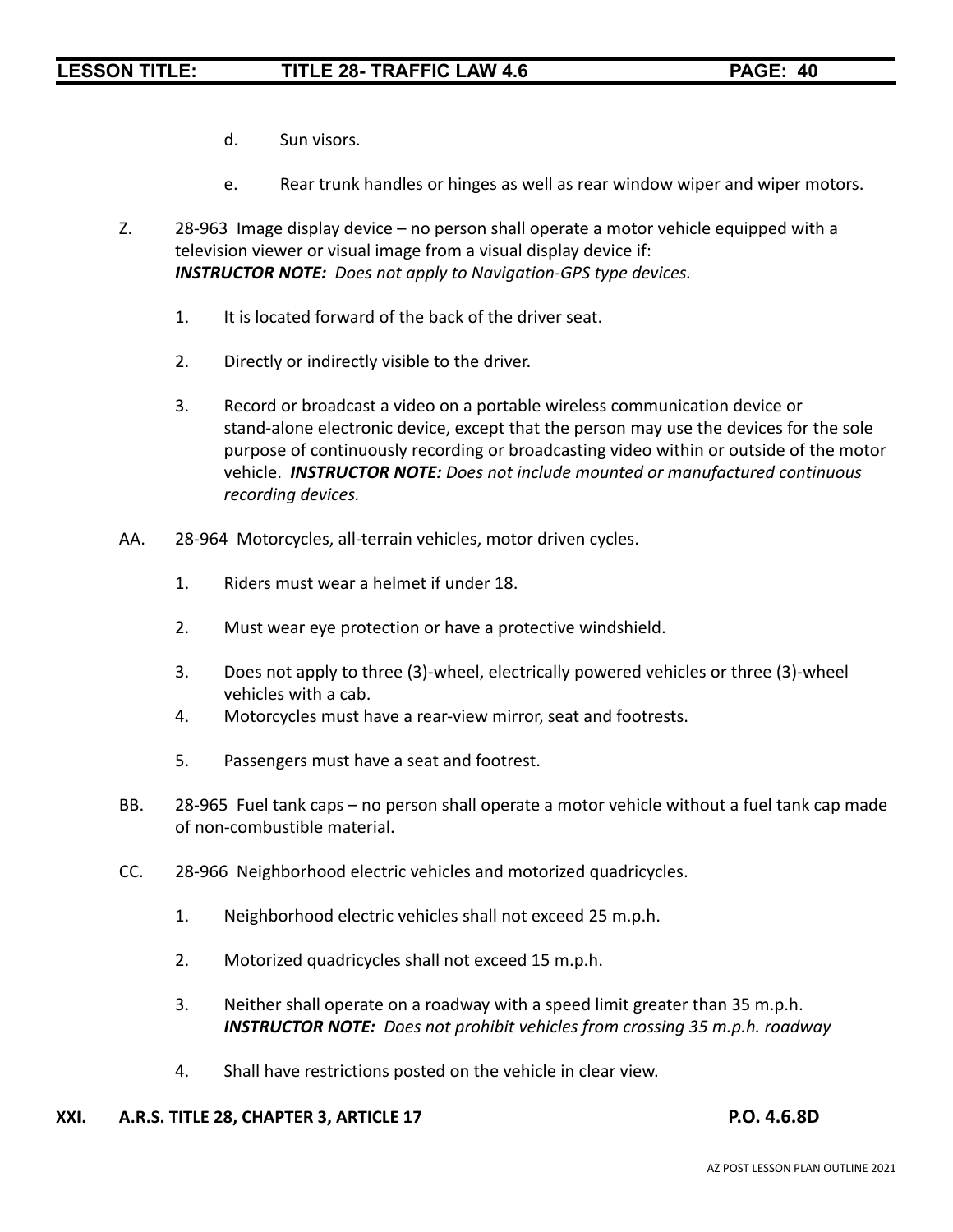- A. 28-981 Vehicle equipment.
	- 1. A person shall not drive, or move, on a highway a motor vehicle, tow truck, trailer, semi-trailer or pole trailer, or any combination unless:
		- a. Equipment is in good working order.
		- b. Vehicle is in safe mechanical condition.

### **XXII. A.R.S. TITLE 28, CHAPTER 3, ARTICLE 18**

- A. 28-1093 Width of vehicles. *INSTRUCTOR NOTE: Use for bad front ends, flat tires, bad or missing shocks, or when the overall condition of the vehicle is a hazard. measure tire to tire.*
	- 1. The total outside width of any vehicle shall not exceed eight (8) feet except:
		- a. Vehicle in operation on July 1, 1950.
		- b. Eight (8) feet, six (6) inches on certain state and federal highways.
		- c. By permit.
- B. 28-1094 Vehicle height.
	- 1. Shall not exceed 13 feet, six (6) inches except:
		- a. By permit.
		- b. Fourteen (14) feet on designated highways.
- C. 28-1095 Vehicle length.
	- 1. Single vehicle not to exceed 40 feet including bumpers.
	- 2. Farm vehicle with a conveyor may be 48 feet.
	- 3. Vehicle combinations:
		- a. Semi-trailer operated in truck tractor, semi-trailer or forklift combinations shall not exceed 57 feet, six (6) inches.
		- b. Semi-trailer or trailer in truck tractor or semi-trailer combination shall not exceed 28 feet, six (6) inches.
		- c. Trailer in a truck trailer combination shall not exceed 28 feet, six (6) inches.
		- d. If the length of a semi-trailer is more than 53 feet, the overall length of a vehicle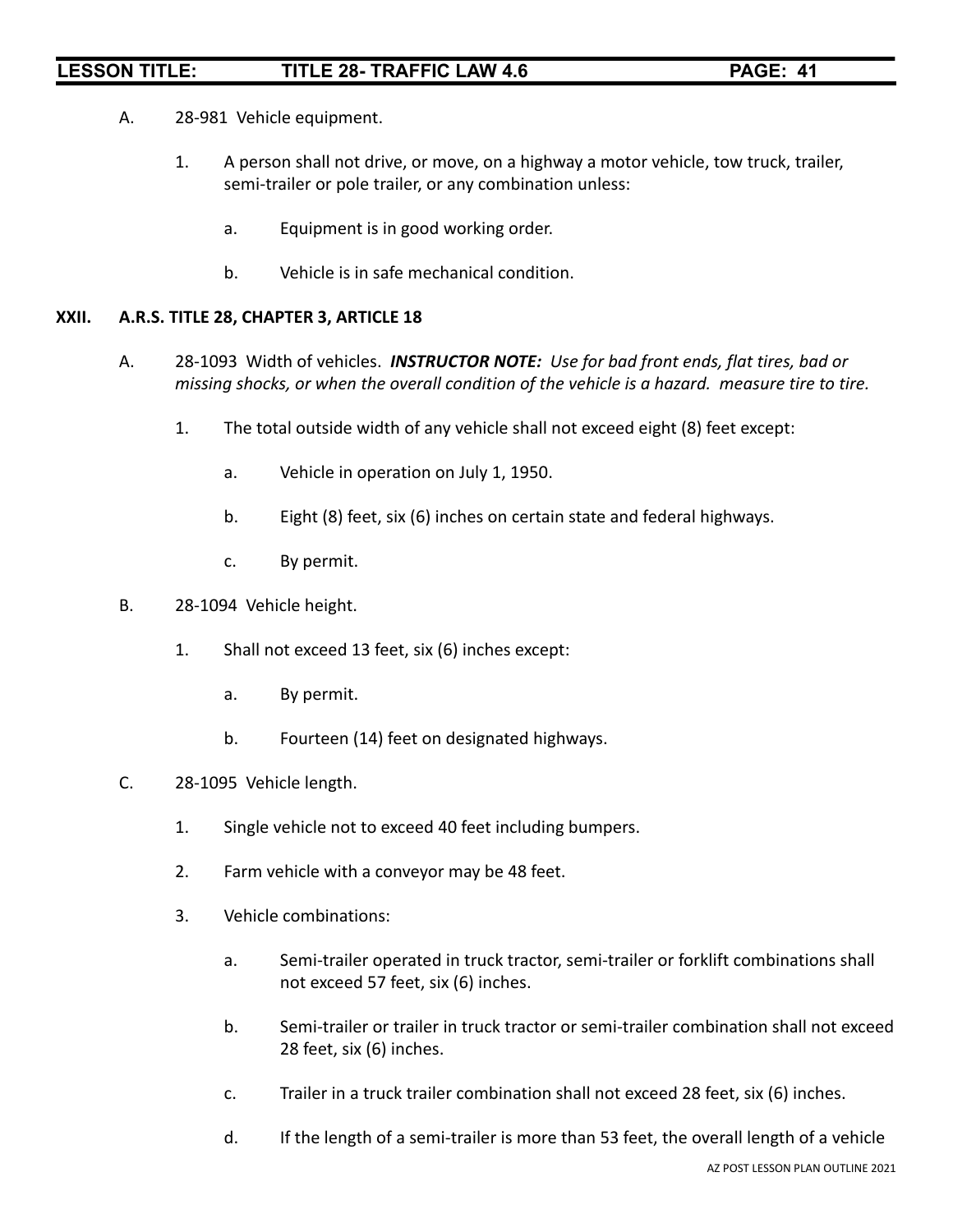combination shall not exceed 65 feet.

- e. Recreational vehicles may pull two (2) units if the middle unit is a 5th wheel, rear unit has brakes if 3,000 pounds or more and towed units do not exceed the manufacturer's state gross vehicle weight of the towing unit. *INSTRUCTOR NOTE: Middle unit can be a farm vehicle, horse trailer or other wheeled equipment.*
- D. 28-1096 Projecting loads. **P.O. 4.6.8C**
	- 1. Passenger type vehicles shall not have a load which extends beyond the driver's side fenders and no more than six (6) inches beyond the passenger side.
- E. 28-1097 Maximum load extensions. **P.O. 4.6.8B**

- 1. Load shall not extend more than three (3) feet beyond the front.
- 2. Load shall not extend more than six (6) feet beyond the rear.
- 3. Pole trailers are exempt.
- F. 28-1098 Vehicle loads.
	- 1. Shall not drive or move a vehicle on a highway unless the vehicle is constructed and loaded as to prevent any of its load from dropping, shifting, leaking or otherwise escaping from the vehicle.
	- 2. Exceptions are water to clean the roadway and sand for traction.
	- 3. Load or covering must be securely fastened to the vehicle.
	- 4. Minor pieces of agricultural material such as leaves and stems.
- G. 28-1102 Weighing of vehicles.
	- 1. Officers may require the weighing of suspected overweight vehicles.
	- 2. May take vehicles to scale if within two (2) miles.
	- 3. Officers may take vehicles out of service and require excess load to be unloaded.
- H. 28-1104 Issuance of special permits.
	- 1. Special permits for over-dimensional loads must be carried in the vehicle.
	- 2. Driver shall not violate any of the terms or conditions of the special permit.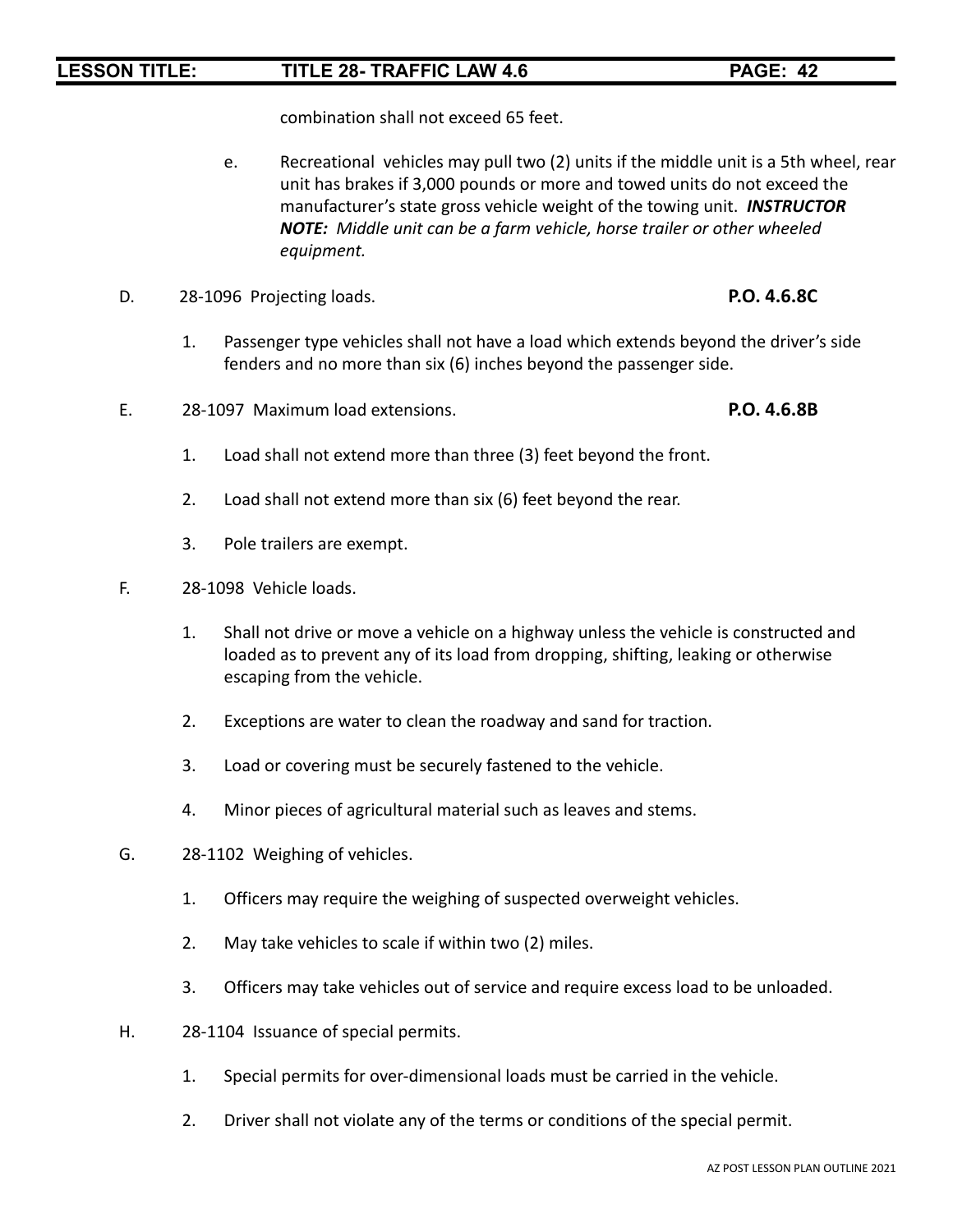- I. 28-1108 Vehicle towing.
	- 1. The drawbar or other connection shall be of sufficient strength to pull all weight towed.
	- 2. Drawbar or other connection shall not exceed 15 feet.
	- 3. If the connection consists of a chain, rope or cable, a white flag of cloth at least 12 inches square shall be displayed on the connection.
	- 4. The Department of Public Safety shall inspect and register tow trucks in Arizona.

### **XXIII. A.R.S. TITLE 28, CHAPTER 3, ARTICLE 20**

A. 28-1174 Operation restrictions – shall not drive an off-highway vehicle with reckless disregard for the safety of persons or property.

### **XXIV. A.R.S TITLE 28, CHAPTER 3, ARTICLE 21**

- A. 28-1202 Photo Enforcement First Responder Exemption.
	- 1. A vehicle in use by a first responder in the line of duty is exempt from any enforcement action or measure resulting from a photo enforcement system.
- B. 28-1524 Offense by person owning or controlling a vehicle.
	- 1. The owner or any other person employing or otherwise directing the driver of a vehicle to require or to knowingly permit the operation of the vehicle on a highway in any manner contrary to the law.
	- 2. Class 2 misdemeanor.

### **XXV. A.R.S. TITLE 28, CHAPTER 5, ARTICLE 3 P.O. 4.6.10I**

- A. 28-1551 Parties to a crime.
	- 1. A person who commits, attempts to commit, conspires to commit or aids or abets in the commission of an act declared in Chapters 3 or 4 of this title or this chapter to be a crime, whether individually, in connection with one (1) or more other persons or as a principle, agent or accessory, is guilty of the offense.
	- 2. A person who falsely, fraudulently, forcibly or willfully induces, causes or coerces, requires, permits or directs another to violate any provisions of Chapters 3 or 4 of this title or this chapter is guilty of the offense.

### **XXVI. A.R.S. TITLE 28, CHAPTER 5, ARTICLE 4**

A. 28-1591 Traffic violations, civil matters.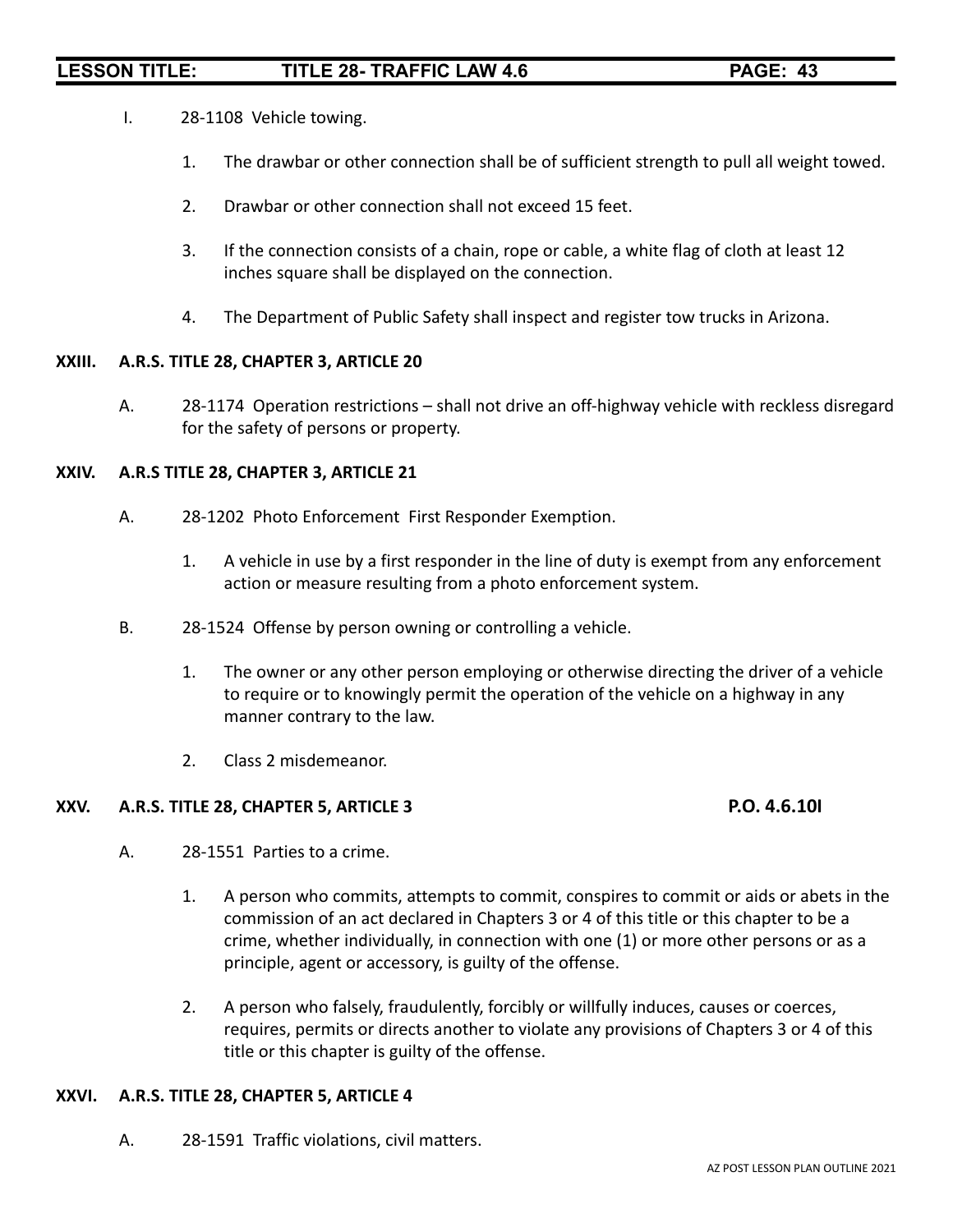- 1. Chapter 3 and Chapter 5 are civil unless otherwise stated.
- 2. Parking and standing complaints can be sent by mail if the violator is not present. *INSTRUCTOR NOTE: Some courts require certified mail; check with your FTO or supervisor.*
- B. 28-1592 Commencement of action.
	- 1. Sixty (60) days after the alleged violation.
	- 2. One hundred and eighty (180) days after the alleged violation if related to collision.
	- 3. Within one year after the alleged violation if the alleged violation is under investigation in conjunction with a traffic accident resulting in death.
- C. 28-1594 Authority to detain persons.
	- 1. A peace officer, or duly authorized agent, may stop and detain a person as it is reasonably necessary to investigate an actual or suspected violation of this title and to serve a copy of the traffic complaint.
- D. 28-1595 Failure to stop or provide evidence of identity.
	- 1. May not knowingly fail or refuse to bring the operator's motor vehicle to a stop after being given a visual or audible signal or instruction.
	- 2. After stopping, the operator of a motor vehicle must not fail or refuse to exhibit the operator's driver's license as required. *INSTRUCTOR NOTE: Do not confuse this law with license not in possession. Check your department's policy.*
	- 3. Class 2 misdemeanor.

### **XXVII. A.R.S. TITLE 28, CHAPTER 7, ARTICLE 1**

A. 28-2001.A Resident defined. **P.O. 4.6.1C**

- 1. For the purpose of registration and operation of motor vehicles (driver's license).
- 2. A person who remains in this state for an aggregate period of seven (7) months during a calendar year.
- 3. A person who engages in trade, profession or occupation, other than seasonal agricultural work and temporary seasonal work not to exceed three (3) months.
- 4. A person who places children in school.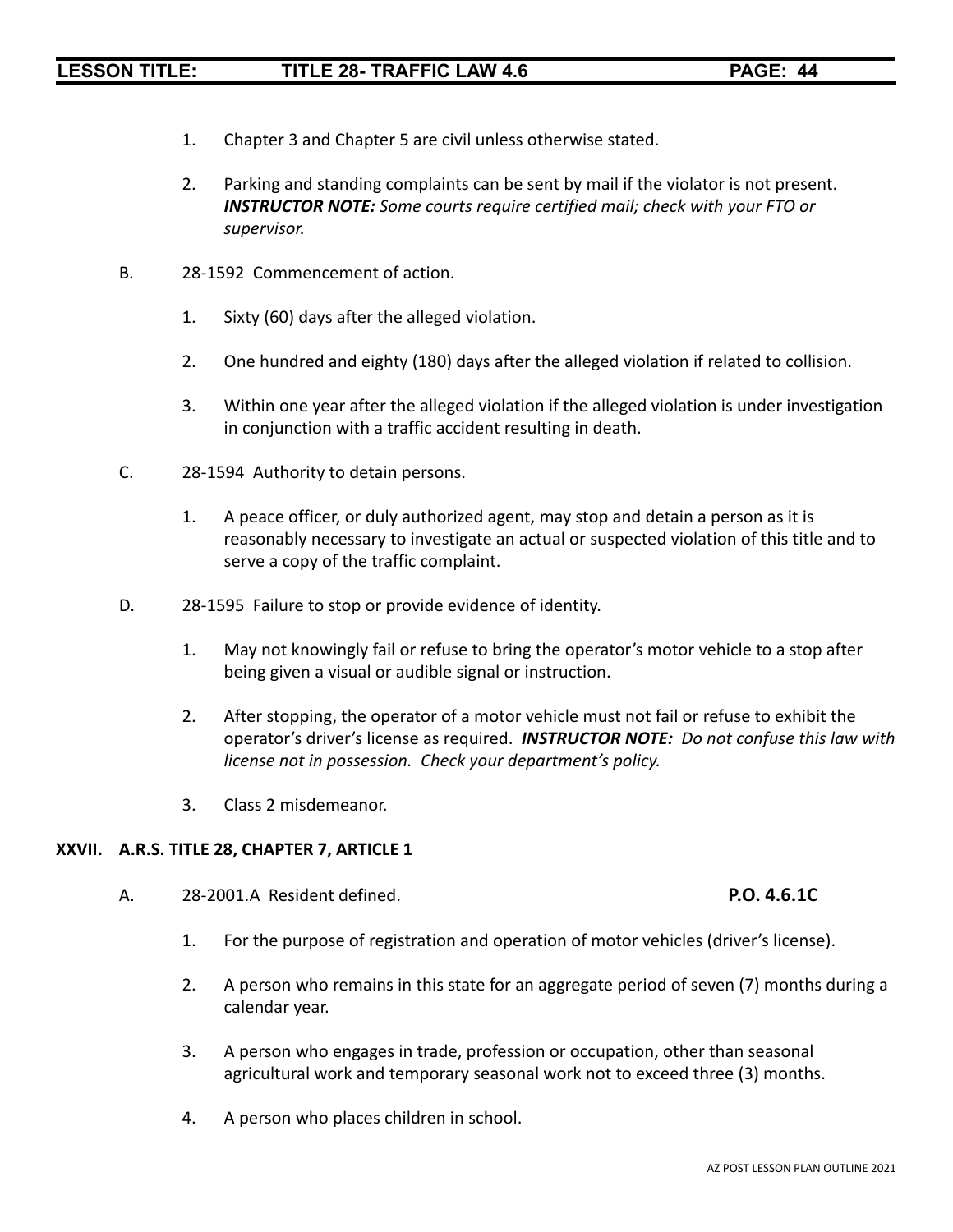- 5. A person who declares that person is a resident for resident tuition.
- 6. An individual, partnership, company, firm, corporation or association that maintains a main office, branch or warehouse facility in this state and that bases and operates motor vehicles in this state.
- 7. A person who is registered to vote in this state.
- B. 28-2008 Duplicate registration.
	- 1. If a license plate or registration becomes lost, stolen, unreadable or mutilated, it must be replaced immediately.

### **XXVIII. A.R.S. TITLE 28, CHAPTER 7, ARTICLE 2**

- A. 28-2058 Transfer of title.
	- 1. Purchaser or transferee shall transfer title within 15 days.
	- 2. Seller must immediately surrender title to buyer.
	- 3. Seller must sign registration card with buyer's information and mail to the department.

### **XXIV. A.R.S. TITLE 28, CHAPTER 7, ARTICLE 5 P.O. 4.6.2B**

- A. 28-2152 Registration in a county other than residence.
	- 1. A person must register their vehicle in the county of their residence.
- B. 28-2153 Registration requirement.
	- 1. A person shall not operate, move or leave standing on a highway a motor vehicle, trailer or semi-trailer unless the vehicle has been registered with the department for the current registration year by the state of the country in which the owner or lessee is a resident. *INSTRUCTOR NOTE: Use to cite resident owners with out of state plates.*
	- 2. Residents shall not operate a vehicle owned by a non-resident if used by the resident for more than seven (7) months.
	- 3. Does not apply to:
		- a. Farm tractor.
		- b. Implements of husbandry.
		- c. Road roller or machinery, including a power sweeper.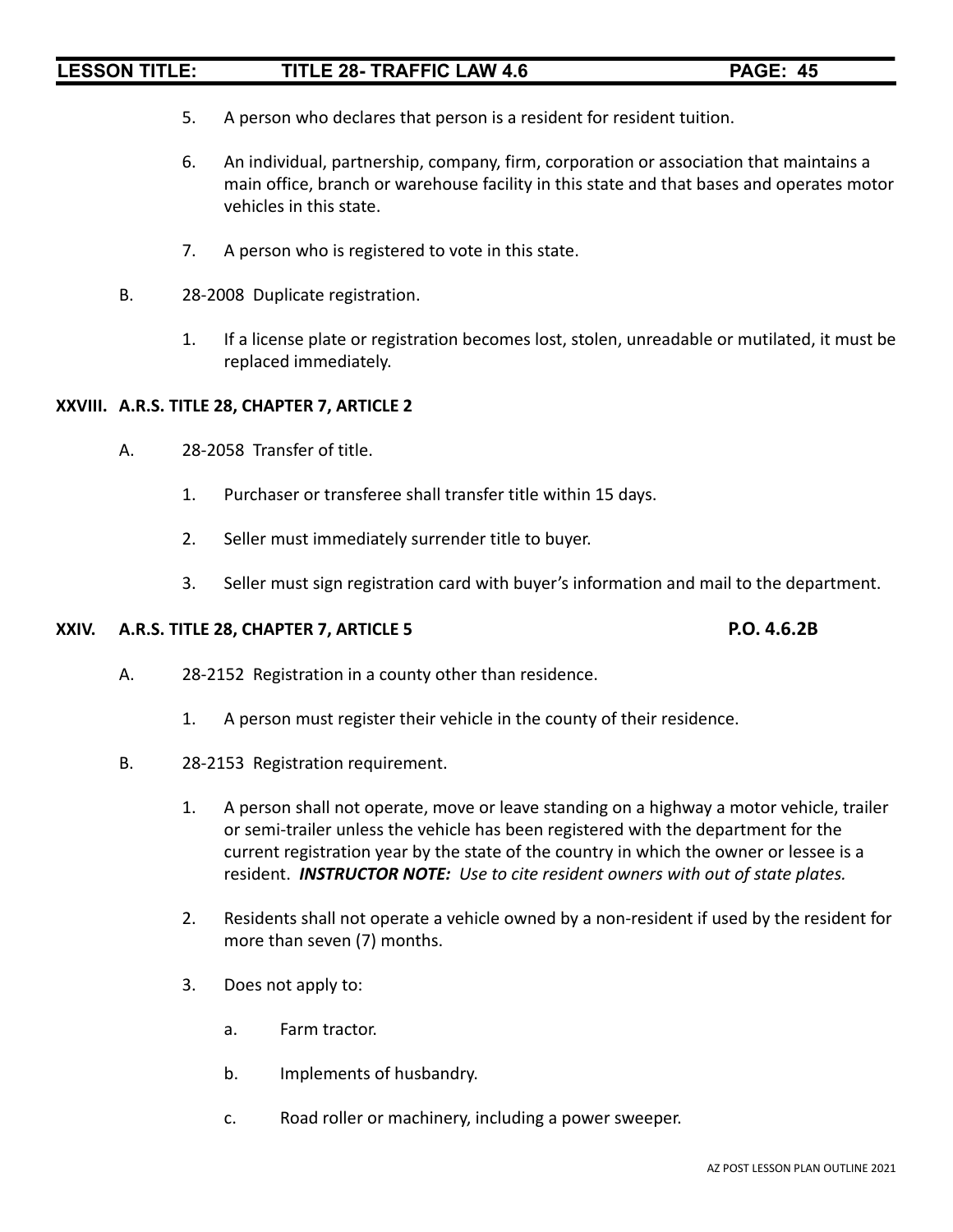- d. Mining equipment.
- e. Golf carts in operation on a golf course.
- f. Wheeled equipment (compressor, forklift, portable cement mixer, tow dolly, tar pot, water trailer, welder, etc.).
- C. 28-2155 One (1) trip permits.
	- 1. Valid only for:
		- a. Vehicle emissions.
		- b. Register and titling.
		- c. Vehicle inspection by registering officers.
		- d. Vehicle repair to comply with emission testing.
		- e. By a licensed wholesaler if no valid plate is issued.
	- 2. Still must comply with the insurance requirement.
	- 3. Permits must be displayed clearly visible from outside of the vehicle.
- D. 28-2158 Registration card.
	- 1. Shall be carried at all times in the driver's compartment of the vehicle for which it is issued. *INSTRUCTOR NOTE: May display electronic version of registration per legislative change 28-101.25(a).*
	- 2. Subject to inspection.

### **XXV. A.R.S. TITLE 28, CHAPTER 7, ARTICLE 10**

- A. 28-2322 Non-resident expired registration.
	- 1. A person shall not operate a foreign vehicle unless the current year registration is displayed (plate). *INSTRUCTOR NOTE: See 28-2328.*

### **XXVI. A.R.S. TITLE 28, CHAPTER 7, ARTICLE 11**

A. 28-2354 License plates. **P.O. 4.6.2B**

1. License plate shall be displayed on the rear of a vehicle or on the front and rear if two (2) are issued (tractors without trailer must have the plate displayed to the front).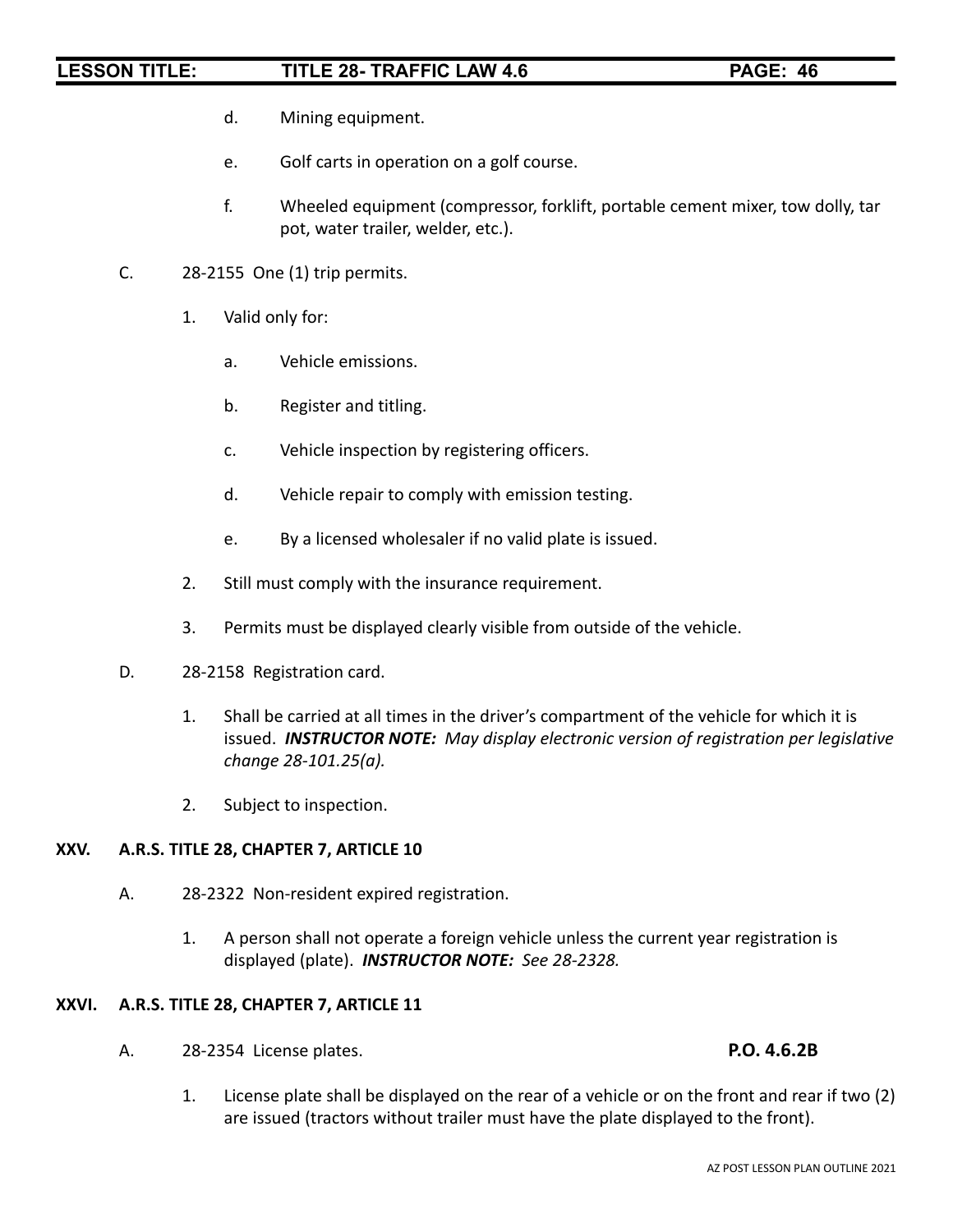- 2. A person shall display all license plates as required, until their lawful use expires or is canceled or revoked (must remove old plates). *INSTRUCTOR NOTE: Cite for 28-2354.B for license plate covers. Smoked, film or spray, etc.*
- 3. A person shall maintain each license plate so it is clearly legible. The issuing State printed on the license plate must be clearly visible. *INSTRUCTOR NOTE: Blocking of the state is not a primary violation.*
- 4. Must be securely fastened to prevent the plate from swinging.
- 5. Must be at least 12 inches from the ground to the bottom of the plate (no maximum height).
- 6. Clearly visible.

### **XXVII. A.R.S. TITLE 28, CHAPTER 7, ARTICLE 16**

- A. 28-2513 Mopeds.
	- 1. No title issued.
	- 2. Registration tag fixed to the frame identifies moped for registration purposes.
	- 3. Exempt from the requirements of 28-964.
	- 4. Must have a valid driver's license.
	- 5. Restricted from right-of-ways designated for bicycles.

### B. 28-2531 Registration violations. **P.O. 4.6.4A**

- 1. Class 5 felony violation to:
	- a. Intentionally remove, deface, alter or destroy a manufacturer's serial number or VIN.
	- b. Be in possession of a motor vehicle knowingly or having reason to know the manufacturer's serial number or VIN is removed, defaced, altered or destroyed.
	- c. Issue a license plate without full payment.
	- d. Knowingly possess any removed, defaced, altered or destroyed manufacturer's serial or VIN from a motor vehicle.
- 3. Class 2 misdemeanor violation to:
	- a. Display or possess a registration card or license plate knowing it to be fictitious or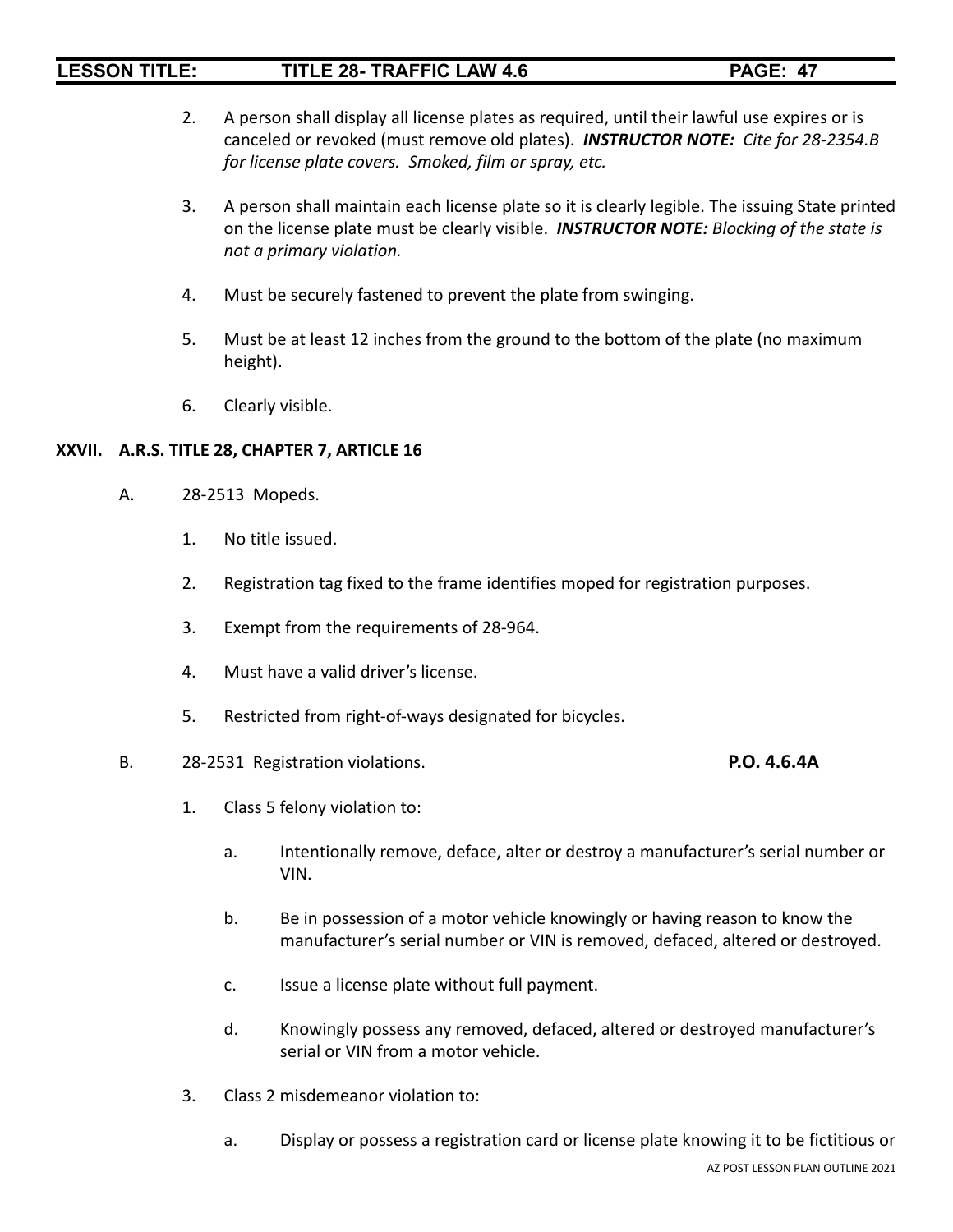to have been stolen, canceled, revoked, suspended or altered.

- b. Lend to a person, or knowingly permit the use of, the person's registration card or license plate by a person not entitled.
- c. Knowingly fail or refuse to surrender on demand a license plate that has been suspended, canceled or revoked.
- d. Use a false or fictitious name or address in an application for registration.
- e. Knowingly make a false statement or conceal a material fact in the application for registration.
- f. Knowingly place information on the registration that does not exist on title.
- g. Operate, on a street or highway, a motor vehicle without an emission's control device or with an inoperative device.
- C. 28-2532 Registration violation. **P.O. 4.6.2B**
	- 1. The resident owner or non-resident owner or operator of a motor vehicle, trailer or semi-trailer that is required by law to be registered in this state and that is not registered or does not display license plates assigned by the department for the current registration year and who operates or knowingly permits the vehicle to be operated on a highway, is subject to a civil penalty.
- D. 28-2533 Failure to obtain Arizona registration. **P.O. 4.6.2B**
	- 1. If now working, paying in-state tuition, children enrolled in school or residing here more than six (6) months, must obtain Arizona plates.

### **XXXIII. A.R.S. TITLE 28, CHAPTER 8, ARTICLE 3**

- A. 28-3101 Driver's license classes.
	- 1. Class A:
		- a. Tows a vehicle with a GVWR of 10,001 pounds or more if total weight is 26,001 pounds or more.
		- b. All lower class vehicles.
	- 2. Class B:
		- a. Single unit with a GVWR of 26,001 pounds or more.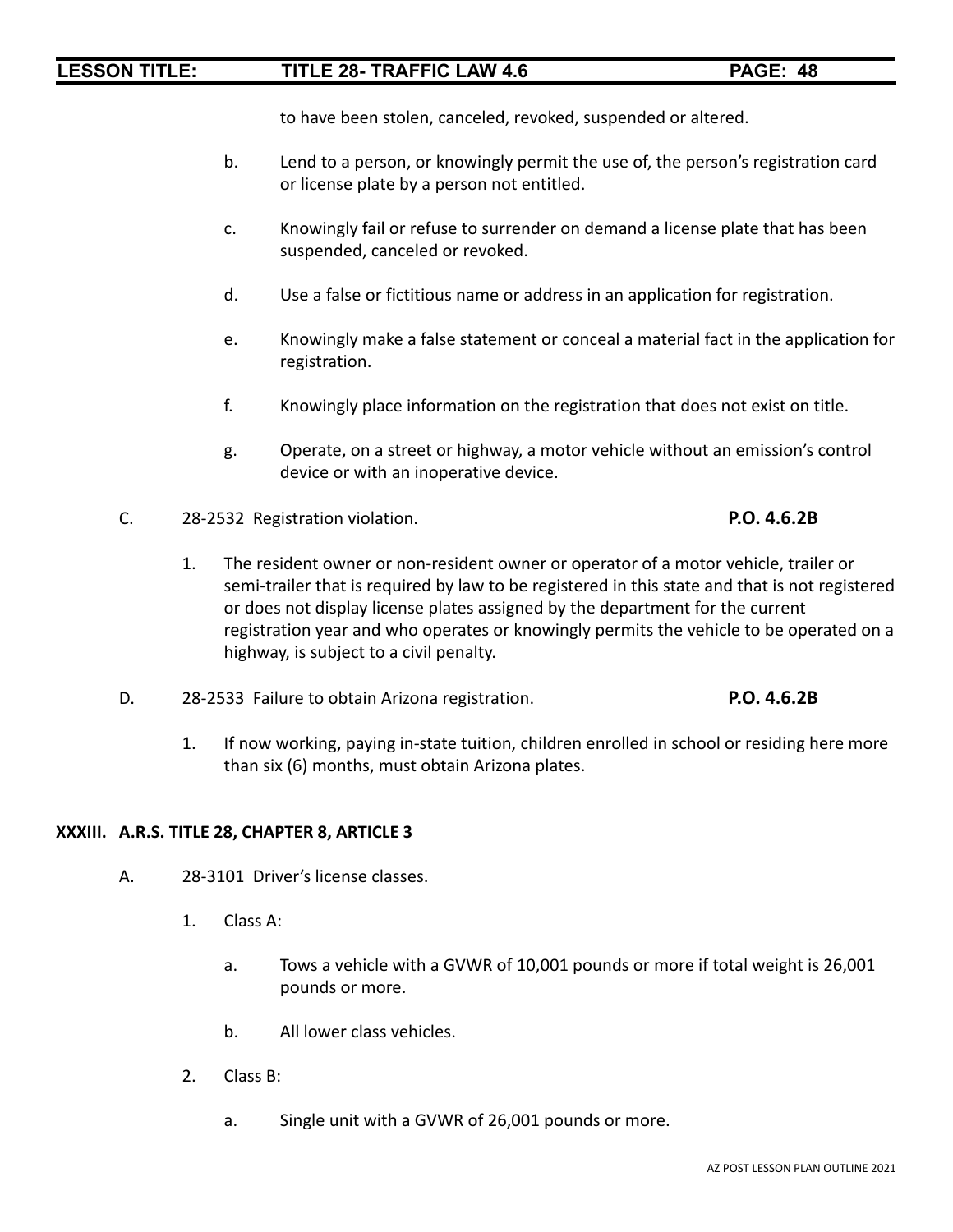- b. Single unit with a GVWR of 26,001 pounds or more while towing a trailer less than 10,000 pounds.
- c. All lower class vehicles.
- 3. Class C:
	- a. A bus or school bus.
	- b. A vehicle that is required to be placarded for hazardous materials.
	- c. All lower class vehicles.
- 4. Class D:
	- a. Single unit under 26,001 pounds.
	- b. Single unit under 26,001 pounds towing a trailer less than 10,001 pounds.
	- c. Single unit under 26,001 pounds towing a trailer over 10,001 pounds if total weight less than 26,001 pounds.
	- d. ATV requires a class D.
- 5. Class G: Single unit under 26,001 pounds.
- 6. Class M: Motorcycle license. *INSTRUCTOR NOTE: Autocycle not required to have "M" endorsement.*
- B. 28-3103 Driver's license endorsements. **P.O. 4.6.2A2**
	- 1. Motorcycle.
	- 2. Hazardous material.
	- 3. Double-triple trailer.
	- 4. Passenger vehicle.
	- 5. Tank vehicle.

### **XXXIV. TITLE 28, CHAPTER 8, ARTICLE 4 P.O. 4.6.2A**

- A. 28-3151 Driver's license requirements.
	- 1. A person shall not drive a motor vehicle or vehicle combination without a valid driver's license and proper endorsement (military persons have up to six (6) months after being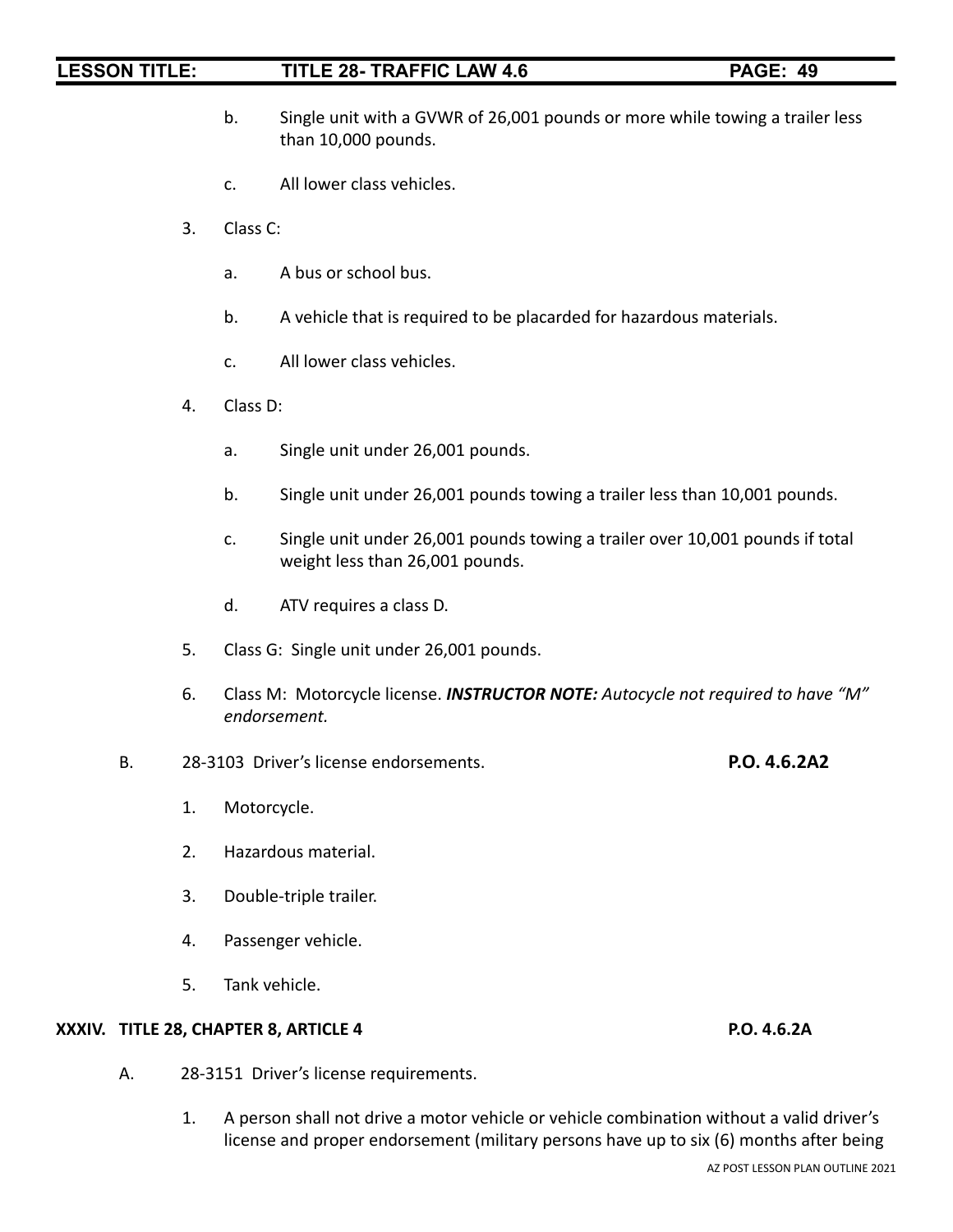discharged to renew license).

- B. 28-3152 Driver's license exemptions:
	- 1. Active-duty military personnel while operating a military vehicle in service of the armed forces. *INSTRUCTOR NOTE: See 28-3171D, Veterans have 6 months from the date of discharge to renew their expired license. They should have the expired license in their possession.*
	- 2. Farm tractor or implements of husbandry.
	- 3. Non-resident who had a valid license in another state or country.
- C. 28-3153 Driver's license issuance.
	- 1. The department shall not issue a class D or class M license to a person under 16 years of age, exceptions are instruction permits.
	- 2. The department shall not issue a class D or class M license or permit to anyone under the age of 18 if convicted of certain offenses.
- D. 28-3154 Class G instruction permit. **P.O. 4.6.2A1**

- 1. Eligible at fifteen (15) years, six (6) months.
- 2. Must have a licensed driver in the seat next to the driver who is at least 21 years of age.
- 3. Must have a permit in immediate possession.
- 4. Prohibited from using a wireless communication device except in case of emergency. *INSTRUCTOR NOTE: This is a secondary offense, in effect for the duration of Class G license.*
- E. 28-3155 Restricted permits. **P.O. 4.6.2A1**
	- 1. Fifteen (15) years of age.
	- 2. Must be enrolled in a driver program.
	- 3. Must have a permit in possession.
	- 4. Must have an approved instructor in the seat next to the driver.
- F. 28-3156 Motorcycle permits.
	- 1. Must have a permit in possession.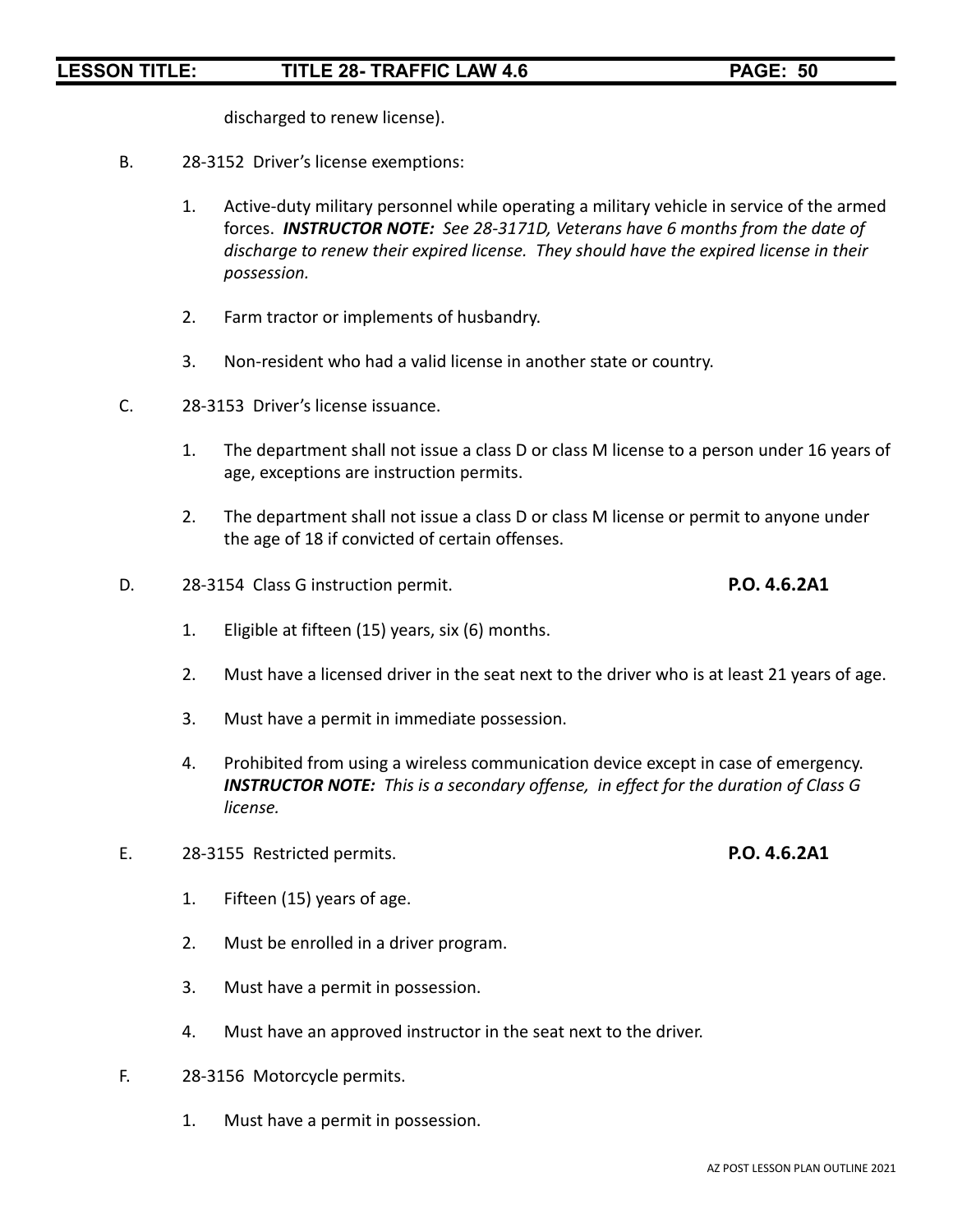- 2. Cannot operate on freeway.
- 3. Cannot operate at night.
- G. 28-3169 Possession and display of driver's license.
	- 1. Shall have a legible driver's license in possession at all times when operating a motor vehicle. *INSTRUCTOR NOTE: May display electronic version of license per legislative change, 28-101.25(a).*
	- 2. Shall display license.
	- 3. Not responsible if shown in court.
- H. 28-3174 Class G license.
	- 1. First six months shall NOT drive between 12:00 midnight and 5:00 A.M.
		- a. Exception, accompanied by parent or guardian in seat beside the G licensee.
		- b. Exception for driving directly to or from a sanctioned school activity, place of employment, sanctioned religious activity, or family emergency.
	- 2. First six months shall NOT have more than one person under the age of eighteen (18) in the vehicle.
		- a. Exception if they are siblings.
		- b. Exception if accompanied by parent or guardian in the seat beside the G licensee.
			- i. A Peace Officer shall NOT stop for these reasons only.
			- ii. Prohibited from using a wireless communication device except in case of emergency.

### **XXXV. A.R.S. TITLE 28, CHAPTER 8, ARTICLE 5**

- A. 28-3222 Domicile change (CDL).
	- 1. Must obtain an Arizona CDL within 30 days if the CDL operator resides in Arizona.
- B. 28-3226 Limit on number of CDL's.
	- 1. Cannot have more than one (1) except for a 10-day period.

### **XXXVI. A.R.S. TITLE 28, CHAPTER 8, ARTICLE 8**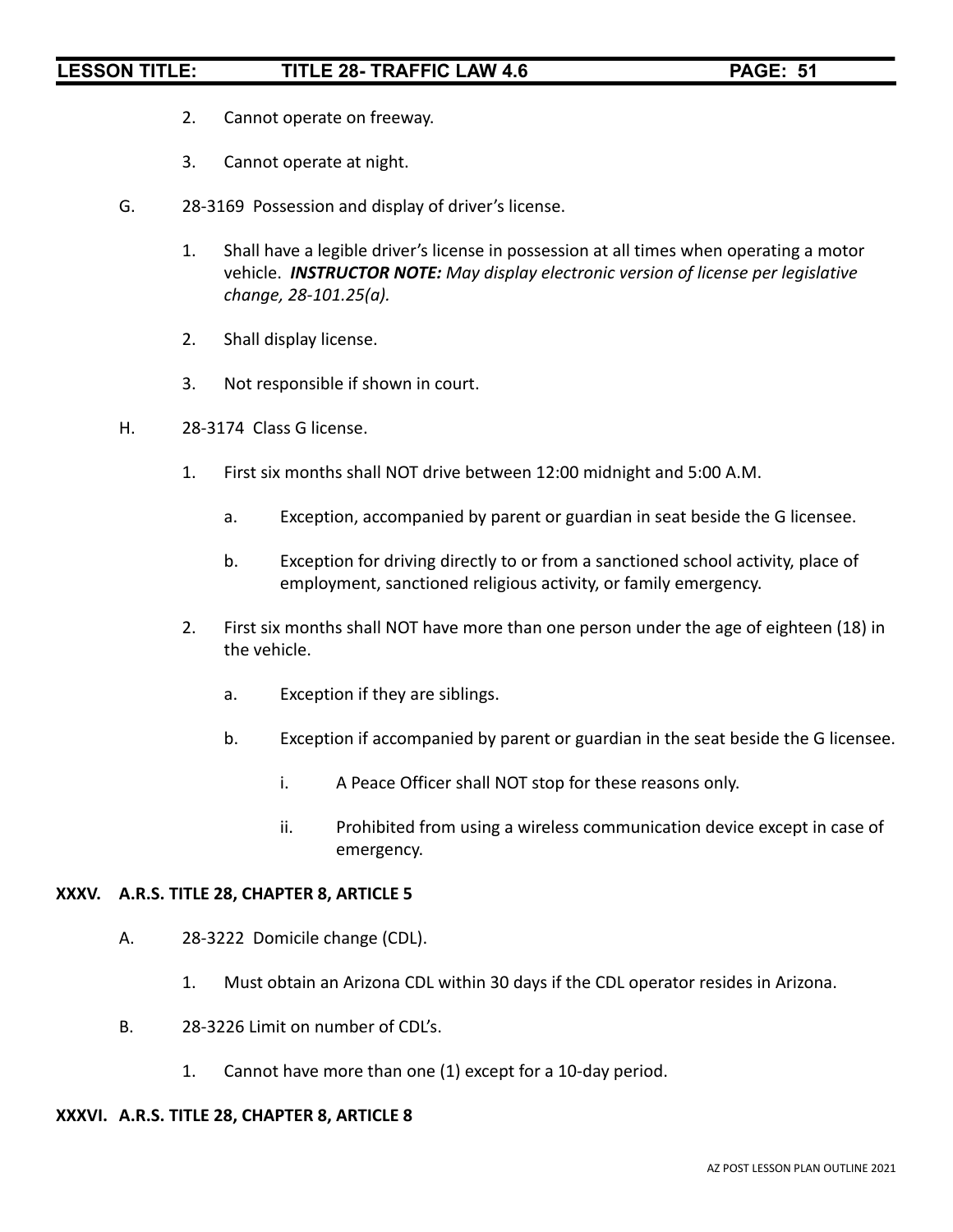- A. 28-3473 License violations.
	- 1. Shall not operate a vehicle while privilege is suspended, revoked, canceled or refused or if the person is disqualified from driving. *INSTRUCTOR NOTE: Disqualification is defined in 28-3001.5.*
	- 2. Class 1 misdemeanor.
- B. 28-3474 Permitting unauthorized minors to drive.
	- 1. A person shall not knowingly cause or permit a child or ward to drive a motor vehicle on a highway if the person is not authorized.
	- 2. Class 2 misdemeanor.
- C. 28-3475 Permitting unauthorized person to drive.
	- 1. A person shall not authorize, or knowingly permit, a motor vehicle owned by that person to be driven on the highway by any other person who is not authorized.
- D. 28-3476 False certification.
	- 1. A person who intentionally alters, forges or counterfeits a driver's license or non-operating identification license issued by the United States, Canada or Mexico, is guilty of a Class 1 misdemeanor.
- E. 28-3478 Unlawful acts.
	- 1. It is a Class 2 misdemeanor for a person to:
		- a. Knowingly display, cause or permit to be displayed or have in possession a canceled, revoked, suspended, fictitious or fraudulently altered driver's license.
		- b. Lend the person's license to another.
		- c. Knowingly display or represent as the person's own driver's license a license not issued to that person.
		- d. Apply and to knowingly use a false name, to make false statements or to knowingly conceal a material fact.
		- e. Permit an unlawful use of a person's driver's license.
		- f. Knowingly use a false name when obtaining an I.D.
- F. 28-3480 Operation in violation of restriction. *INSTRUCTOR NOTE: See 28-1464, Ignition interlock device (IID) See 28-3159 for restrictions. See 28-144 for post conviction restriction*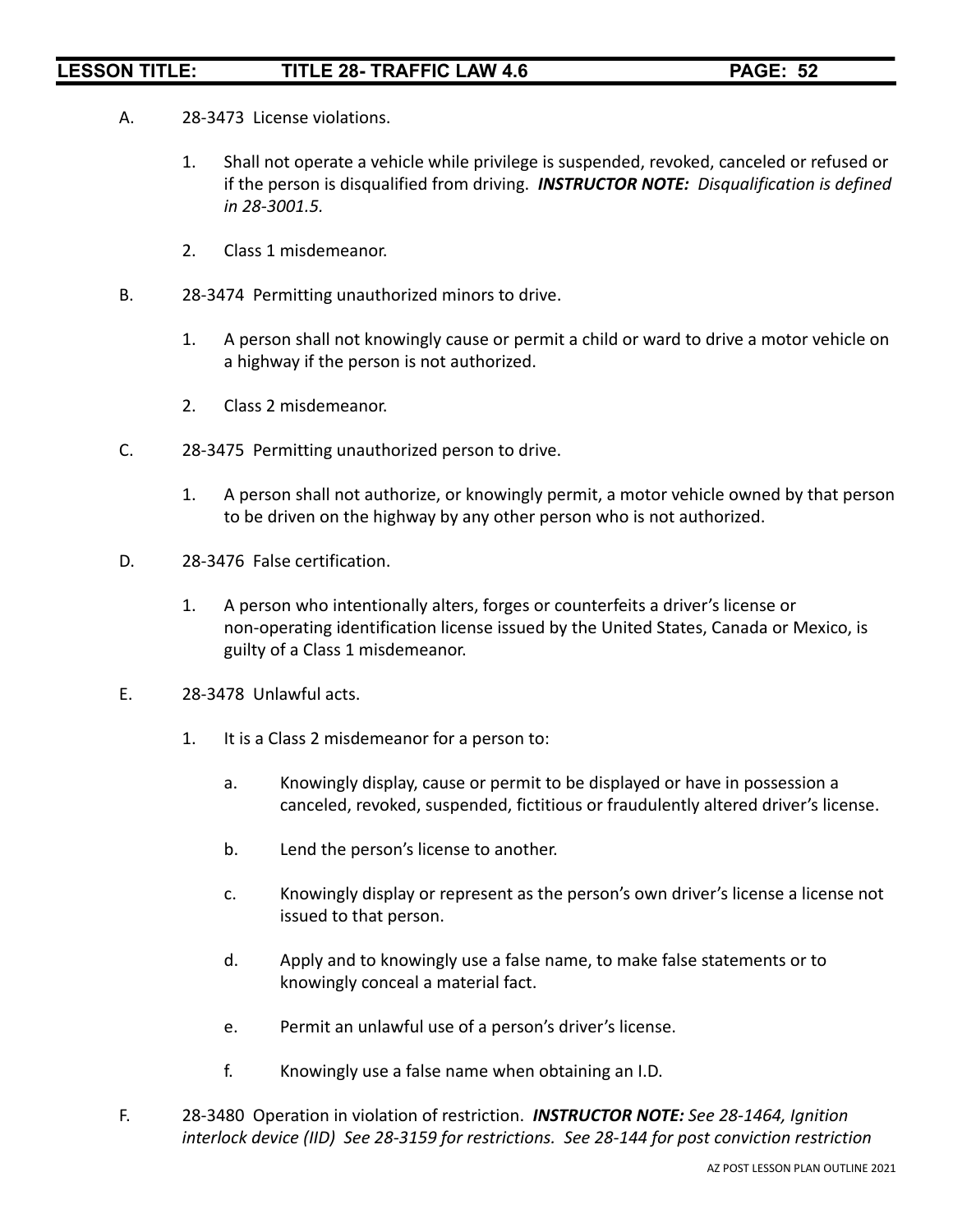*types.*

- 1. A person shall not operate a motor vehicle in violation of a driver's license restriction. Violations are a class 2 misdemeanor.
- 2. Exception for corrective lens violation (civil penalty only).
- G. 28-3481 Commercial driver's license violation. *INSTRUCTOR NOTE: Discuss endorsements.*
	- 1. A person shall not drive a motor vehicle on a highway without a valid class or commercial driver's license or commercial driver license endorsement.
	- 2. Class 3 misdemeanor.
- H. 28-3482 Driving on a license suspended for failure to appear or failure to pay.
	- 1. Licenses suspended pursuant to failure to pay (FTP) or failure to appear (FTA) is a civil traffic violation.
- I. 28-3511 Removal and Impoundment of Vehicle. *INSTRUCTOR NOTE: Discuss community caretaking doctrine in reference to Miranda V. City of Cornelius, 429 F.3d 858 (9th Cir. 2005) and People V. Williams, 145 Cal App 4th 756*
	- 1. A peace officer shall cause the removal and either immobilization or impoundment of a vehicle if the peace officer determines that a person is driving the vehicle while either of the following applies:
		- a. The person's driving privilege is revoked for any reason.
		- b. The person has not ever been issued a valid license or permit by this state and the person does not produce evidence of ever having a valid license or permit by another jurisdiction.
		- c. The person is required to have an ignition lock device and is operating a vehicle without a functioning device (Unless emergency under 28-1464).
		- d. In furtherance of the illegal presence of an alien in the United States and in violation of a criminal offense, the person is transporting or moving or attempting to transport or move an alien in this state in a vehicle if the person knows or recklessly disregards the fact that the alien has come to, has entered or remains in the United States in violation of law.
		- e. The person is concealing, harboring or shielding or attempting to conceal, harbor or shield from detection an alien in this state in a vehicle if the person knows or recklessly disregards the fact that the alien has come to, entered or remains in the United States in violation of law.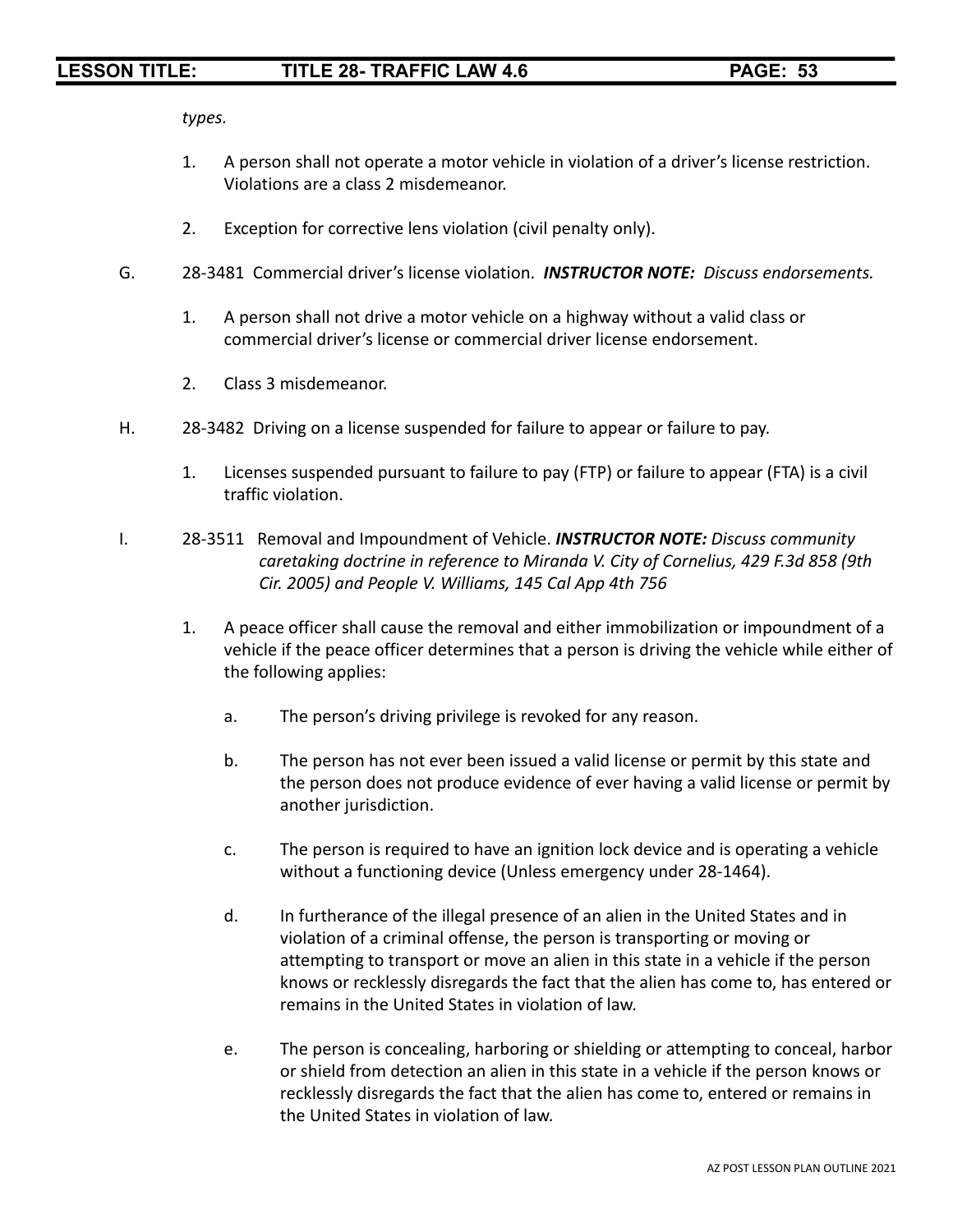- 2. A peace officer shall cause the removal and impoundment of a vehicle if the peace officer determines that a person is driving the vehicle and if any of the following apply:
	- a. The person's driving privilege is canceled, or revoked for any reason.
	- b. The person has not ever been issued a driver license or permit by this state and the person does not produce evidence of ever having a driver license or permit issued by another jurisdiction. This paragraph does not apply to implements of husbandry.
	- c. The person is not in compliance with the financial responsibility requirements of chapter 9, article 4 of this title.
	- d. The person is driving a vehicle that is involved in an accident that results in either property damage or injury to or death of another person.
	- e. The person is driving a vehicle in violation of 28-693 or 28-708 and the officer reasonably believes that allowing the person to continue driving the vehicle would expose other persons to risk of serious bodily injury or death.
	- f. The person is obstructing a highway or other public thoroughfare in violation of 13-2906 and the peace officer reasonably believes that allowing the person to continue driving the vehicle would expose other persons to the risk of serious bodily injury or death.
- 3. Except as provided in subsection D of this section, while a peace officer has control of the vehicle the peace officer shall cause the removal and either immobilization or impoundment of the vehicle if the peace officer has probable cause to arrest the driver of the vehicle for a violation of section 4-244.33 (Driver under 21 with alcohol in system) or section 28-1382(Extreme DUI) or 28-1383 (Aggravated DUI).
- 4. If the driver is being arrested for alcohol offenses listed above, then a peace officer shall not remove and impound a vehicle if all of the following apply:
	- a. The vehicle is currently registered and the driver or vehicle is in compliance with insurance laws.
	- b. The spouse of the driver is with the driver at the time of arrest.
	- c. The officer has reasonable grounds to believe that the spouse has a valid driver license, is not impaired by any substance, is not under 21 with alcohol in system.
	- d. The spouse notifies the officers that the spouse will drive the vehicle from the place of arrest to the driver's home or other place of safety and does so.

### **XXXVII. A.R.S. TITLE 28, CHAPTER 9, ARTICLE 4 P.O. 4.6.2C**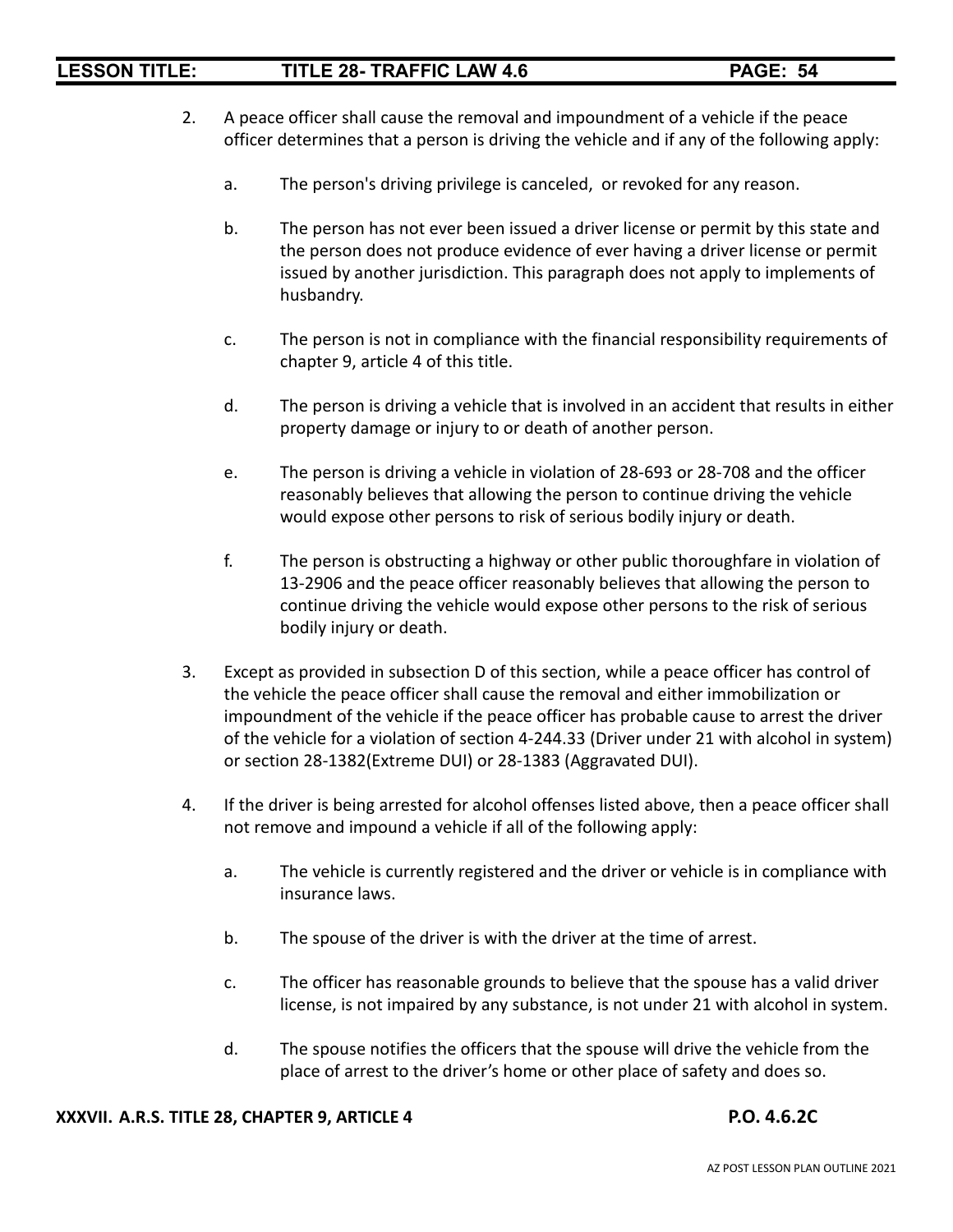|    | Α. | 28-4132 Financial responsibility requirement exemptions. |                                                                                                                                                                                                                                |             |  |
|----|----|----------------------------------------------------------|--------------------------------------------------------------------------------------------------------------------------------------------------------------------------------------------------------------------------------|-------------|--|
|    |    | 1.                                                       | Farm tractor.                                                                                                                                                                                                                  |             |  |
|    |    | 2.                                                       | Trailer used solely for farm operations or implements of husbandry.                                                                                                                                                            |             |  |
|    |    | 3.                                                       | Road-roll or road machinery.                                                                                                                                                                                                   |             |  |
|    |    | 4.                                                       | Trailer not used for commercial purposes.                                                                                                                                                                                      |             |  |
|    |    | 5.                                                       | Rented vehicle without driver that meets 28-2166.                                                                                                                                                                              |             |  |
|    |    | 6.                                                       | Motor vehicle registered under 28-2154.                                                                                                                                                                                        |             |  |
|    |    | 7.                                                       | Motor vehicles owned by the United States government.                                                                                                                                                                          |             |  |
|    |    | 8.                                                       | Golf cart in operation on golf course incidentally on roadway.                                                                                                                                                                 |             |  |
| В. |    |                                                          | 28-4133 Insurance identification cards.                                                                                                                                                                                        | P.O. 4.6.2C |  |
|    |    | 1.                                                       | Insurer shall issue two (2) cards.                                                                                                                                                                                             |             |  |
|    |    | 2.                                                       | Person must have proof of insurance in the vehicle.                                                                                                                                                                            |             |  |
|    |    | 3.                                                       | Card to have insured name, company name, address and phone number.                                                                                                                                                             |             |  |
|    | C. |                                                          | 28-4134 Peace officer responsibilities.                                                                                                                                                                                        | P.O. 4.6.2C |  |
|    |    | 1.                                                       | When investigating a collision, the officer shall check the computer for validity of<br>insurance.                                                                                                                             |             |  |
|    |    | 2.                                                       | Require, and the person shall show, proof for that motor vehicle.                                                                                                                                                              |             |  |
|    |    | 3.                                                       | If the computer shows insurance not valid and the person does not have a more current<br>card, the officer shall issue a citation for lack of proper proof of insurance.                                                       |             |  |
|    | D. |                                                          | 28-4135 Motor vehicle financial responsibility.                                                                                                                                                                                | P.O. 4.6.2C |  |
|    |    | 1.                                                       | Failure to produce evidence of financial responsibility on the requirement of a law<br>enforcement officer (28-4135C). INSTRUCTOR NOTE: Evidence can be displayed on an<br>electronic hand held device (smartphone or tablet). |             |  |

- 2. Vehicle must be insured (28-4135A).
- E. 28-4139 License plate display violation.
	- 1. Display of a license plate on a motor vehicle if the registration or license plate has been AZ POST LESSON PLAN OUTLINE 2021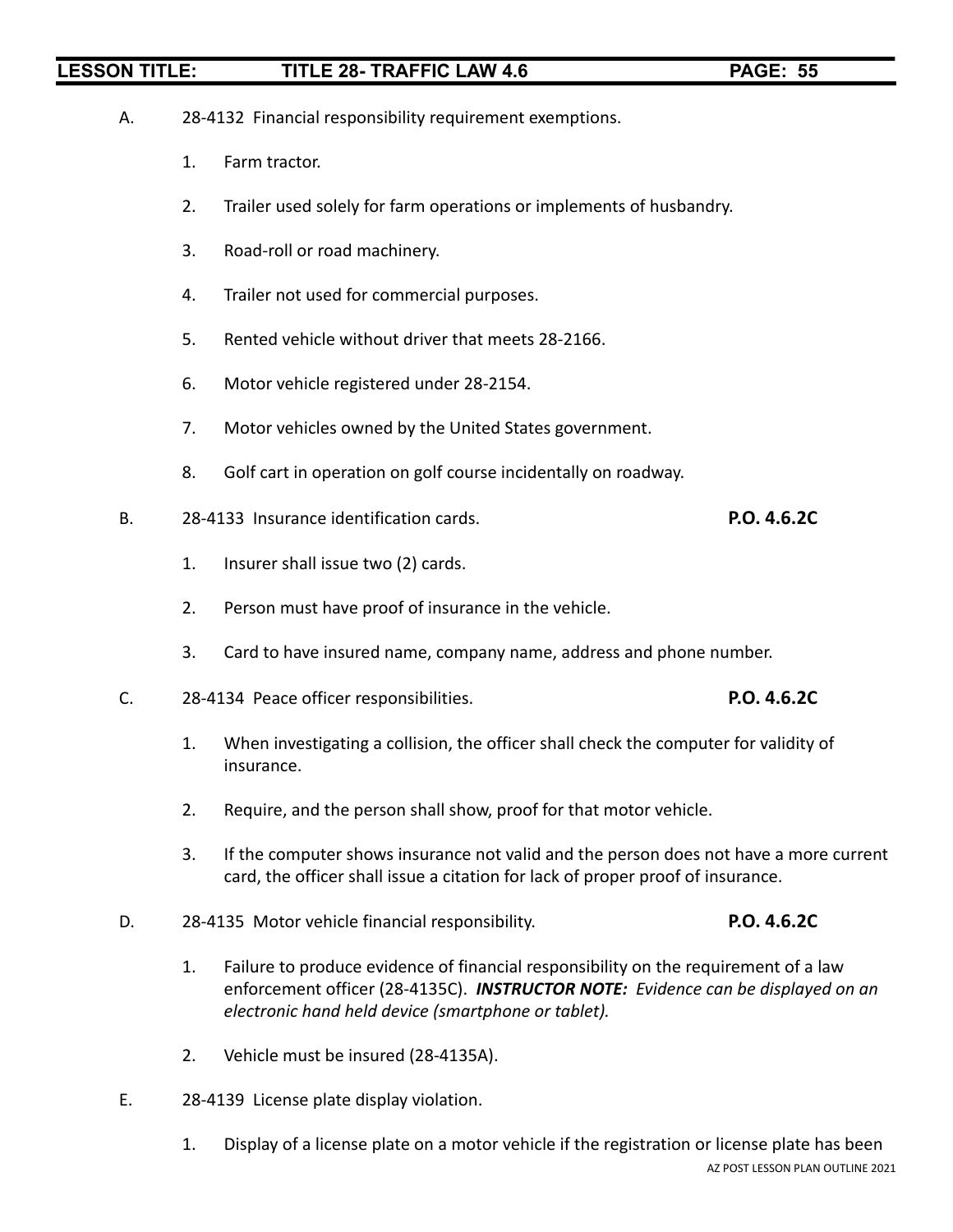suspended, is a civil violation.

- 2. Suspended license plates shall be confiscated at the time of the citation.
- 3. Motor vehicle division shall provide information on suspended plates.

### **XXXVIII.A.R.S. TITLE 28, CHAPTER 10, ARTICLE 7**

A. 28-4532 Dealer-owned vehicle. **P.O. 4.6.2B1**

- 1. Dealer plates shall not be used on a dealer-owned vehicle.
	- a. Work or service truck.
	- b. A leased or rented vehicle. *INSTRUCTOR NOTE: Loaner vehicles from the service department can use dealer plates.*
	- c. A laden vehicle designed for the transportation of cargo unless the cargo consists of no more than three (3) vehicles that are owned by the dealer and the laden vehicle and the cargo are being operated or transported by the dealer for resale.
- 2. Only the owner, full-time employee, prospective buyers or 3rd party contractor may use dealer plates. *INSTRUCTOR NOTE: Prospective buyers may use the plate for a maximum of 48 hours for passenger cars.*
- 3. May be used for personal use if assigned to owner or full-time employee and dealer keeps record of assignment (28-4532C1).
- B. 28-4550 Temporary registration. **P.O. 4.6.2B2**
	- 1. A person who issues temporary registration plates or markers shall affix clearly and indelibly, on the face of each temporary plate, the date of issuance and expiration and the make and serial number of the vehicle for which it is issued.
	- 2. It shall not contain the name or address of the person who purchased the vehicle in a position that can be seen from outside the vehicle.
- C. 28-4551 Expiration of temporary registration. **P.O. 4.6.2B2**
	- 1. A temporary registration plate expires and is void upon receipt of the permanent plates. *INSTRUCTOR NOTE: Refer to 28-2156, Temporary Registration valid for 30 days.*
	- 2. A person to whom the temporary registration is issued shall destroy the temporary.
	- 3. Owner shall destroy the temporary registration after 45 days.
- D. 28-4553 Violation.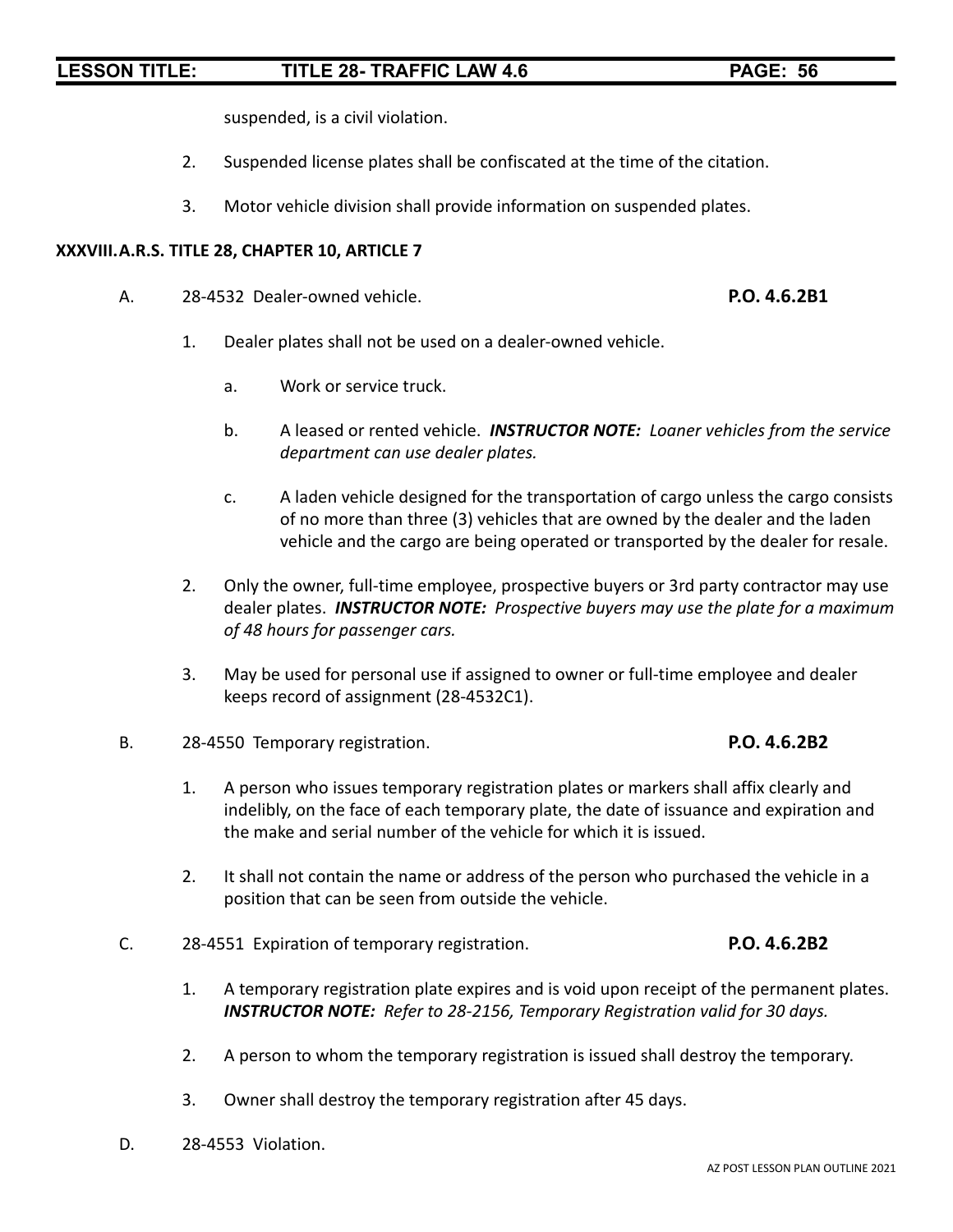1. A dealer shall not lend a temporary registration to a person or use it on a vehicle that the dealer owns.

### **XXXIX. A.R.S. TITLE 28, CHAPTER 10, ARTICLE 8**

- A. 28-4593 Altering a serial or identification number. **P.O. 4.6.4A**
	- 1. A person who knowingly removes, defaces, alters or destroys a manufacturer's number of a motor vehicle or major component part without permission of the department is guilty of a Class 3 misdemeanor. *INSTRUCTOR NOTE: Discuss with 28-2531.*
	- 2. A person who intentionally removes, defaces, alters or destroys a manufacturer's serial or VIN with the intent to alter the identity of that or another motor vehicle or major component part, is guilty of a Class 5 felony.
- B. 28-4594 Altered serial or VIN contraband. **P.O. 4.6.14B**
	- 1. With the exception of a VIN being altered with permission, any vehicle that has an altered VIN shall be contraband.
	- 2. Law enforcement agencies shall immediately seize and store the vehicle or major component part and restore the original VIN.

### **XL. A.R.S. TITLE 28, CHAPTER 11, ARTICLE 2 P.O. 4.6.14**

- A. 28-4833 Local ordinances.
	- 1. Cities or towns may provide, by ordinances, for removal and custody of abandoned vehicles.
- B. 28-4834 Vehicle removal.
	- 1. An officer who has reasonable grounds to believe that a vehicle has been lost, stolen, abandoned or otherwise unclaimed, may remove, or cause the removal of, the vehicle from any street or highway or any federal, state or private property.
	- 2. The officer shall inspect the vehicle and complete the vehicle identification form approved by the director.
	- 3. The officer shall inquire to determine if the vehicle is stolen.
	- 4. If a renter/tenant parks a vehicle on the landlord's premises in an authorized parking area, the vehicle cannot be towed for being abandoned by virtue of expired registration standing alone.
- C. 28-4835 Presumption of responsibility the last owner of record is responsible. Good reason AZ POST LESSON PLAN OUTLINE 2021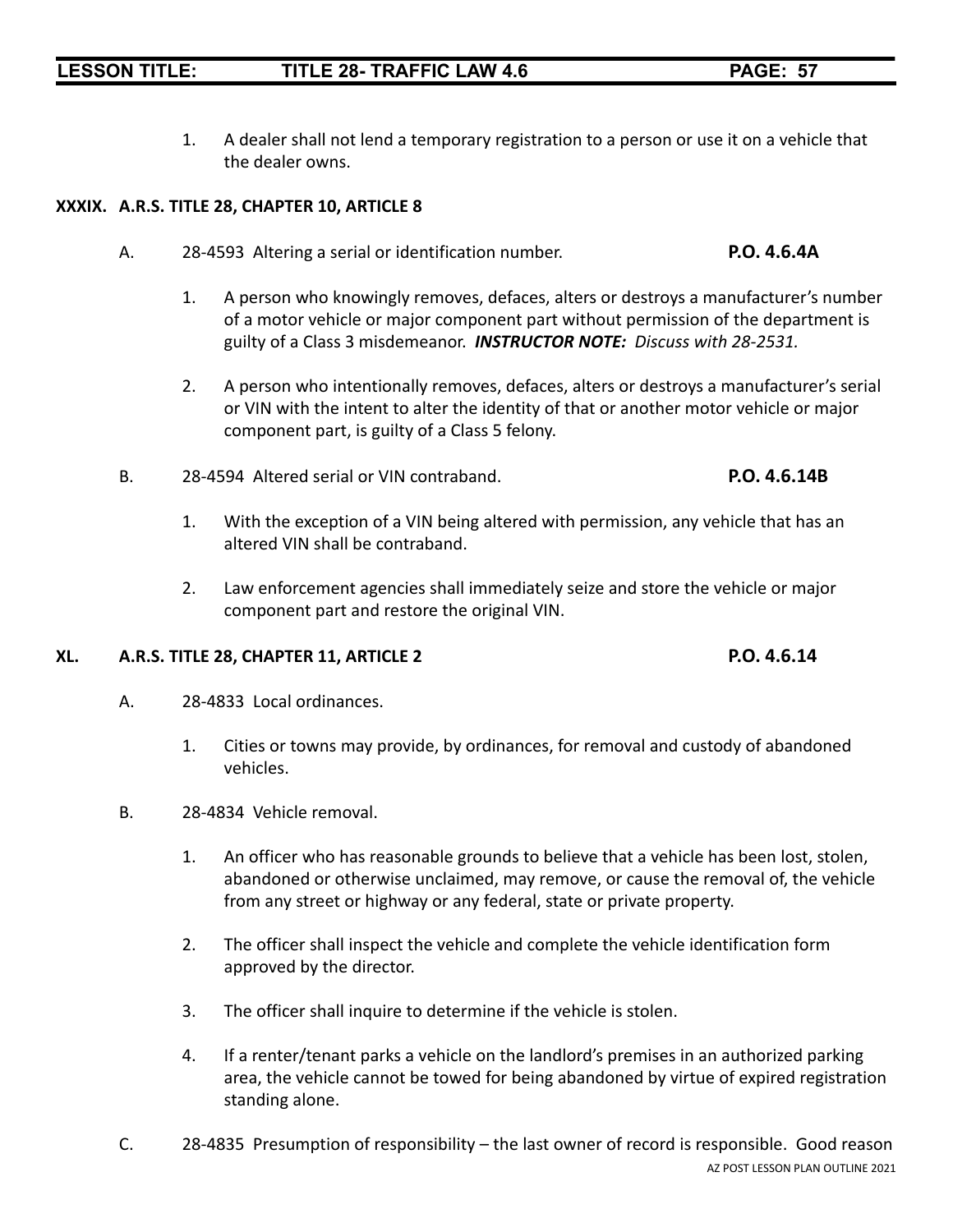for changing title and registration when selling.

- D. 28-4836 Towed vehicles.
	- 1. Unless acting under the direction of a peace officer, anyone who removes a vehicle into a public garage, parking lot, storage yard or automotive recycling yard or on private property without the consent of the vehicle's owner or the owner's agent, shall notify the law enforcement agency.
	- 2. Any person who fails to comply with this section, forfeits claims and is guilty of a Class 1 misdemeanor.
- E. 28-4837 Towing and storage costs.
	- 1. The public agency employing an officer who has removed, or caused the removal of, a vehicle is not responsible for the costs. *INSTRUCTOR NOTE: The registered owner is responsible for the cost if declared abandoned.*
- F. 28-4839 Reporting vehicle abandoned in storage.
	- 1. If a vehicle is left in a public garage or parking lot for storage or parking for more than 15 days that has not been left under a written contract of storage, the party in possession of such a vehicle shall follow certain procedures.
- G. 28-4844 Affidavit of a stolen vehicle. **P.O. 4.6.15**
	- 1. When the owner of a motor vehicle, trailer or semi-trailer that is stolen or embezzled files an affidavit with the department, the department shall immediately suspend the registration of the vehicle and shall not transfer the registration or re-register the vehicle until it is notified that the owner has recovered the vehicle.
- H. 28-4846 Stolen vehicles inspection of. **P.O. 4.6.15**

- 1. For the purposes of enforcing this title or locating stolen vehicles or parts of those vehicles, peace officers may:
	- a. Inspect a vehicle to examine any VIN.
	- b. Inspect the title of any vehicle.

### **XLI. A.R.S. TITLE 28, CHAPTER 20, ARTICLE 5**

- A. 28-7053 Misuse of public highway or airport.
	- 1. Any person who places, maintains an encroachment or obstruction on, makes any use of or otherwise occupies a public highway or airport of this state or any of its political subdivisions.